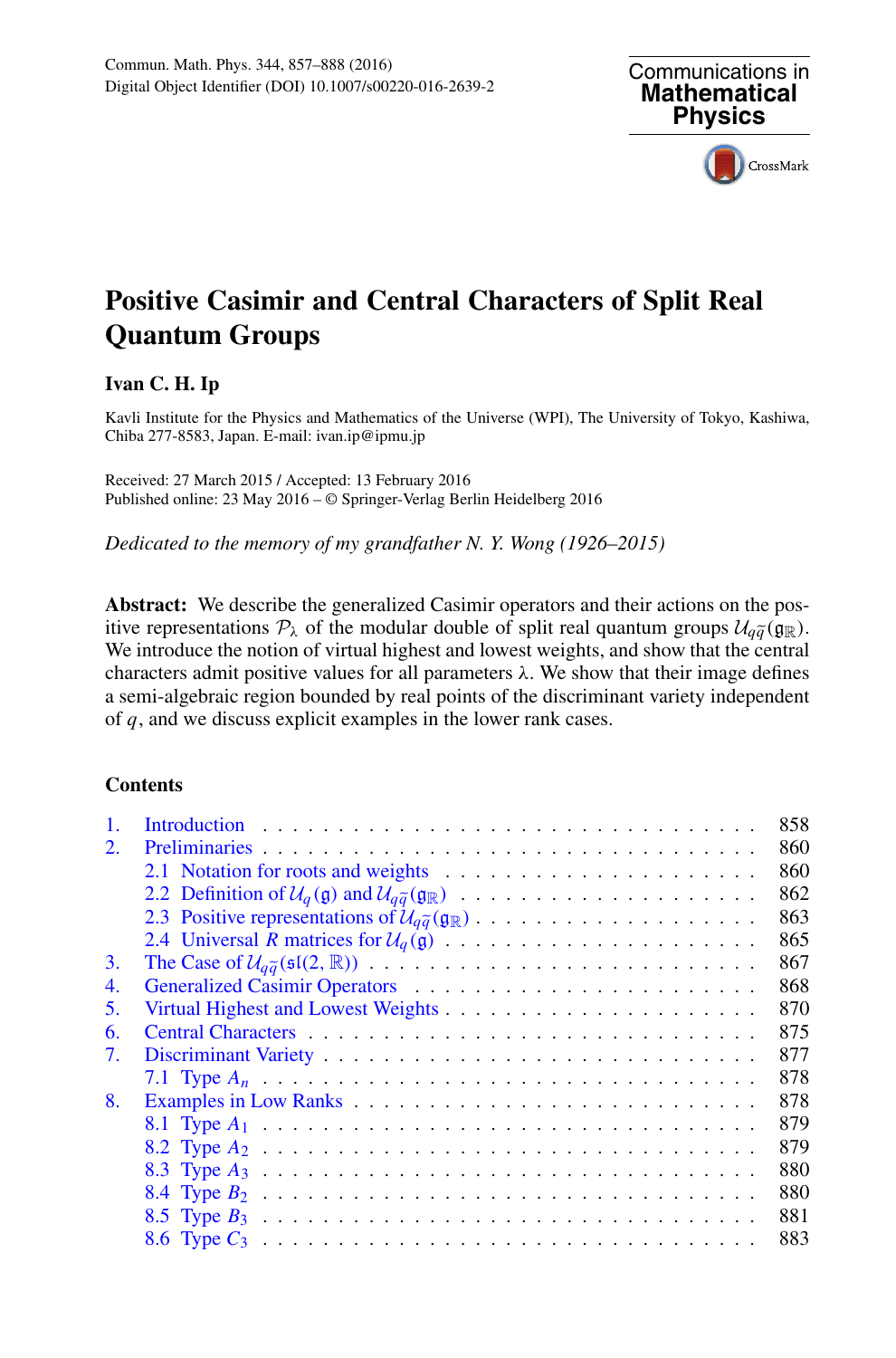| A. Dimensions of Fundamental Representations 885 |  |
|--------------------------------------------------|--|
|                                                  |  |
|                                                  |  |

# <span id="page-1-0"></span>**1. Introduction**

The notion of the *positive principal series representations*, or simply *positive representations*, was introduced in [\[9\]](#page-30-2) as a new research program devoted to the representation theor the notion of the *positive principal s*<br>tions, was introduced in [9] as a new<br>ory of split real quantum groups  $\mathcal{U}_{q\bar{q}}$ ory of split real quantum groups  $\mathcal{U}_{q\tilde{q}}(g_{\mathbb{R}})$ . It uses the concept of modular double for quan-The notion of the *positive principal series representations*, or simply *positive representa-<br><i>tions*, was introduced in [9] as a new research program devoted to the representation the-<br>ory of split real quantum groups Explicit construction of the positive representations  $P_\lambda$  of  $\mathcal{U}_{q\tilde{q}}(g_\mathbb{R})$  associated to a simple Lie algebra g has been obtained for the simply-laced case in [\[13\]](#page-30-6) and non-simply-laced case in [\[14\]](#page-30-7), where the generators of the quantum groups are realized by positive essentially self-adjoint operators. Furthermore, since the generators are represented by positive operators, we can take real powers by means of functional calculus, and we obtained the so-called *transcendental relations* of operators, we can take real powers by means of functional calculus, and we obtained the so-called *transcendental relations* of the (rescaled) generators (cf. [\(2.29\)](#page-6-1)): io<br>1 t<br>en<br>e<sub>i</sub>

$$
\widetilde{\mathbf{e}_i} = \mathbf{e}_i^{\frac{1}{b_i^2}}, \quad \widetilde{\mathbf{f}_i} = \mathbf{f}_i^{\frac{1}{b_i^2}}, \quad \widetilde{K_i} = K_i^{\frac{1}{b_i^2}}, \qquad i = 1, \dots, n
$$
\n(1.1)

where  $n =$  rank  $\mathfrak{g}$ , giving the self-duality between different parts of the modular double, while in the non-simply-laced case, new explicit analytic relations between the quantum group and its Langlands dual have been observed [\[14](#page-30-7)].

One important open problem is the study of the tensor product decompositions of the positive representation  $P_\lambda \otimes P_\mu$ . It is believed that the positive representations are closed under taking tensor product, which, together with the existence of the universal *R* operator [\[15](#page-30-8)], lead to the construction of new classes of *braided tensor category* and hence to further applications parallel to those from the representation theory of compact quantum groups. In a recent work [\[17\]](#page-31-2), we studied the tensor product decomposition *R* operator [15], lead to the construction<br>hence to further applications parallel to<br>quantum groups. In a recent work [17]<br>restricted to the positive Borel part  $\mathcal{U}_{q\tilde{q}}$ *restricted to the positive Borel part*  $\mathcal{U}_{q\tilde{q}}(\mathfrak{b}_{\mathbb{R}})$ *, which is defined in the <i>C*<sup>∗</sup>-algebraic setting by certain multiplier Hopf-\* algebra, and we show that the decomposition is closely related to the so-called quantum higher Teichmüller theory [7,8], and provides evidences for the decomposition of the full quantum group related to the so-called quantum higher Teichmüller theory [\[7](#page-30-9)[,8](#page-30-10)], and provides evidences for the decomposition of the full quantum group in general. However, taking the full quantum group into account is much more difficult. In the case of  $\mathcal{U}_{\tilde{\alpha}}(\mathfrak{sl}(2,\mathbb{R}))$ , this was accomplished in [\[25](#page-31-3)[,27](#page-31-1)] by means of the decomposition of the Casimir operator

$$
\mathbf{C} = FE + \frac{qK + q^{-1}K^{-1}}{(q - q^{-1})^2},\tag{1.2}
$$

 $C = FE + \frac{qK + q^{-1}K^{-1}}{(q - q^{-1})^2}$ , (1.2)<br>which is central in  $U_{q\tilde{q}}(\mathfrak{sl}(2, \mathbb{R}))$  and its spectral decomposition in  $\mathcal{P}_\lambda \otimes \mathcal{P}_\mu$  uniquely<br>determines its decomposition into positive representations. Therefore w determines its decomposition into positive representations. Therefore we are interested in the higher rank situation by looking at the appropriate central elements and study its spectral decomposition.

One important object to study in any representation theory is the notion of *central characters*, i.e., the action of the center of the algebra on irreducible representations, which necessarily act as scalars. It is well-known that the center of  $\mathcal{U}_q(\mathfrak{g})$  is generated by rank g elements, which we called the generalized Casimir operators. In this paper, we will take the *same* set of generators of the center of the compact  $\mathcal{U}_q(\mathfrak{g})$  as our generalized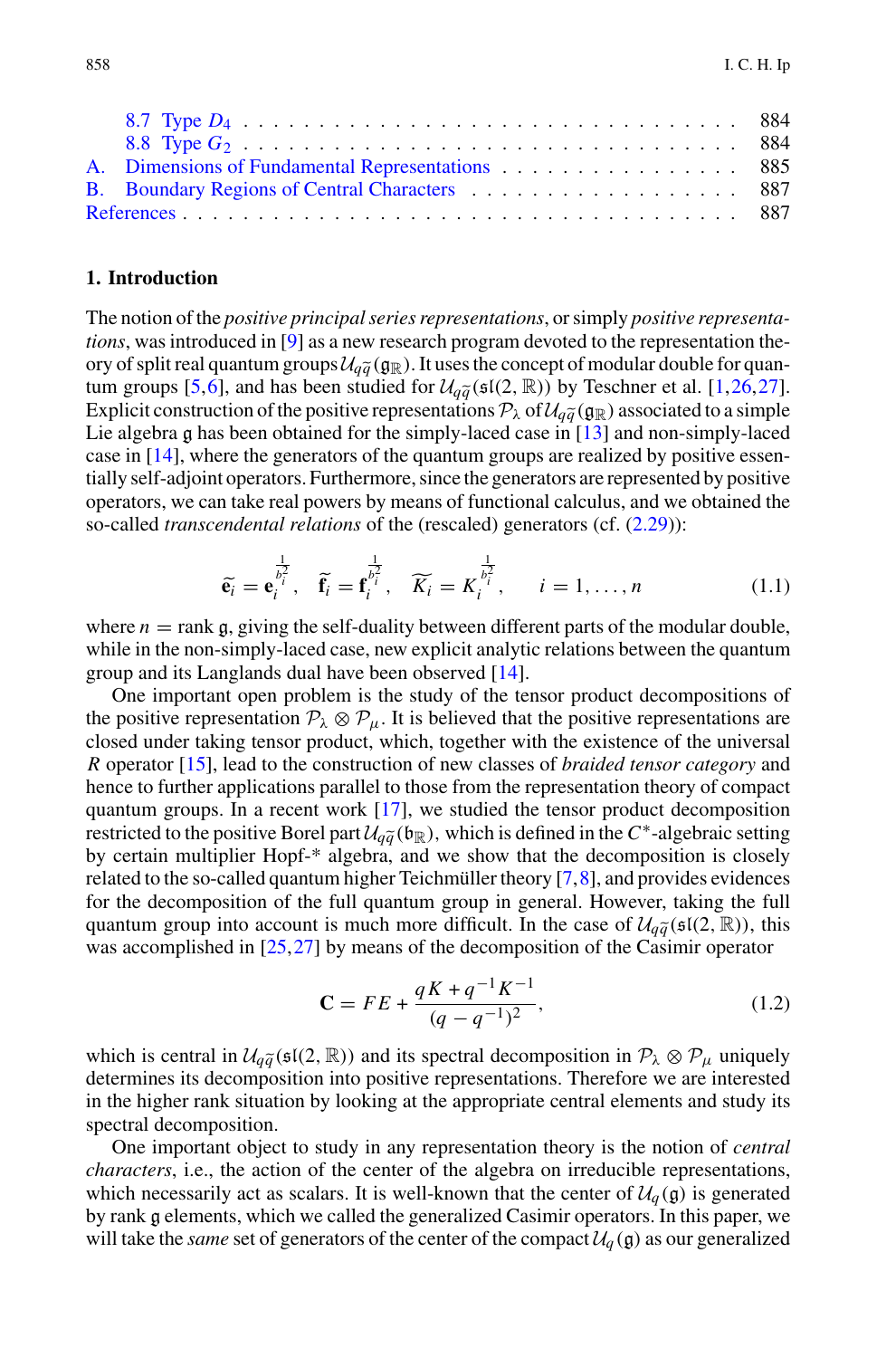Positive Casimir and Central Characters of Split Real Quantum Groups<br>
Casimir operators for the split real quantum group  $U_{q\tilde{q}}(g_{\mathbb{R}})$ . We calculate the eigenvalues<br>
of the generalized Casimir operators acting on of the generalized Casimir operators acting on the positive representation  $P_{\lambda}$ , which is irreducible. Their actions are well-defined on the core of  $P_\lambda$ , which extends to the domain of definition of the unbounded operators represented by the generators  $\{\mathbf{e}_i, \mathbf{f}_i, K_i\}$  of the split real quantum group.

There are many ways to choose the generating set of the center as the generalized Casimir operators [\[4](#page-30-11)[,28](#page-31-4)[,32](#page-31-5)]. In this paper, we will use a modified version from [\[21](#page-31-6)] and define

$$
\mathbf{C}_k = Tr|_{V_k}^q(RR_{21}), \quad k = 1, \dots, n,
$$
\n(1.3)

where  $V_k$  is the fundamental representations of the *compact* quantum group  $U_q(\mathfrak{g})$ , *R* is the universal *R* matrix, and  $Tr^q$  is the quantum trace taken over the representation  $V_i$  of  $U_q(\mathfrak{g})$ . However, in our the universal *R* matrix, and  $Tr<sup>q</sup>$  is the quantum trace taken over the representation  $V<sub>i</sub>$ of  $U_q(\mathfrak{g})$ . However, in our construction,  $Tr^q$  is twisted instead by a central element *u* that is related to the antipode of the *modular double*  $\mathcal{U}_{\alpha\tilde{\alpha}}(\mathfrak{g}_{\mathbb{R}})$ *. These operators*  $C_k$  *are* then acted on the positive representations  $P_{\lambda}$  as certain scalars. Our main result is the following (Theorem [6.2\)](#page-19-0)

**Main Theorem.** *The operators*  $C_k$  *acts on*  $P_\lambda$  *as scalars*  $C_k(\lambda)$  *which are positive, and bounded below by* dim  $V_k$  *for every parameters*  $\lambda = (\lambda_1, \ldots, \lambda_n) \in \mathbb{R}_{\geq 0}^n$ . *Furthermore*, then see he since by the Way character formula *they can be given by the Weyl character formula.*

We also note that unlike the case of compact quantum groups, by rescaling the parameters  $\lambda_i$ , the eigenvalues  $C_k(\lambda)$  are *independent* on *q*. Together with the conjecture that the positive representations should be closed under tensor products  $[16]$  $[16]$ , this implies

**Conjecture 1.1.** The coproduct  $\Delta(C_k)$  of the generalized Casimir operators  $C_k$  acting *on*  $P_\lambda \otimes P_\mu$  *is a positive operator, with spectrum bounded below by* dim  $V_k$  *for all*  $k = 1, \ldots, n$ , and they can be simultaneously diagonalized.

Therefore we will call these generalized Casimir operators the *positive Casimirs* of  $k = 1, ..., n$ , and they can be simultaneously diagonalized.<br>Therefore we will call these generalized Casimir operators the *positive Casimirs* of<br>the modular double of split real quantum groups  $U_{q\tilde{q}}(g_R)$ . In particular, Therefore we will call these generalized Casimir operators the *positive Casimirs* of<br>the modular double of split real quantum groups  $U_{q\tilde{q}}(g_{\mathbb{R}})$ . In particular, we believe that<br>just like the case in  $U_{q\tilde{q}}($ product will give explicitly the decomposition of  $P_\lambda \otimes P_\mu$ .

In the classical case, one calculates the eigenvalues of  $C_k$  by acting on the highest weight vector, which kills the non-Cartan part, giving the (quantum) Harish-Chandra homomorphism projecting onto the Cartan part, where the eigenvalues can be calculated by the information from the highest weight. In the case of positive representation, the situation is fundamentally different because the representation  $P_{\lambda}$  is infinite dimensional, and we do not have a highest or lowest weight vector. In this paper, we introduced the notion of *virtual highest/lowest weight* to deal with this problem, which follows from a new combinatorial description of the positive roots (Proposition [5.4\)](#page-15-0) *si*<sup>1</sup> *si*<sup>2</sup> ···*sit*(α*<sup>k</sup>* ) <sup>=</sup> <sup>α</sup>*<sup>k</sup>* <sup>−</sup>*<sup>t</sup>*

$$
s_{i_1} s_{i_2} \cdots s_{i_t} (\alpha_k) = \alpha_k - \sum_{j=1}^t a_{i_j k} s_{i_1} s_{i_2} \cdots s_{i_{j-1}} (\alpha_{i_j}), \qquad (1.4)
$$

where  $s_i$  are the root reflections,  $\alpha_k$  are the positive simple roots, and  $a_{ij}$  are the Cartan matrix elements.

We observed two aspects that might relate the results of the split real case to that of the compact case. Using the virtual highest and lowest weights, we found that each component of these weights look like certain analytic continuation to the complex line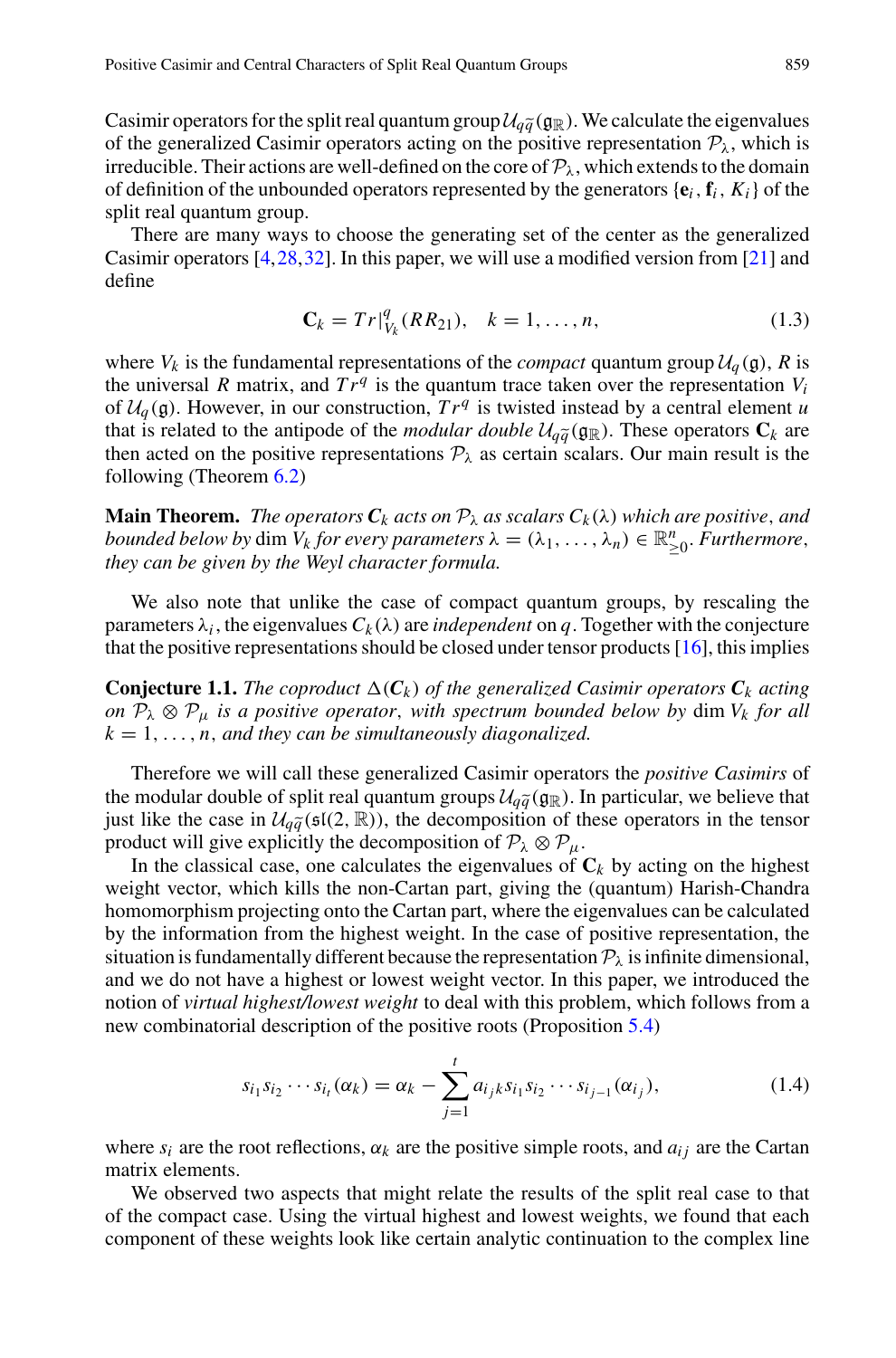$\frac{Q}{2}$  + **i** $\mathbb{R}^+$ <sub>2</sub>. On the other hand, we also note that the calculations of the action of the generalized Casimir operators depend solely on the information provided by the finite dimensional fundamental representations of the compact quantum groups. This interplay between (finite dimensional) representations  $V_k$  of the compact group, and its action on the (infinite dimension) positive representations  $P_{\lambda}$  of the split real quantum group is interesting on its own. We believe that these concepts can be carried further to provide more analogous results from the compact quantum groups to their split real version, including the tensor product decomposition and categorification, by means of certain analytic continuations. These will be explored further in separate publications.

Finally, to study the spectral decomposition of the tensor product of Casimir operators, one is interested in the region  $R$  defined by the eigenvalues of these operators. This is the region defined by the image of

$$
\Phi: \mathbb{R}_{\geq 0}^n \simeq \longrightarrow \mathbb{R}_{\geq 0}^n
$$
\n
$$
(\lambda_1, \dots, \lambda_n) \mapsto (C_1(\lambda), \dots, C_n(\lambda)),
$$
\n
$$
(1.5)
$$

and it turns out that the image is a semi-algebraic set bounded by the so-called *discriminant variety* (or *divisor*) [\[10](#page-30-12)[,30](#page-31-8)[,31](#page-31-9)], which is studied extensively from a totally different point of view in the theory of *primitive forms*. This provides a homeomorphism between the positive Weyl chamber with the image  $R$ , and the origin is mapped to a cusp-like singularity, given at  $(d_1, \ldots, d_n)$  where  $d_k$  is the dimension of the fundamental representations *Vk* . Furthermore, these images are again *independent* on the choice of the quantum parameter *q*. We will provide the descriptions of these regions in the rank 2 and 3 cases, together with some explicit expressions of the generalized Casimir operators themselves.

The paper is organized as follows. In Sect. [2,](#page-3-0) we fixed the notation for roots systems and the Drinfeld–Jimbo quantum groups, and recall the definition of positive representations of split real quantum groups as well as the construction of the universal *R* The paper is organized as follows. In Sect. 2, we fixed the notation for roots systems<br>and the Drinfeld–Jimbo quantum groups, and recall the definition of positive repre-<br>sentations of split real quantum groups as well as discuss the construction of the generalized Casimir operators. In Sect. [5,](#page-13-0) we introduce the notion of virtual highest and lowest weight in order to calculate the central characters of the Casimirs in Sect. [6.](#page-18-0) Finally, in Sect. [7,](#page-20-0) we describe the regions defined by the central characters of the generalized Casimir operators, and discuss in Sect. [8](#page-21-1) some explicit examples in the low rank cases. In the appendix we recall the dimensions of the fundamental representations  $V_k$  and also provide the graphs of  $R$  in lower rank cases.

#### <span id="page-3-0"></span>**2. Preliminaries**

Throughout the paper, we will fix once and for all  $q = e^{\pi i b^2}$  with  $\mathbf{i} = \sqrt{-1}$ ,  $0 < b^2 < 1$ and  $b^2 \in \mathbb{R} \setminus \mathbb{Q}$ . We also denote by  $Q = b + b^{-1}$ . Also let  $I = \{1, 2, ..., n\}$  denotes the set of nodes of the Dynkin diagram of the simple Lie algebra g where  $n = rank(g)$ .

#### <span id="page-3-1"></span>*2.1. Notation for roots and weights.*

**Definition 2.1.** Let (−, −) be the *W*-invariant inner product of the root lattice where *W* is the Weyl group of the Cartan datum. Let  $\alpha_i \in \Delta^+$ ,  $i \in I$  be the positive simple roots, and we define

$$
a_{ij} := \frac{2(\alpha_i, \alpha_j)}{(\alpha_i, \alpha_i)},
$$
\n(2.1)

where  $A = (a_{ij})$  is the Cartan matrix.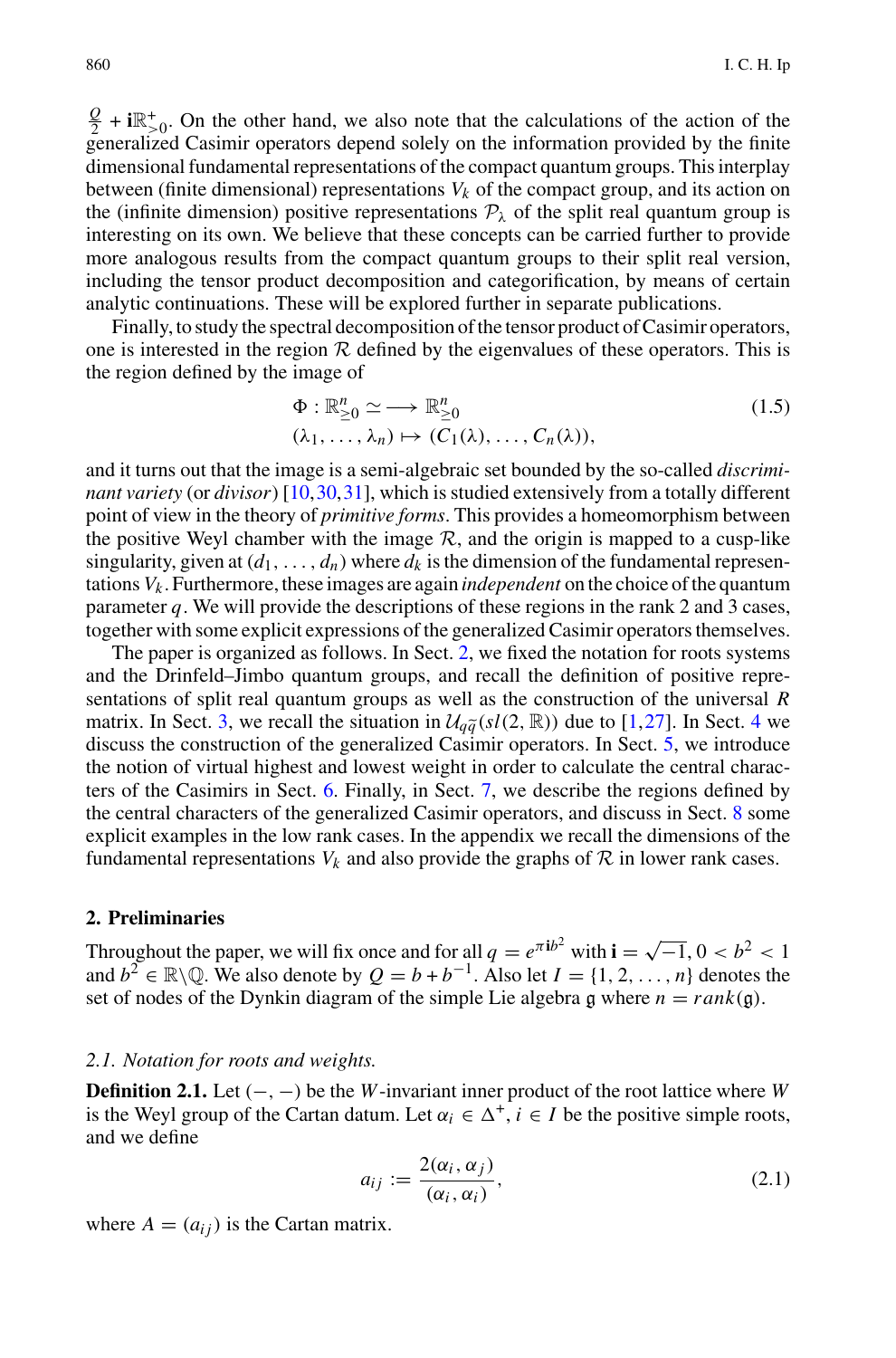<span id="page-4-0"></span>**Definition 2.2.** We denote by  $H_i \in \mathfrak{h}$  the coroot corresponding to the positive simple root  $\alpha_i$ . The fundamental weights  $w_i \in \mathfrak{h}_{\mathbb{R}}^*$  are dual to the simple coroots and are given by by *H<sub>i</sub>* ∈ *h* the coroot corresponding to the positive simple<br>ts  $w_i \in h_{\mathbb{R}}^*$  are dual to the simple coroots and are given<br> $w_i := \sum (A^{-1})_{ji} \alpha_j$ , (2.2)

$$
w_i := \sum (A^{-1})_{ji} \alpha_j,\tag{2.2}
$$

such that  $(w_i, \alpha_j^{\vee}) = \delta_{ij}$ , where the coroot  $H_j := \alpha_j^{\vee} := \frac{2\alpha_j}{(\alpha_j, \alpha_j)}$  in the root lattice.

Similarly, we denote the corresponding fundamental coweights  $W_i \in \mathfrak{h}_\mathbb{R}$  in the real span of h dual to the simple roots by *w*: the coroot  $H_j := \alpha_j^{\vee} := \frac{2\alpha_j}{(\alpha_j, \alpha_j)}$  in the root lattice.<br>
responding fundamental coweights  $W_i \in \mathfrak{h}_{\mathbb{R}}$  in the real<br>
ts by<br>  $W_i := \sum (A^{-1})_{ij} H_j.$  (2.3)

$$
W_i := \sum (A^{-1})_{ij} H_j.
$$
\n
$$
\sum \alpha = \sum w_i = \sum d_i W_i
$$
\n(2.3)

**Definition 2.3.** We let

$$
\rho := \frac{1}{2} \sum_{\alpha \in \Delta^+} \alpha = \sum_i w_i = \sum_i d_i W_i \tag{2.4}
$$

be the half sum of positive roots, or equivalently, the sum of fundamental weights, or the rescaled sum of fundamental coweights, where  $d_i = \frac{(\alpha_i, \alpha_i)}{2}$ .<br> **Definition 2.4.** For  $(\lambda_1, ..., \lambda_n) \in \mathbb{R}^n$  and  $b_j \in \mathbb{R}$ , let<br>  $\overrightarrow{\lambda_b} := \sum^n \lambda_j b_j W_j \in \mathfrak{h}_{\mathbb{R}}$ 

**Definition 2.4.** For  $(\lambda_1, \ldots, \lambda_n) \in \mathbb{R}^n$  and  $b_j \in \mathbb{R}$ , let

$$
\overrightarrow{\lambda_b} := \sum_{j=1}^n \lambda_j b_j W_j \in \mathfrak{h}_{\mathbb{R}}
$$
 (2.5)

<span id="page-4-1"></span>be a vector in the real span of h.

**Proposition 2.5.** *The Weyl group action on the positive simple roots are given by*

$$
s_i \cdot \alpha_j = \alpha_j - a_{ij}\alpha_i, \qquad (2.6)
$$

 $where s_i \in W$  *is the simple reflection corresponding to the root*  $\alpha_i$ *. Then* 

$$
s_i \cdot \alpha_j = \alpha_j - a_{ij}\alpha_i,
$$
\n
$$
e \text{ simple reflection corresponding to the root } \alpha_i. \text{ Then}
$$
\n
$$
s_i \cdot W_j = W_j - \delta_{ij}\alpha_j^{\vee} = W_j - \delta_{ij}\sum_{k=1}^n a_{jk}W_k,
$$
\n
$$
(2.7)
$$

<span id="page-4-2"></span>and the Weyl group action of  $\overrightarrow{\lambda_b}$  is given by

$$
\overrightarrow{a_{j}} \overrightarrow{b_{k}} \text{ is given by}
$$
\n
$$
s_{i} \cdot \overrightarrow{\lambda_{b}} = \sum_{j=1}^{n} \lambda_{j} b_{j} W_{j} - \lambda_{i} b_{i} \alpha_{i}^{V}
$$
\n
$$
= \sum_{j=1}^{n} (\lambda_{j} b_{j} - a_{ij} \lambda_{i} b_{i}) W_{j}.
$$
\n(2.9)

$$
= \sum_{j=1}^{n} (\lambda_j b_j - a_{ij} \lambda_i b_i) W_j.
$$
 (2.9)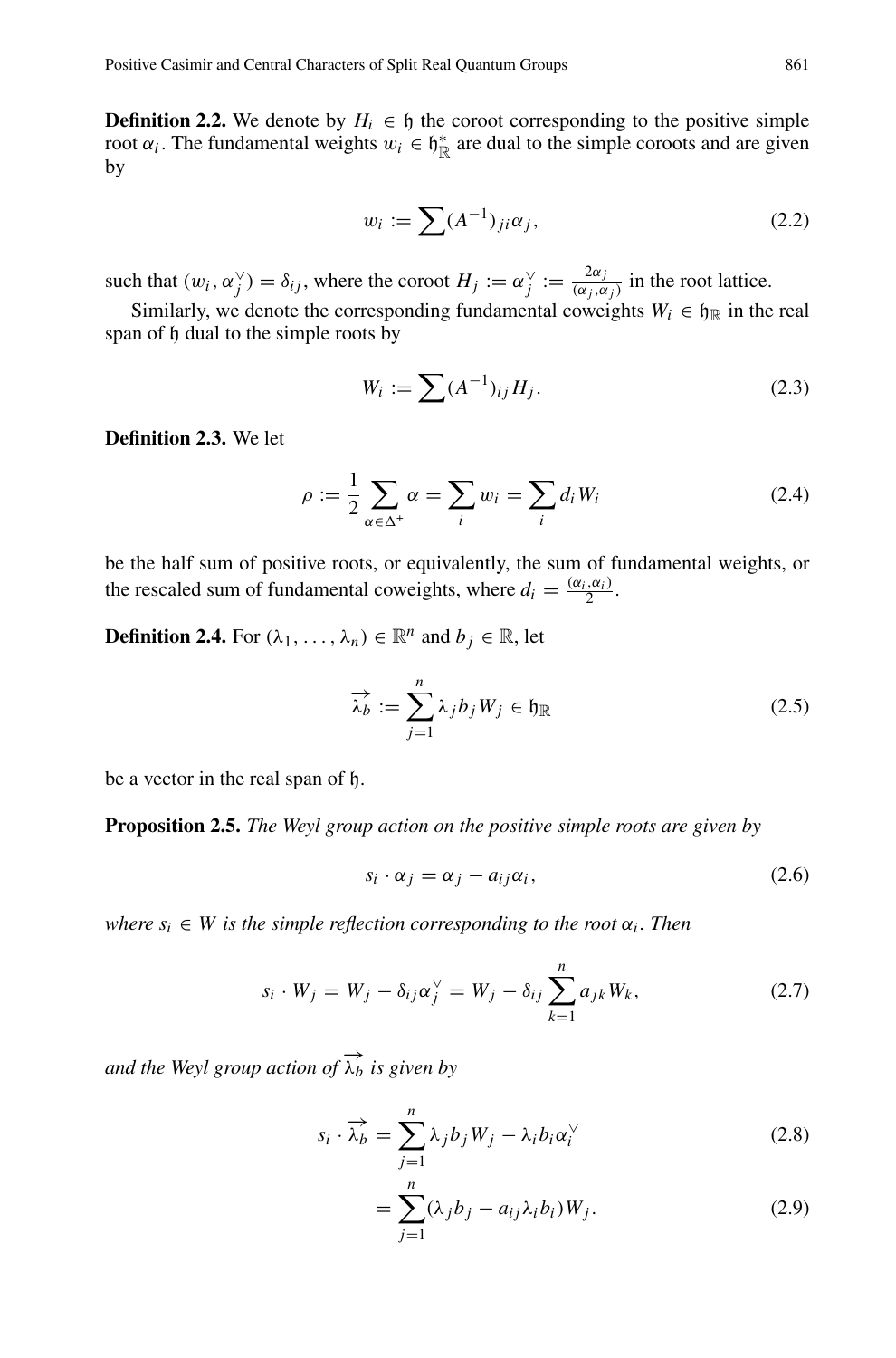<span id="page-5-0"></span>*2.2. Definition of*  $U_q(\mathfrak{g})$  *and*  $U_q\tilde{q}(\mathfrak{g}_\mathbb{R})$ . In order to fix the convention we use throughout the paper. we recall the definition of the Drinfeld–Jimbo quantum group  $U_q(\mathfrak{a}_\mathbb{R})$  where the paper, we recall the definition of the Drinfeld–Jimbo quantum group  $\mathcal{U}_q(\mathfrak{g}_{\mathbb{R}})$  where  $\alpha$  is a simple Lie algebra of general type [\[3](#page-30-13)[,18](#page-31-10)].

**Definition 2.6.** Let  $\alpha_i$ ,  $i \in I$  be the positive simple roots, and we define

<span id="page-5-1"></span>
$$
q_i := q^{\frac{1}{2}(\alpha_i, \alpha_i)} := e^{\pi i b_i^2}, \qquad (2.10)
$$

We will let  $\alpha_1$  be the short root in type  $B_n$  and the long root in type  $C_n$ ,  $F_4$  and  $G_2$ .<br>We choose We choose

$$
\frac{1}{2}(\alpha_i, \alpha_i) := \begin{cases}\n1 & i \text{ is long root or in the simply-laced case,} \\
\frac{1}{2} & i \text{ is short root in type } B, C, F, \\
\frac{1}{3} & i \text{ is short root in type } G_2,\n\end{cases}
$$
\n(2.11)

and  $(\alpha_i, \alpha_j) = -1$  when *i*, *j* are adjacent in the Dynkin diagram.

Therefore in the case when g is of type  $B_n$ ,  $C_n$  and  $F_4$ , if we define  $b_l = b$ , and  $b_s = \frac{b}{\sqrt{2}}$  we have the following normalization:

$$
q_i = \begin{cases} e^{\pi i b_i^2} = q & i \text{ is long root,} \\ e^{\pi i b_s^2} = q^{\frac{1}{2}} & i \text{ is short root.} \end{cases}
$$
 (2.12)

In the case when g is of type  $G_2$ , we define  $b_l = b$ , and  $b_s = \frac{b}{\sqrt{l}}$  $\frac{1}{3}$ , and we have the following normalization:

$$
q_i = \begin{cases} e^{\pi i b_i^2} = q & i \text{ is long root,} \\ e^{\pi i b_s^2} = q^{\frac{1}{3}} & i \text{ is short root.} \end{cases}
$$
 (2.13)

**Definition 2.7.** Let  $A = (a_{ij})$  denotes the Cartan matrix. Then  $U_q(\mathfrak{g})$  with  $q = e^{\pi i b_l^2}$  is the algebra generated by  $F$ .  $F$  and  $K^{\pm 1}$  i.  $\subset I$  subject to the following relations: the algebra generated by  $E_i$ ,  $F_i$  and  $K_i^{\pm 1}$ ,  $i \in I$  subject to the following relations:

$$
K_i E_j = q_i^{a_{ij}} E_j K_i,
$$
\n(2.14)

$$
K_i F_j = q_i^{-a_{ij}} F_j K_i,
$$
\n
$$
(2.15)
$$

$$
[E_i, F_j] = \delta_{ij} \frac{K_i - K_i^{-1}}{q_i - q_i^{-1}},
$$
\n(2.16)

together with the Serre relations for  $i \neq j$ :

$$
\sum_{k=0}^{1-a_{ij}} (-1)^k \frac{[1-a_{ij}]_{q_i}!}{[1-a_{ij}-k]_{q_i}![k]_{q_i}!} E_i^k E_j E_i^{1-a_{ij}-k} = 0,
$$
\n(2.17)

$$
\sum_{k=0}^{1-a_{ij}} (-1)^k \frac{[1-a_{ij}]_{q_i}!}{[1-a_{ij}-k]_{q_i}![k]_{q_i}!} F_i^k F_j F_i^{1-a_{ij}-k} = 0,
$$
\n(2.18)

<span id="page-5-2"></span>where

$$
[k]_q := \frac{q^k - q^{-k}}{q - q^{-1}}.\tag{2.19}
$$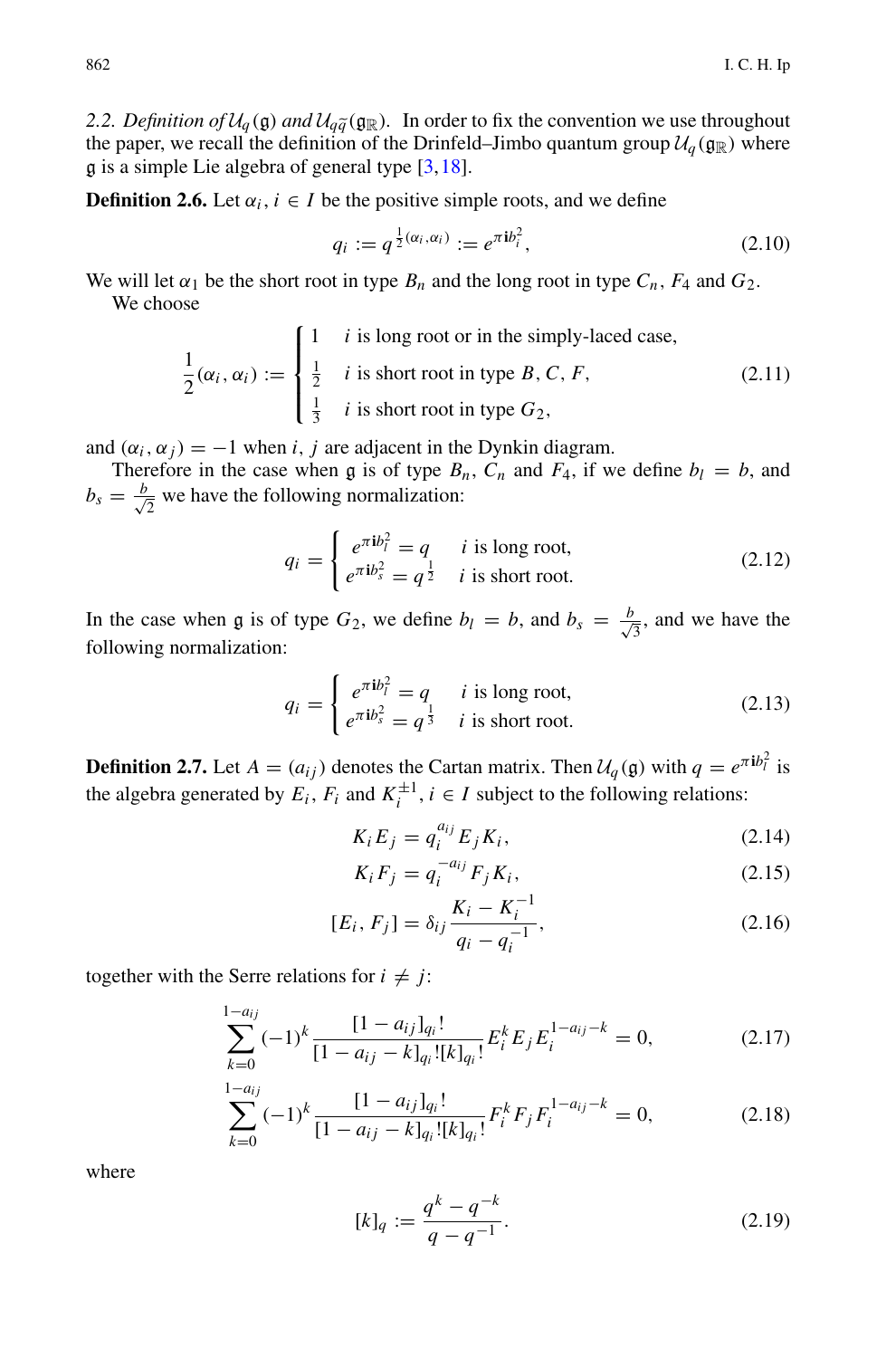**Definition 2.8.** By abuse of notation, we will denote formally

$$
K_i =: q_i^{H_i} \tag{2.20}
$$

where  $H_i \in \mathfrak{h}$  is the simple coroot in the Cartan subalgebra. Furthermore, we allow fractional powers of  $K_i$  by adjoining the elements  $K_i^{\frac{1}{c}}$  into  $\mathcal{U}_q(\mathfrak{g})$ , where  $c = \det A \in \mathbb{N}$  is the determinant of the Cartan matrix, and again denoting the resulting algebra by  $U_q(\mathfrak{g})$ .

We choose the Hopf algebra structure of  $U_q(\mathfrak{g})$  to be given by

$$
\Delta(E_i) = 1 \otimes E_i + E_i \otimes K_i, \tag{2.21}
$$

$$
\Delta(F_i) = K_i^{-1} \otimes F_i + F_i \otimes 1,\tag{2.22}
$$

$$
\Delta(K_i) = K_i \otimes K_i,\tag{2.23}
$$

$$
\epsilon(E_i) = \epsilon(F_i) = 0, \quad \epsilon(K_i) = 1,
$$
\n(2.24)

$$
S(E_i) = -q_i E_i, \quad S(F_i) = -q_i^{-1} F_i, \quad S(K_i) = K_i^{-1}.
$$
 (2.25)

We define  $U_q$  ( $\mathfrak{g}_\mathbb{R}$ ) to be the real form of  $U_q$  ( $\mathfrak{g}$ ) induced by the star structure

$$
E_i^* = E_i, \quad F_i^* = F_i, \quad K_i^* = K_i. \tag{2.26}
$$

We define  $\alpha_q(\mathfrak{g}_\mathbb{R})$  to be the real form of  $\alpha_q(\mathfrak{g})$  madeca by the star structure<br>  $E_i^* = E_i, \quad F_i^* = F_i, \quad K_i^* = K_i.$  (2.26)<br>
Finally, according to the results of [\[13](#page-30-6),[14\]](#page-30-7), we define the modular double  $\mathcal{U}_{q\tilde{$ 

$$
E_i = E_i, \quad F_i = F_i, \quad K_i = K_i.
$$
\n(2.20)

\ng to the results of [13, 14], we define the modular double  $\mathcal{U}_{q\tilde{q}}(\mathfrak{g}_{\mathbb{R}})$  to be

\n
$$
\mathcal{U}_{q\tilde{q}}(\mathfrak{g}_{\mathbb{R}}) := \mathcal{U}_q(\mathfrak{g}_{\mathbb{R}}) \otimes \mathcal{U}_{\tilde{q}}(\mathfrak{g}_{\mathbb{R}}), \quad \text{g is simply-laced},
$$
\n(2.27)

g to the results of [13, 14], we define the modular double 
$$
\mathcal{U}_{q\tilde{q}}(\mathfrak{g}_{\mathbb{R}})
$$
 to be  
\n
$$
\mathcal{U}_{q\tilde{q}}(\mathfrak{g}_{\mathbb{R}}) := \mathcal{U}_{q}(\mathfrak{g}_{\mathbb{R}}) \otimes \mathcal{U}_{\tilde{q}}(\mathfrak{g}_{\mathbb{R}}), \quad \text{g is simply-laced,}
$$
\n
$$
\mathcal{U}_{q\tilde{q}}(\mathfrak{g}_{\mathbb{R}}) := \mathcal{U}_{q}(\mathfrak{g}_{\mathbb{R}}) \otimes \mathcal{U}_{\tilde{q}}(\mathcal{L}_{\mathfrak{g}_{\mathbb{R}}}), \quad \text{otherwise,}
$$
\n(2.28)

 $\mathcal{U}_{q\tilde{q}}(\mathfrak{g}_{\mathbb{R}}) := \mathcal{U}_{q}(\mathfrak{g}_{\mathbb{R}}) \otimes \mathcal{U}_{\tilde{q}}(\mathfrak{g}_{\mathbb{R}}), \quad \text{g is simply-laced},$  (2.27)<br>  $\mathcal{U}_{q\tilde{q}}(\mathfrak{g}_{\mathbb{R}}) := \mathcal{U}_{q}(\mathfrak{g}_{\mathbb{R}}) \otimes \mathcal{U}_{\tilde{q}}(^{L}\mathfrak{g}_{\mathbb{R}}), \quad \text{otherwise},$  (2.28)<br>
where  $\tilde{q} = e^{\pi i b$ long roots and short roots of  $g_{\mathbb{R}}$ .

<span id="page-6-0"></span>*2.3. Positive representations of*  $U_{q\bar{q}}(g_{\mathbb{R}})$ . In [\[9](#page-30-2)[,13](#page-30-6)[,14](#page-30-7)], a special class of representations for  $\mathcal{U}_{q\bar{q}}(g_{\mathbb{R}})$ , called the positive representations, is defined. The generators of the quantum  $for \mathcal{U}_{a\tilde{a}}(\mathfrak{g}_{\mathbb{R}})$ , called the positive representations, is defined. The generators of the quantum groups are realized by positive essentially self-adjoint operators, and also satisfy the socalled *transcendental relations*, relating the quantum group with its modular double counterpart. More precisely, we have<br> **Theorem 2.9.** Let the rescaled generators be<br>  $e_i := \left(\frac{i}{a_i - a^{-1}}\right)^{-1} E_i$ ,  $f_i := \left(\frac{i}{a_i - a^{-1}}\right)^{-1$ counterpart. More precisely, we have

**Theorem 2.9.** *Let the rescaled generators be*

$$
e_i := \left(\frac{i}{q_i - q_i^{-1}}\right)^{-1} E_i, \ \ f_i := \left(\frac{i}{q_i - q_i^{-1}}\right)^{-1} F_i. \tag{2.29}
$$

<span id="page-6-1"></span>*Note that*

$$
\left(\frac{i}{q_i - q_i^{-1}}\right)^{-1} = 2\sin(\pi b_i^2) > 0.
$$

 $\left(\frac{i}{q_i-q_i^{-1}}\right)$  =  $2\sin(\pi b_i^2) > 0$ .<br> *Then there exists a family of representations*  $\mathcal{P}_\lambda$  *of*  $\mathcal{U}_{q\tilde{q}}(\mathfrak{g}_\mathbb{R})$  *parametrized by the*  $\mathbb{R}_+$ *-span*<br> *of the cone of positive weights*  $\lambda \in P^{\pm}_+ \subset \math$ *of the cone of positive weights*  $\lambda \in P_{\mathbb{R}}^+ \subset \mathfrak{h}_{\mathbb{R}}^*$ *, or equivalently by*  $\lambda := (\lambda_1, \dots, \lambda_n) \in \mathbb{R}_+^n$ <br>where  $n = rank(\mathfrak{a})$  such that *where*  $n = rank(q)$ *, such that*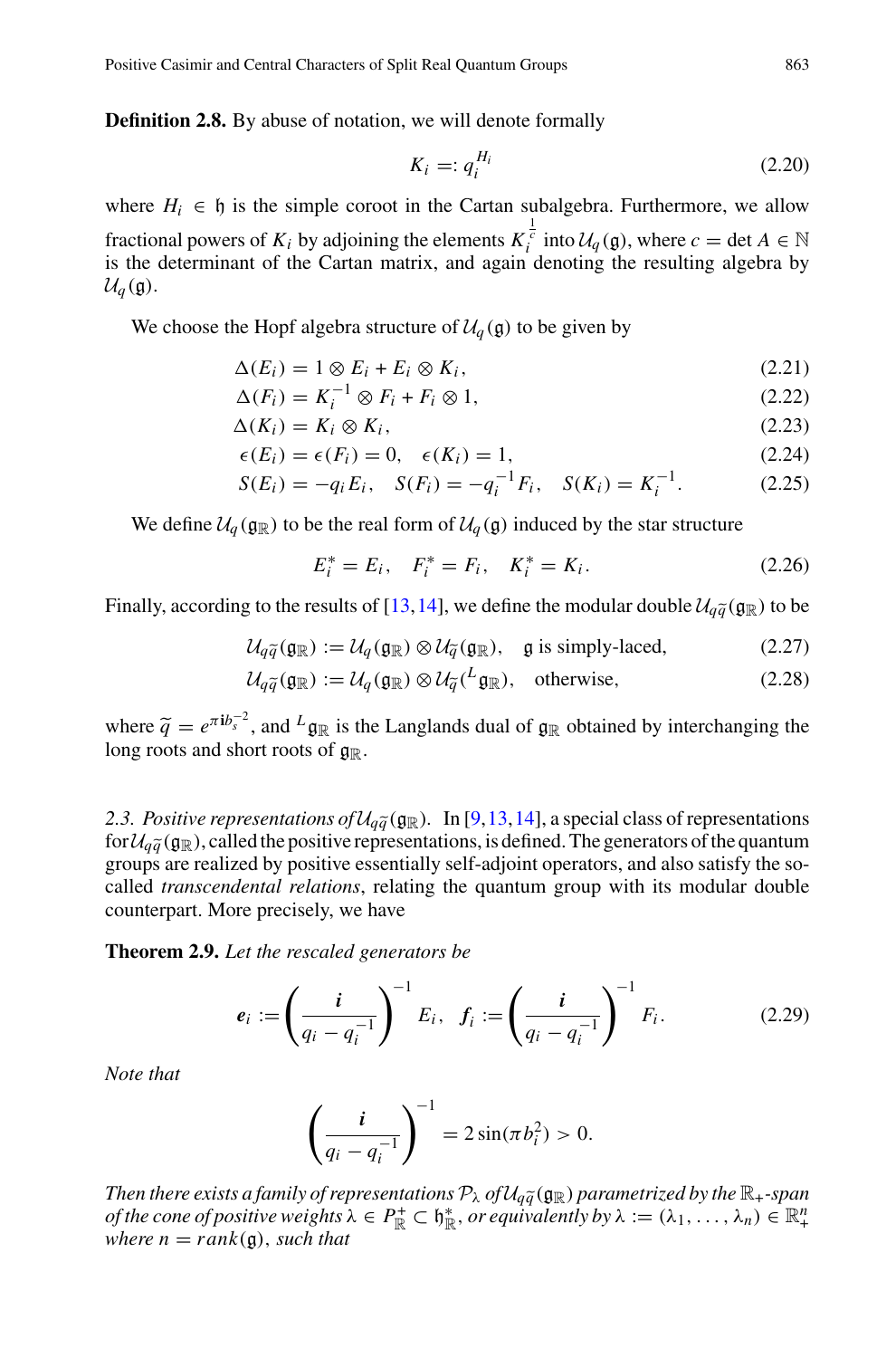- *The generators ei*,*fi*, *Ki are represented by positive essentially self-adjoint operators acting on L*<sup>2</sup>( $\mathbb{R}^{l(w_0)}$ ), *where l*(*w*<sub>0</sub>) *is the length of the longest element*  $w_0 \in W$  *of*<br>*the Weyl group.*<br>*Define the transcendental generators:*<br> $\tilde{e}_i := e_i^{\frac{1}{b_i^2}}$ ,  $\tilde{f}_i := f_i^{\frac{1}{b_i^2}}$ ,  $\widetilde{K}_$ *the Weyl group.*
- *Define the transcendental generators*:

acting on 
$$
L^2(\mathbb{R}^{l(w_0)})
$$
, where  $l(w_0)$  is the length of the longest element  $w_0 \in W$  of  
the Weyl group.  
Define the transcendental generators:  

$$
\widetilde{e_i} := \overline{e_i^{\frac{1}{b_i^2}}}, \quad \widetilde{f_i} := \overline{f_i^{\frac{1}{b_i^2}}}, \quad \widetilde{K_i} := \overline{K_i^{\frac{1}{b_i^2}}}.
$$
 (2.30)  
Then  
- if g is simply-laced, the generators  $\widetilde{e_i}$ ,  $\widetilde{f_i}$ ,  $\widetilde{K_i}$  are obtained by replacing b with  
 $b^{-1}$  in the representations of the generators  $\widetilde{e_i}$ .  $\widetilde{K_i}$ .

*Then*

- *b*−<sup>1</sup> *in the representations of the generators ei*,*fi*, *Ki .*  $\frac{1}{i}$ ,  $\frac{1}{i}$ ,  $\frac{1}{i}$ ,  $\frac{1}{i}$ ,  $\frac{1}{i}$  with v-1<br>pi<br>e<sup>7</sup>i *i* aced, the general presentations of the <br>*B*, *C*, *F*, *G*, then the <br> $\tilde{i} := \left(\frac{i}{\tilde{a} - \tilde{a} - 1}\right)$  $\tilde{e}_i$ ,  $\tilde{f}_i$ ,  $\widetilde{K}_i$  are obtained in<br> *nerators*  $\tilde{e}_i$ ,  $f_i$ ,  $K_i$ ,<br> *i*, *enerators*  $\widetilde{E}_i$ ,  $\widetilde{F}_i$ ,  $\widetilde{K}_i$  with<br>  $\widetilde{E}_i$ ,  $\widetilde{f}_i := \left(\frac{i}{\widetilde{\alpha} - \widetilde{\alpha}^{-1}}\right)$ rej
- *If* g *is of type B*,*C*, *<sup>F</sup>*, *<sup>G</sup>*, *then the generators <sup>E</sup> <sup>i</sup>*, *F*

$$
b^{-1}
$$
 in the representations of the generators  $\mathbf{e}_i$ ,  $f_i$ ,  $K_i$ .  
\n- If  $\mathfrak{g}$  is of type B, C, F, G, then the generators  $\widetilde{E}_i$ ,  $\widetilde{F}_i$ ,  $\widetilde{K}_i$  with  
\n
$$
\widetilde{\mathbf{e}}_i := \left(\frac{i}{\widetilde{q}_i - \widetilde{q}_i^{-1}}\right)^{-1} \widetilde{E}_i, \quad \widetilde{f}_i := \left(\frac{i}{\widetilde{q}_i - \widetilde{q}_i^{-1}}\right)^{-1} \widetilde{F}_i
$$
\n(2.31)  
\ngenerate  $U_{\widetilde{q}}(L_{\mathfrak{g}_{\mathbb{R}}})$  defined in the previous section. Here  $\widetilde{q}_i = e^{\pi i b_i^{-2}}$ .  
\n• The generators  $\mathbf{e}_i$ ,  $f_i$ ,  $K_i$  and  $\widetilde{\mathbf{e}}_i$ ,  $\widetilde{f}_i$ ,  $\widetilde{K}_i$  commute weakly up to a sign.

The positive representations are constructed for each reduced expression  $w_0 \in W$  of the longest element of the Weyl group, and representations corresponding to different reduced expressions are unitary equivalent.

<span id="page-7-1"></span>**Definition 2.10.** Fix a reduced expression of  $w_0 = s_{i_1} \cdots s_{i_N}$ . Let the coordinates of  $L^2(\mathbb{R}^N)$  be denoted by  $\{u_i^k\}$  so that *i* is the corresponding root index, and *k* denotes the sequence this root is appearing in  $w_0$  from the right. Also denote by  $\{v_j\}_{j=1}^N$  the same set of coordinates counting from the left, and  $v(i, k)$  the index such that  $u_i^k = v_{v(i,k)}$ .

*Example 2.11.* The coordinates of  $L^2(\mathbb{R}^6)$  for  $A_3$  corresponding to  $w_0 = s_3 s_2 s_1 s_3 s_2 s_3$ is given by

$$
(u_3^3, u_2^2, u_1^1, u_3^2, u_2^1, u_3^1) = (v_1, v_2, v_3, v_4, v_5, v_6).
$$

**Definition 2.12.** We denote by  $p_u = \frac{1}{2\pi i} \frac{\partial}{\partial u}$  and

$$
e(u) := e^{\pi bu}, \quad [u] := q^{\frac{1}{2}} e(u) + q^{-\frac{1}{2}} e(-u), \tag{2.32}
$$

so that

$$
[u]e(-2p) := (q^{\frac{1}{2}}e^{\pi bu} + q^{-\frac{1}{2}}e^{-\pi bu})e^{-2\pi bp} = e^{\pi b(u-2p)} + e^{\pi b(-u-2p)} \quad (2.33)
$$

is positive whenever  $[p, u] = \frac{1}{2\pi i}$ .

<span id="page-7-0"></span>**Definition 2.13.** By abuse of notation, we denote by

$$
[u_s + u_l]e(-2p_s - 2p_l) := e^{\pi b_s(-u_s - 2p_s) + \pi b_l(-u_l - 2p_l)} + e^{\pi b_s(u_s - 2p_s) + \pi b_l(u_l - 2p_l)},
$$
\n(2.34)

where  $u_s$  (resp.  $u_l$ ) is a linear combination of the variables corresponding to short roots (resp. long roots). The parameters  $\lambda_i$  are also considered in both cases. Similarly  $p_s$ (resp.  $p_l$ ) are linear combinations of the  $p$  shifting of the short roots (resp. long roots) variables. This applies to all simple g, with the convention given in Definition [2.6.](#page-5-1)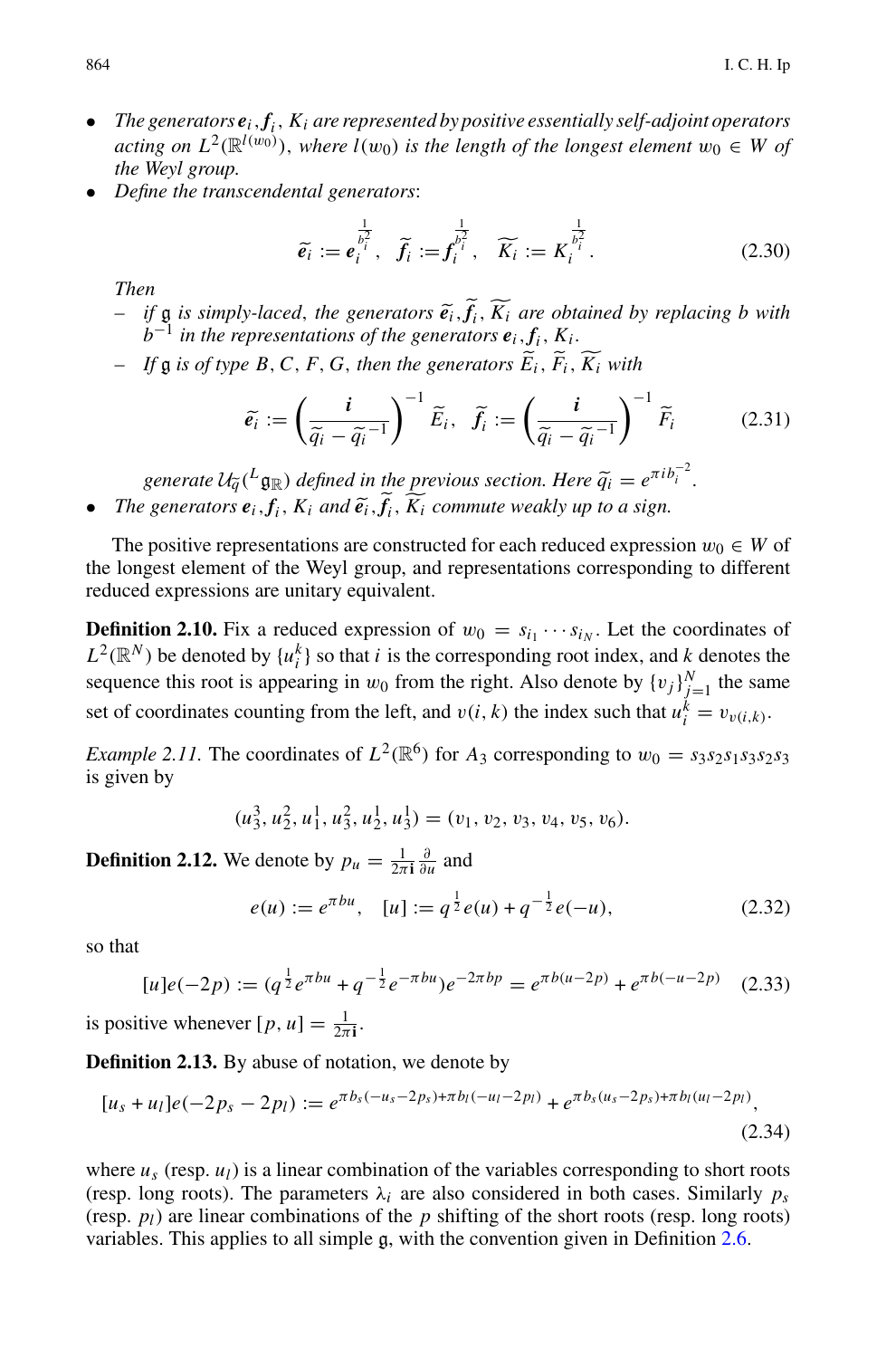<span id="page-8-5"></span><span id="page-8-1"></span>**Theorem 2.14.** [\[13](#page-30-6)[,14](#page-30-7)] *Using the notation of Definition* [2.13,](#page-7-0) *for a fixed reduced expression of*  $w_0 = s_{i_1} \cdots s_{i_N}$ , the positive representation  $\mathcal{P}_\lambda$  *is given by* 

3, 14] Using the notation of Definition 2.13, for a fixed reduced expres-  
\n• 
$$
s_{i_N}
$$
, the positive representation  $\mathcal{P}_{\lambda}$  is given by  
\n
$$
f_i = \sum_{k=1}^m \left[ -\sum_{j=1}^{v(i,k)-1} a_{i_j,i} v_j - u_i^k - 2\lambda_i \right] e(2p_i^k), \qquad (2.35)
$$

$$
K_i = e\left(-\sum_{k=1}^{l(w_0)} a_{i_k, i} v_k - 2\lambda_i\right).
$$
 (2.36)

where  $m$  is the number of root index  $i$  appearing in  $w_0$ . By taking  $w_0 = w's_i$  so that the *simple reflection for root i appears on the right*, *the action of e<sup>i</sup> is given by*

$$
e_i = [u_i^1]e(-2p_i^1). \tag{2.37}
$$

<span id="page-8-2"></span>Let us recall the explicit expression for the positive representations in the case of  $e_i = [u_i^1]e(-2p_i^1).$  *(2.37)*<br>
Let us recall the explicit expression for the positive representations in the case of  $U_{q\tilde{q}}(\mathfrak{sl}(2,\mathbb{R}))$ . For details of the construction and the other cases please refer to [\[13](#page-30-6),[14](#page-30-7)]. Let us recall the explicit expression for the positive represent  $\mathcal{U}_{q\tilde{q}}(\mathfrak{sl}(2,\mathbb{R}))$ . For details of the construction and the other cases pl<br>**Proposition 2.15.** [\[1](#page-30-5),[27\]](#page-31-1) *The positive representation*  $\mathcal{P}_{\lambda}$ 

<span id="page-8-3"></span>**Proposition 2.15.** [1,27] *The positive representation*  $\mathcal{P}_{\lambda}$  *of*  $\mathcal{U}_{a\tilde{a}}(\mathfrak{sl}(2,\mathbb{R}))$  *acting on*  $L^2(\mathbb{R})$  *by positive unbounded essentially self-adjoint operators is given by* 

$$
e = [u - \lambda]e(-2p) := e^{\pi b(-u + \lambda - 2p)} + e^{\pi b(u - \lambda - 2p)},
$$
  
\n
$$
f = [-u - \lambda]e(2p) := e^{\pi b(u + \lambda + 2p)} + e^{\pi b(-u - \lambda + 2p)},
$$
  
\n
$$
K = e(-2u) := e^{-2\pi bu}.
$$

*Note that it is unitary equivalent to the canonical form*  $(2.35)$ – $(2.37)$  *by u*  $\mapsto$  *u* +  $\lambda$ *.* 

<span id="page-8-0"></span>2.4. Universal R matrices for  $U_q$  (g). Here we summarize the construction of universal R matrices for the braiding of  $U_q(\mathfrak{g})$ . Let  $q := e^{h/2}$ . It is known [\[3,](#page-30-13)[18\]](#page-31-10) that for the quantum group  $U_h(\mathfrak{g})$  as a  $\mathbb{C}[[h]]$ -algebra completed in the *h*-adic topology, one can associate certain canonical, invertible element  $\hat{R}$  in an appropriate completion of  $(\mathcal{U}_h(\mathfrak{g}))^{\otimes 2}$  such that the braiding relation

$$
\Delta'(X)R := (\sigma \circ \Delta)(X)R = R\Delta(X), \quad \sigma(x \otimes y) = y \otimes x \tag{2.38}
$$

<span id="page-8-4"></span>is satisfied.

For the quantum group  $U_h(\mathfrak{g})$  associated to the simple Lie algebra  $\mathfrak{g}$ , an explicit multiplicative formula has been computed independently in [\[20](#page-31-11),[22\]](#page-31-12), where the central ingredient involves the quantum Weyl group which induces Lusztig's isomorphism *Ti* . Explicitly, let

$$
[U, V]_q := qUV - q^{-1}VU
$$
\n(2.39)

be the *q*-commutator.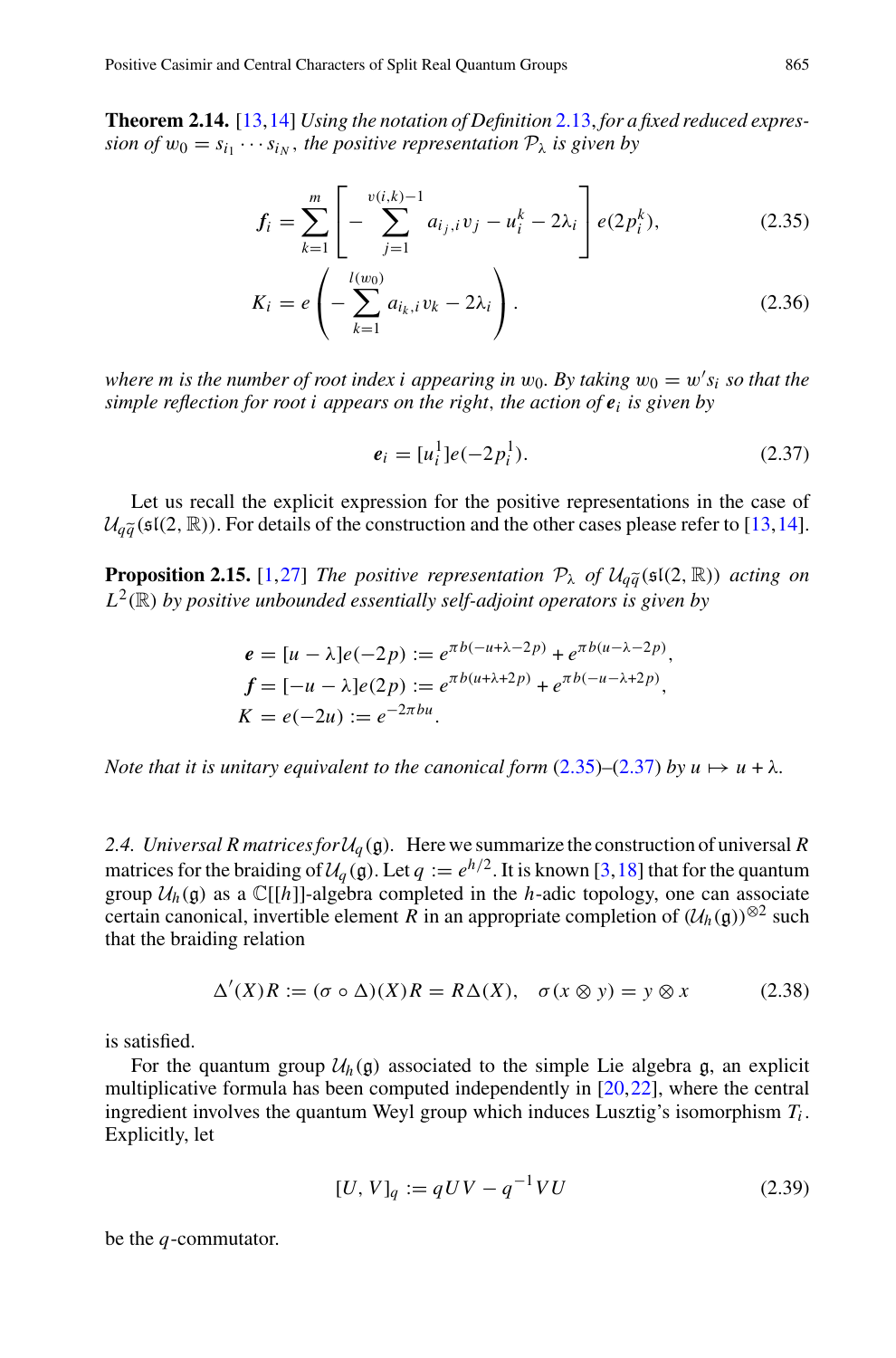**Definition 2.16.** [\[20](#page-31-11)[,23](#page-31-13)] The Lusztig's isomorphism is given by

$$
T_i(K_j) = K_j K_i^{-a_{ij}}, \quad T_i(E_i) = -q_i F_i K_i^{-1}, \quad T_i(F_i) = -q_i^{-1} K_i E_i, \tag{2.40}
$$

$$
T_i(E_j) = (-1)^{a_{ij}} \frac{1}{[-a_{ij}]_{q_i}!} \left[ \left[ E_i, \ldots [E_i, E_j]_{\substack{a_{ij} \\ q_i^2}} \right]_{q_i^{\frac{a_{ij}+2}{2}}} \cdots \right]_{q_i^{\frac{-a_{ij}-2}{2}}}, (2.41)
$$

$$
T_i(F_j) = \frac{1}{[-a_{ij}]_{q_i}!} \left[ \left[ F_i, \ldots [F_i, F_j]_{\frac{a_{ij}}{q_i^2}} \right]_{q_i^{\frac{a_{ij}+2}{2}}} \cdots \right]_{q_i^{\frac{-a_{ij}-2}{2}}}.
$$
 (2.42)

Note that we have slightly modified the notations and scaling used in [\[20](#page-31-11)].

**Proposition 2.17.** [\[23](#page-31-13)[,24](#page-31-14)] *The operators Ti satisfy the Weyl group relations*:

modified the notations and scaling used in [20].  
\n*e operators* 
$$
T_i
$$
 satisfy the Weyl group relations:  
\n
$$
\underbrace{T_i T_j T_i \cdots}_{-a'_{ij}+2} = \underbrace{T_j T_i T_j \cdots}_{-a'_{ij}+2},
$$
\n(2.43)

 $where -a'_{ij} = \max\{-a_{ij}, -a_{ji}\}$ . *Furthermore*, *for*  $\alpha_i$ ,  $\alpha_j$  *simple roots, and an element*  $w = s_{i_1} \cdots s_{i_k} \in W$  such that  $w(\alpha_i) = \alpha_i$ , we have

$$
T_{i_1} \cdots T_{i_k}(X_i) = X_j \tag{2.44}
$$

*for*  $X = E, F, K$ .

**Definition 2.18.** Define the (upper) quantum exponential function as

$$
T_{i_1} \cdots T_{i_k}(X_i) = X_j
$$
\n(2.44)

\nper) quantum exponential function as

\n
$$
Exp_q(x) = \sum_{k=0}^{\infty} \frac{z^k}{\lceil k \rceil_q!},
$$
\n(2.45)

where  $[k]_q := \frac{1-q^k}{1-q}$ , so that

$$
\lceil k \rceil_{q^2}! = [k]_q! q^{\frac{k(k-1)}{2}}.
$$
\n(2.46)

**Theorem 2.19.** [\[20](#page-31-11),[22\]](#page-31-12) *Let*  $w_0 = s_{i_1} \cdots s_{i_N}$  *be a reduced expression of the longest* 

$$
R = \mathcal{Q}^{\frac{1}{2}} \widehat{R}(i_N | s_{i_1} \cdots s_{i_N - 1}) \cdots \widehat{R}(i_2 | s_{i_1}) \widehat{R}(i_1) \mathcal{Q}^{\frac{1}{2}},
$$
 (2.47)

<span id="page-9-0"></span>*where*

element of the Weyl group. Then the universal R matrix is given by  
\n
$$
R = \mathbf{Q}^{\frac{1}{2}} \widehat{R}(i_N | s_{i_1} \cdots s_{i_N-1}) \cdots \widehat{R}(i_2 | s_{i_1}) \widehat{R}(i_1) \mathbf{Q}^{\frac{1}{2}},
$$
\nwhere  
\n
$$
\mathbf{Q} := \prod_{i=1}^n q_i^{H_i \otimes W_i}, \quad W_i := \sum_{j=1}^n (A^{-1})_{ij} H_j,
$$
\n(2.48)

$$
\widehat{R}(i) := Exp_{q_i^{-2}}((q_i - q_i^{-1})E_i \otimes F_i),
$$
\n(2.49)

$$
\widehat{R}(i_l|s_{i_1}\cdots s_{i_{l-1}}) := (T_{i_1}^{-1} \otimes T_{i_1}^{-1}) \cdots (T_{i_{l-1}}^{-1} \otimes T_{i_{l-1}}^{-1}) \widehat{R}(i_l).
$$
\n(2.50)

In [\[15\]](#page-30-8), the universal *R* operator is studied in the setting of split real quantum groups  $\widehat{R}(i_l | s_{i_1} \cdots s_{i_{l-1}}) := (T_{i_1}^{-1} \otimes T_{i_1}^{-1}) \cdots (T_{i_{l-1}}^{-1} \otimes T_{i_{l-1}}^{-1}) \widehat{R}(i_l).$  (2.50)<br>
In [15], the universal *R* operator is studied in the setting of split real quantum groups<br>  $\mathcal{U}_{q\widetilde{q}}(g_{\mathbb{R}})$ , wh the Lusztig's isomorphisms  $T_i$  are extended to the rescaled positive generators  $e_i$ . The rescaled image is useful later to describe the generalized Casimir operators in Sects. [8.2](#page-22-1) and [8.4,](#page-23-1) but we will not need the explicit construction of the universal *R* operator in this paper.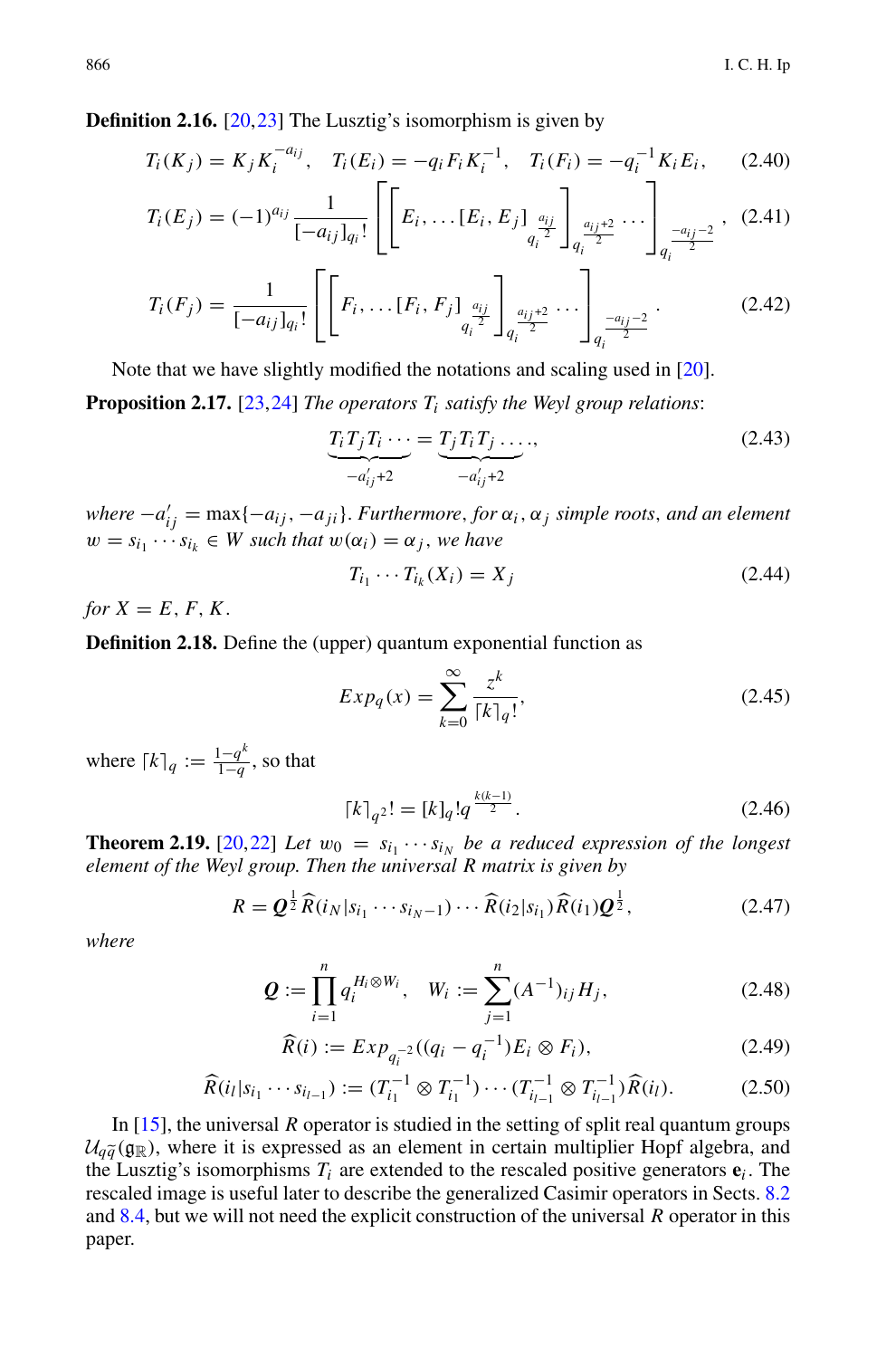Positive Casimir and Central Characters of Split Real Quantum Groups 867

# <span id="page-10-0"></span>**3. The Case of**  $\mathcal{U}_{q\widetilde{q}}(\mathfrak{sl}(2,\mathbb{R}))$

The classical Casimir operator  $C \in Z(\mathcal{U}(\mathfrak{sl}_2))$  in the case of  $\mathfrak{sl}_2$  is well-known, and it is given by

$$
C = FE + \left(H + \frac{1}{2}\right)^2.
$$
\n(3.1)

In the case of quantum  $U_q$  ( $\mathfrak{sl}_2$ ), it is also known that the Casimir operator is given by

$$
C = FE + \left[ H + \frac{1}{2} \right]_q^2
$$
  
= FE +  $\frac{qK + q^{-1}K^{-1}}{(q - q^{-1})^2}$  + constant, (3.2)

where we formally denote by  $K := q^H$ . Rewriting using the rescaling [\(2.29\)](#page-6-1), we denote the rescaled Casimir **C** as

$$
\mathbf{C} = \mathbf{f} \mathbf{e} - qK - q^{-1}K^{-1},\tag{3.3}
$$

which can also be rewritten as

$$
\mathbf{C} = \mathbf{ef} - q^{-1} K - q K^{-1}.
$$
 (3.4)

In the case of split real quantum group, the action of **C** on the positive representation  $P_\lambda$ from Proposition [2.15](#page-8-3) can be computed easily:

**Proposition 3.1.** [\[27](#page-31-1)] *C acts on*  $P_{\lambda}$  *as multiplication by the scalar* 

$$
C(\lambda) = e^{2\pi b\lambda} + e^{-2\pi b\lambda}.
$$
 (3.5)

*Proof.* Using  $e^{2\pi bA}e^{2\pi bB} = q^{2\pi i[A,B]}e^{2\pi b(A+B)}$  We have

$$
C = \mathbf{f} \mathbf{e} - qK - q^{-1}K^{-1}
$$
  
=  $(e^{\pi b(u + \lambda + 2p)} + e^{\pi b(-u - \lambda + 2p)}) (e^{\pi b(u - \lambda - 2p)} + e^{\pi b(-u + \lambda - 2p)}) - qe^{-2\pi bu} - q^{-1}e^{2\pi bu}$   
=  $q^{-1}e^{2\pi bu} + e^{2\pi b\lambda} + e^{-2\pi b\lambda} + qe^{-2\pi bu} - qe^{-2\pi bu} - q^{-1}e^{2\pi bu}$   
=  $e^{2\pi b\lambda} + e^{-2\pi b\lambda}$ .

 $\Box$ 

We see immediately that the eigenvalue is positive and bounded below by 2 for all values of  $\lambda \in \mathbb{R}$ . In particular, since  $\mathcal{P}_{\lambda} \simeq \mathcal{P}_{-\lambda}$ , the eigenvalues of *C*( $\lambda$ ) and *C*( $-\lambda$ ) coincides. In this paper, we will see that these results generalize to all higher ranks. We see immediat<br>ues of  $\lambda \in \mathbb{R}$ . In<br>ncides. In this pap<br>In the case of  $\mathcal{U}_{q\tilde{q}}$ 

In the case of  $\mathcal{U}_{a\tilde{a}}(\mathfrak{sl}(2,\mathbb{R}))$ , the Casimir operator characterizes the positive representations. In particular by studying its spectrum, it provides a decomposition of the tensor products of  $P_\lambda$ .

<span id="page-10-1"></span>**Proposition 3.2.** [\[25](#page-31-3)] *The Casimir operator C acting on*  $\mathcal{P}_{\lambda} \otimes \mathcal{P}_{\mu}$  *is unitary equivalent to the self-adjoint operator*

$$
e^{2\pi bu} + e^{-2\pi bu} + e^{2\pi bp}.
$$
 (3.6)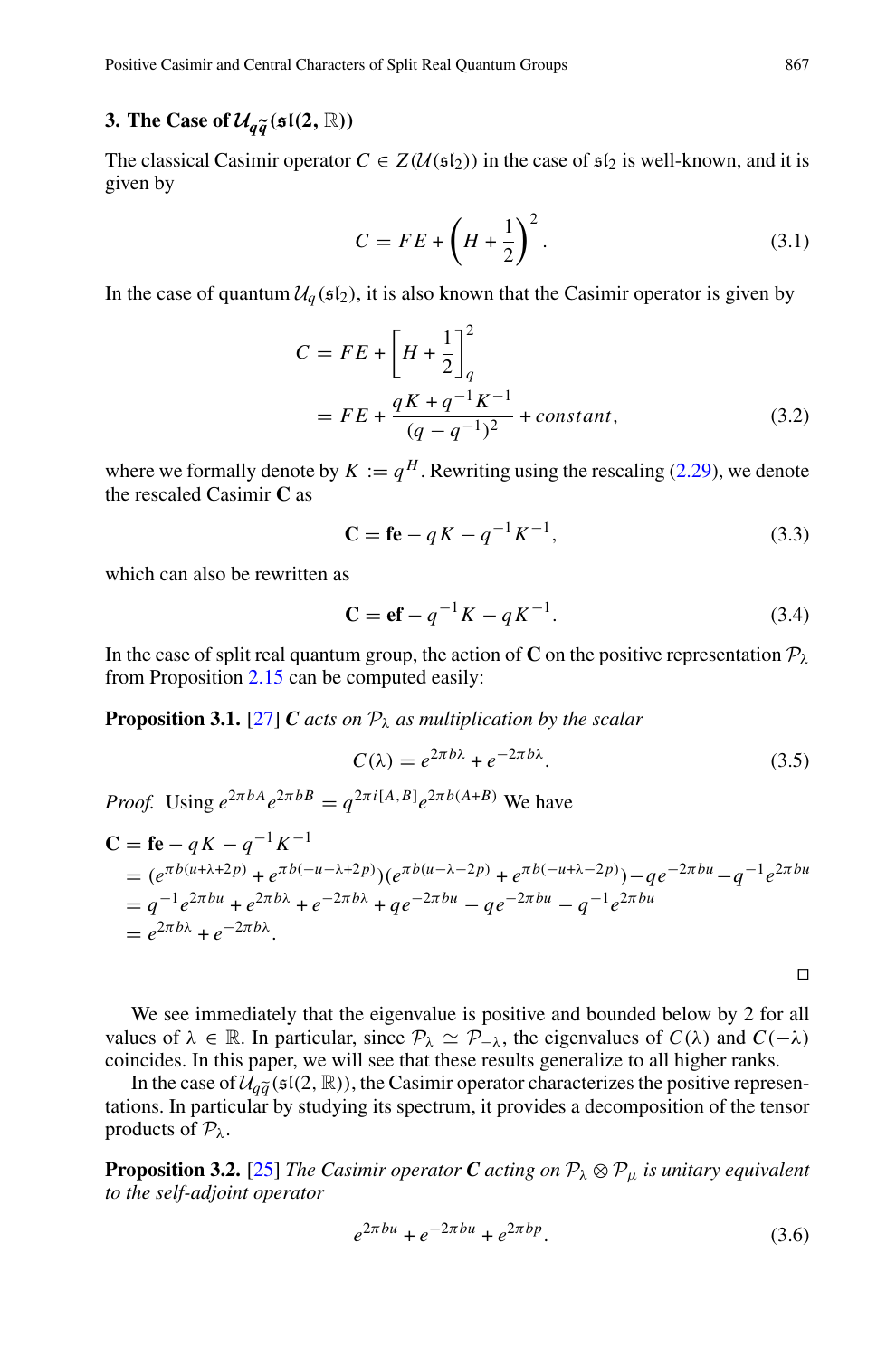*Sketch of proof.* The coproduct of the Casimir operator is given by

$$
\Delta(C) = \mathbf{C} \otimes K + K^{-1} \otimes \mathbf{C} + K^{-1} \mathbf{e} \otimes \mathbf{f} K + \mathbf{f} \otimes \mathbf{e} + (q + q^{-1}) K^{-1} \otimes K.
$$

We note that  $K$ ,  $\bf{e}$  forms the quantum plane, hence unitary equivalent to a canonical representation given by positive operators. In particular **e** is invertible, and one can rewrite the generator **f** as

$$
\mathbf{f} = (\mathbf{C} + qK + q^{-1}K^{-1})\mathbf{e}^{-1},
$$

which simplifies the expression of  $\Delta(C)$ . Finally a special function called the *quantum dilogarithm* is used extensively, which provides unitary equivalence between positive self-adjoint operators of the form  $u + v$  and *u* whenever  $uv = q^2vu$  (see e.g. [\[12\]](#page-30-14) for details). This reduces the 14 terms above into the expression of (3.6).  $\Box$ details). This reduces the 14 terms above into the expression of [\(3.6\)](#page-10-1).

It turns out this operator played the special role of length operator in quantum Teichmüller theory, and was studied extensively.

**Lemma 3.3.** [\[12,](#page-30-14)[19\]](#page-31-15) *The positive self adjoint operator*

$$
e^{2\pi bu} + e^{-2\pi bu} + e^{2\pi bp} \tag{3.7}
$$

*acting on*  $L^2(\mathbb{R})$  *has a spectral decomposition given by* 

$$
\int_{\mathbb{R}_+}^{\oplus} \left( e^{2\pi bv} + e^{-2\pi bv} \right) d\mu(v),\tag{3.8}
$$

*where the measure*  $\mu(\nu)$  *is given by the quantum dilogarithm.* 

As a corollary, we have the following theorem, which is the starting point of the research program [\[9\]](#page-30-2) of representation theory of split real quantum groups as a tool to construct new classes of braided tensor categories. **Theorem 3.4.** [\[27](#page-31-1)] *The classes of positive representations*  $P_{\lambda}$  *of*  $U_q\tilde{q}$  (sl(2, R)) *is closed*<br> **Theorem 3.4.** [27] *The class of positive representations*  $P_{\lambda}$  *of*  $U_q\tilde{q}$  (sl(2, R)) *is closed*<br> *un* 

*under taking tensor product. We have the following decomposition of tensor products as direct integral*

$$
\mathcal{P}_{\lambda} \otimes \mathcal{P}_{\mu} = \int_{\mathbb{R}_{+}}^{\oplus} \mathcal{P}_{\nu} d\mu(\nu).
$$
 (3.9)

#### <span id="page-11-0"></span>**4. Generalized Casimir Operators**

The center of  $U_q$ (g) (in the sense of Definition [2.8\)](#page-5-2) is known to be generated by rank g central elements. There are several ways to construct these generators [\[4](#page-30-11),[28](#page-31-4),[32\]](#page-31-5). In this paper, we will use a modified version from [\[21](#page-31-6)] and construct the generators by taking certain quantum trace over the fundamental representations  $V_k$  of  $\mathcal{U}_a(\mathfrak{g})$ . It will be instructive to reproduce the construction here, since we need to switch the order of multiplication later, and slightly modify the quantum trace in order to incorporate the modular double in the positive setting.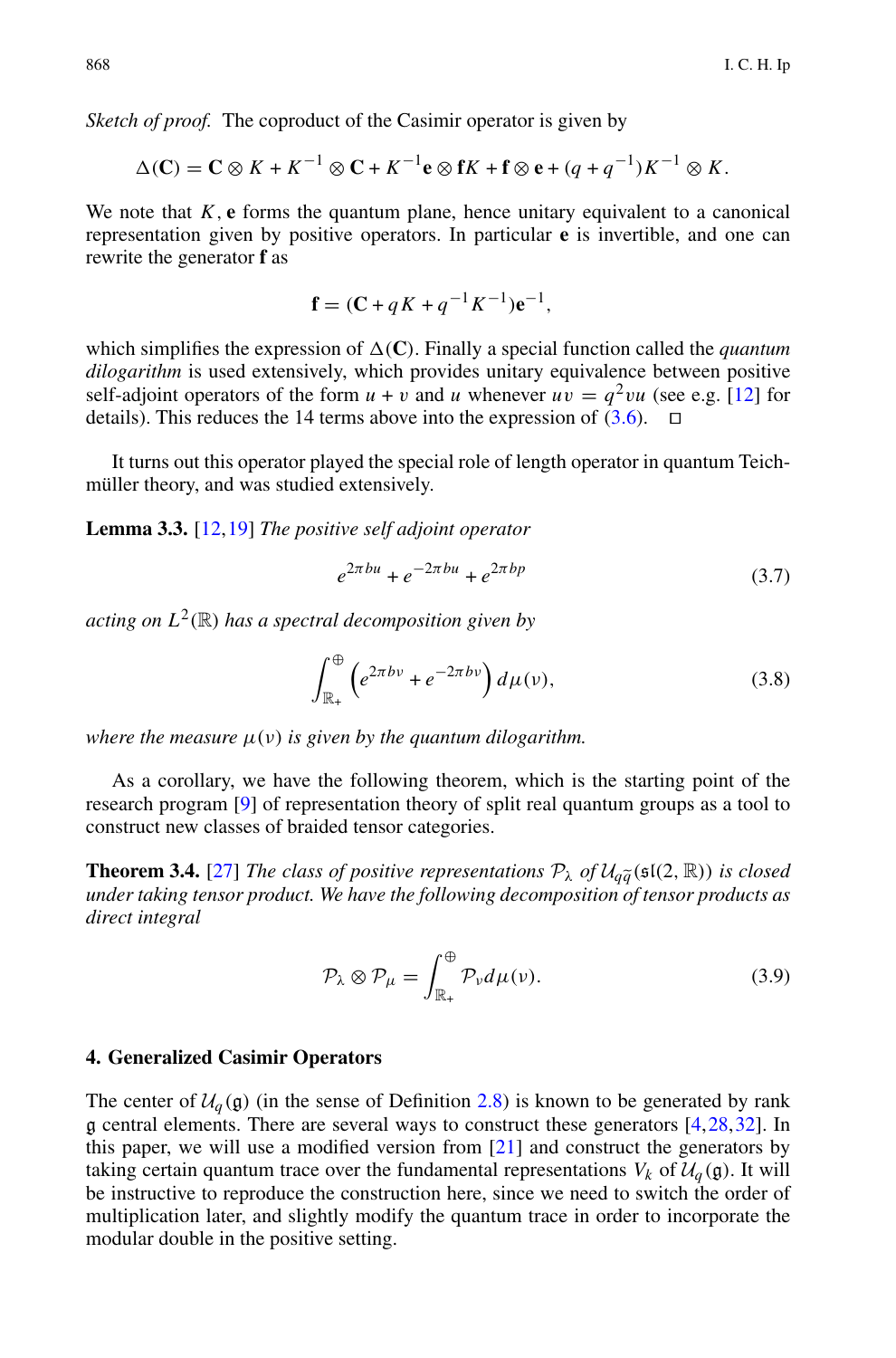**Definition 4.1.** Let *u* be an invertible element of  $U_q(\mathfrak{g})$  such that  $Ad(u) = S^2$  is the square of the antipode. Let *V* be a finite dimensional representation of  $\mathcal{U}_q(\mathfrak{g})$ . We denote the quantum trace of  $x \in \mathcal{U}_q(\mathfrak{g})$  by

$$
Tr|_{V}^{q}(x) := Tr|_{V}(xu^{-1}).
$$
\n(4.1)

<span id="page-12-0"></span>**Theorem 4.2.** *The element*

$$
(1 \otimes Tr|_{V}^{q})(RR_{21}) \tag{4.2}
$$

*belongs to the center of*  $U_q$  (g), where R is the universal R matrix satisfying the braiding *relation* [\(2.38\)](#page-8-4)*.*

*Proof.* Let

$$
B = \{b \in \mathcal{U}_q(\mathfrak{g}) \otimes \mathcal{U}_q(\mathfrak{g}) : b\Delta'(a) = \Delta'(a)b, \forall a \in \mathcal{U}_q(\mathfrak{g})\},
$$
  

$$
\mathcal{I} = \{\lambda \in \mathcal{U}_q(\mathfrak{g})^* : \lambda(ab) = \lambda(bS^{-2}(a)), \forall a, b \in \mathcal{U}_q(\mathfrak{g})\}.
$$

Then  $RR_{21} \in B$ , and  $Tr|_{V}^{q}(ab) = Tr|_{V}(abu^{-1}) = Tr|_{V}(bu^{-1}a) = Tr|_{V}(bS^{-2}(a)u^{-1}) = Tr|_{V}^{q}(bS^{-2}(a)),$  $Tr|_V^q(ab) = Tr|_V(abu^{-1}) = Tr|_V(bu^{-1}a)$ <br>
hence  $Tr|_V^q \in \mathcal{I}$ . Finally we show that if  $b \in$  center of  $\mathcal{U}_q(\mathfrak{g})$ .<br> **Lemma 4.3.** Let  $\Delta(a) = \sum a_{(1)} \otimes a_{(2)}$ . Then

hence  $Tr[\iint_{V}^{q} \in \mathcal{I}$ . Finally we show that if  $b \in B$ ,  $\lambda \in \mathcal{I}$  then  $(id \otimes \lambda)(b)$  belongs to the center of  $\mathcal{U}_q(\mathfrak{g})$ .<br>**Lemma 4.3.** Let  $\Delta(a) = \sum a_{(1)} \otimes a_{(2)}$ . Then  $\int r|_V^q \in \mathcal{I}$ . Finally we show that if  $b \in B$ ,  $\lambda \in \mathcal{I}$ <br>
f  $\mathcal{U}_q(\mathfrak{g})$ .<br> **4.3.** Let  $\Delta(a) = \sum a_{(1)} \otimes a_{(2)}$ . Then<br>  $\sum (1 \otimes S(a_{(1)})) \cdot \Delta'(a_{(2)}) = a \otimes 1 = \sum \Delta'$ 

$$
\sum (1 \otimes S(a_{(1)})) \cdot \Delta'(a_{(2)}) = a \otimes 1 = \sum \Delta'(a_{(2)}) \cdot (1 \otimes S^{-1}(a_{(1)})). \tag{4.3}
$$

*Proof.* Using

$$
(1 \otimes \Delta)\Delta(a) = (\Delta \otimes 1)\Delta(a) = a_{(1)} \otimes a_{(2)} \otimes a_{(3)},
$$
  

$$
S(a_{(1)})a_{(2)} = \epsilon(a)1,
$$

and

$$
a_{(2)} \otimes \epsilon(a_{(1)})1 = a \otimes 1,
$$

LHS equals:

$$
a_{(3)} \otimes S(a_{(1)})a_{(2)} = a_{(2)} \otimes \epsilon(a_{(1)})1 = a \otimes 1
$$

Similarly for RHS. □

Hence we have

$$
r RHS. □
$$
  
\n
$$
a \cdot (id \otimes \lambda)(b) = (id \otimes \lambda)((a \otimes 1) \cdot b)
$$
  
\n
$$
= (id \otimes \lambda)(\sum (1 \otimes S(a_{(1)})) \cdot \Delta'(a_{(2)}) \cdot b)
$$
  
\nuses def. of  $\mathcal{I} = (id \otimes \lambda)(\sum \Delta'(a_{(2)}) \cdot b \cdot (1 \otimes S^{-1}(a_{(1)})))$   
\nuses def. of  $B = (id \otimes \lambda)(b \cdot \sum \Delta'(a_{(2)}) \cdot (1 \otimes S^{-1}(a_{(1)})))$   
\n
$$
= (id \otimes \lambda)(b(a \otimes 1))
$$
  
\n
$$
= (id \otimes \lambda)(b) \cdot a.
$$

 $\Box$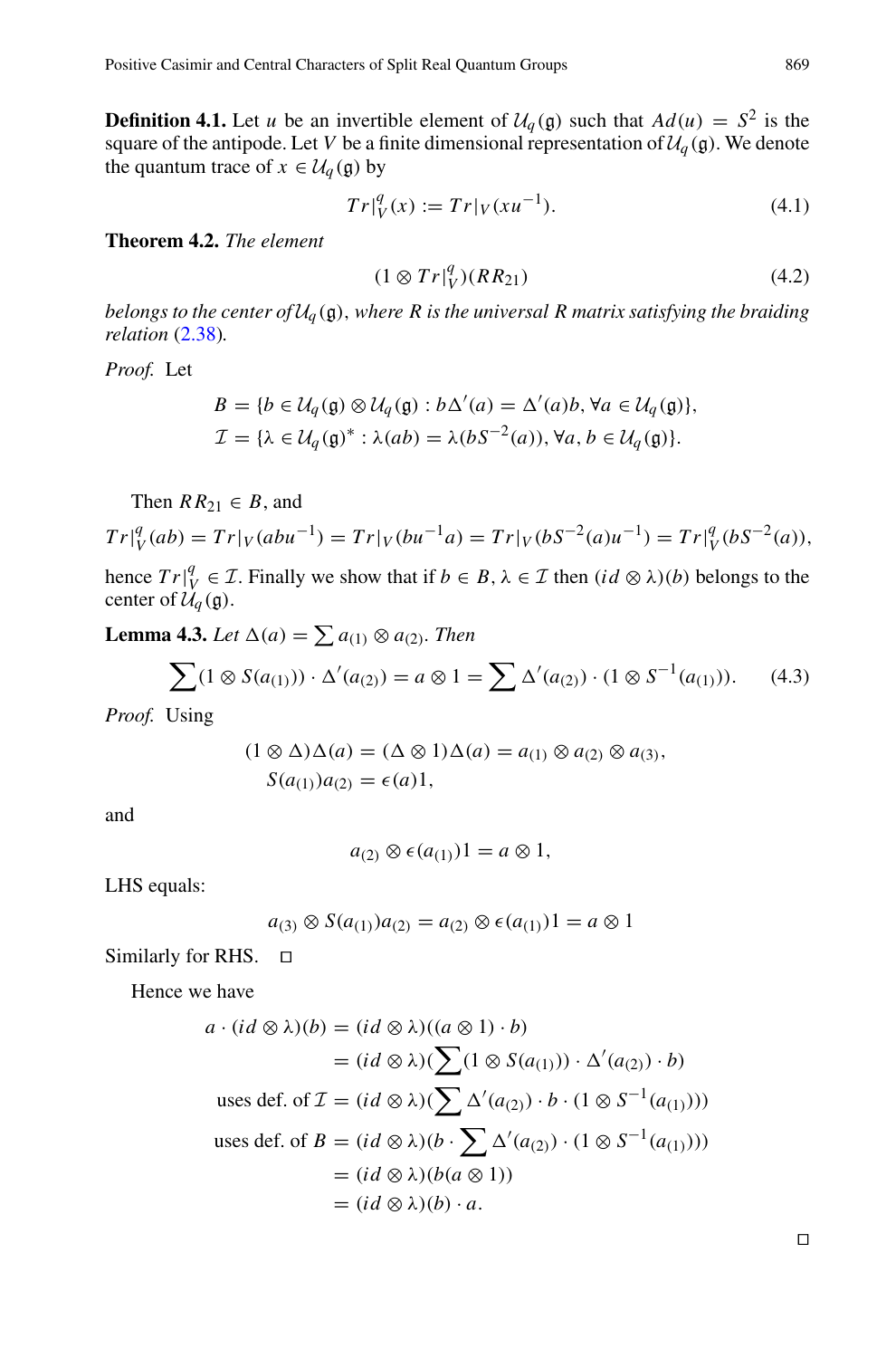Finally, we construct the element *u*, which gives the antipode for both  $U_q(\mathfrak{g}_\mathbb{R})$  and<br>modular double counterpart  $U_q(\mathfrak{g}_\mathbb{R})$ .<br>position 4.4. The element *u* is given by<br> $u = K_{2\rho} \tilde{K}_{2\rho} :=: \prod_{i} \left( q_i^{2W_i} \right$ Finally, we construct the element *u*, its modular double counterpart  $\mathcal{U}_{\tilde{q}}(\mathfrak{g}_{\mathbb{R}})$ .

<span id="page-13-1"></span>**Proposition 4.4.** *The element u is given by*

$$
u = K_{2\rho} \widetilde{K}_{2\rho} :=: \prod_{i} \left( q_i^{2W_i} \right)^{\frac{Q_i}{b_i}}, \tag{4.4}
$$

*where* ρ *is the sum of fundamental weights and Wi the fundamental coweights given in Definition* [2.2.](#page-4-0)

*Proof.* It suffices to check this on the generators. We check this for  $E_j$ . It is clear that *where*  $\rho$  *is the sum of fundamental weights and*  $W_i$  *the fundamenta Definition 2.2.*<br>*Proof.* It suffices to check this on the generators. We check this for the  $\tilde{q}$  part commute with  $E_j$ . Since  $W_i = \sum_k (A^{-1})_{ik} H_k$ , 2.2.<br>
uffices to check this on the generators.<br>
commute with  $E_j$ . Since  $W_i = \sum_k (A^{-1})$ <br>  $[W_i, E_j] = \sum (A^{-1})_{ik} [H_k, E_j] = \sum$ 

$$
[W_i, E_j] = \sum_k (A^{-1})_{ik} [H_k, E_j] = \sum_k (A^{-1})_{ik} a_{kj} E_j = \delta_{ij} E_j.
$$

Hence

$$
[W_i, E_j] = \sum_{k} (A^{-1})_{ik} [H_k, E_j] = \sum_{k} (A^{-1})_{ik} a_{kj} E_j = \delta_{ij} E_j.
$$
  
ce  

$$
u E_j u^{-1} = \prod_i \left( q_i^{2W_i} \right)^{\frac{Q_i}{b_i}} E_j \prod_i \left( q_i^{2W_i} \right)^{-\frac{Q_i}{b_i}} = q_j^{\frac{2Q_j}{b_j}} E_j = q_j^2 E_j = S^2(E_j).
$$

The proof for  $F_j$  is the similar. Taking the power  $\frac{1}{b_j^2}$  on both sides proves the case for  $uE_ju^{-1} = \prod_i \left( q_i^{2W_i} \right)^{b_i} E_j \prod_i \left( q_i^{2W_i} \right)$ <br>The proof for  $F_j$  is the similar. Taking<br>the modular double counterpart  $\widetilde{E_j}$ ,  $\widetilde{F_j}$ : the modular double counterpart  $\widetilde{E_i}$ ,  $\widetilde{F_i}$ :

for 
$$
F_j
$$
 is the similar. Taking the power  $\frac{1}{b_j^2}$  on both sides proves the case for  
double counterpart  $\widetilde{E_j}$ ,  $\widetilde{F_j}$ :  

$$
u \widetilde{E_j} u^{-1} = \left( q_j^{\frac{2Q_j}{b_j}} \right)^{\frac{1}{b_j^2}} \widetilde{E_j} = q_j^{\frac{2}{b_j^2} + \frac{2}{b_j^4}} \widetilde{E_j} = \widetilde{q_j}^2 \widetilde{E_j} = S^2(\widetilde{E_j}).
$$

**Theorem 4.5.** *The center of*  $U_q(\mathfrak{g})$  *is spanned by the n generalized Casimir elements* 

$$
(1 \otimes Tr|_{V_k}^q)(RR_{21}), \qquad (4.5)
$$

*where*  $V_k$ ,  $k = 1, \ldots, n$  *is the k-th fundamental representation of* $\mathcal{U}_q(\mathfrak{g})$ *, and the quantum trace Tr<sup>q</sup> is taken with respect to u defined in Proposition* [4.4.](#page-13-1)

#### <span id="page-13-0"></span>**5. Virtual Highest and Lowest Weights**

In classical theory, in order to compute the central characters, i.e., the image of the Casimirs on finite dimensional highest weight representation, one writes the Casimir operator in the form of an element in  $U(\mathfrak{h}) \oplus U(\mathfrak{n}^-) \otimes U(\mathfrak{n}^+)$ . By applying the operator to a highest weight vector, only the Cartan part matters, and the eigenvalues can be computed from the weights themselves.

In the case of positive representations, the situation is unfortunately more complicated. The positive representations  $\mathcal{P}_{\lambda} \simeq L^2(\mathbb{R}^N)$ ,  $N = \dim l(w_0)$  is infinite dimensional, and there are no highest weight vectors to work with. However, since the representation is irreducible, the Casimir operators still acts as scalars. We have seen in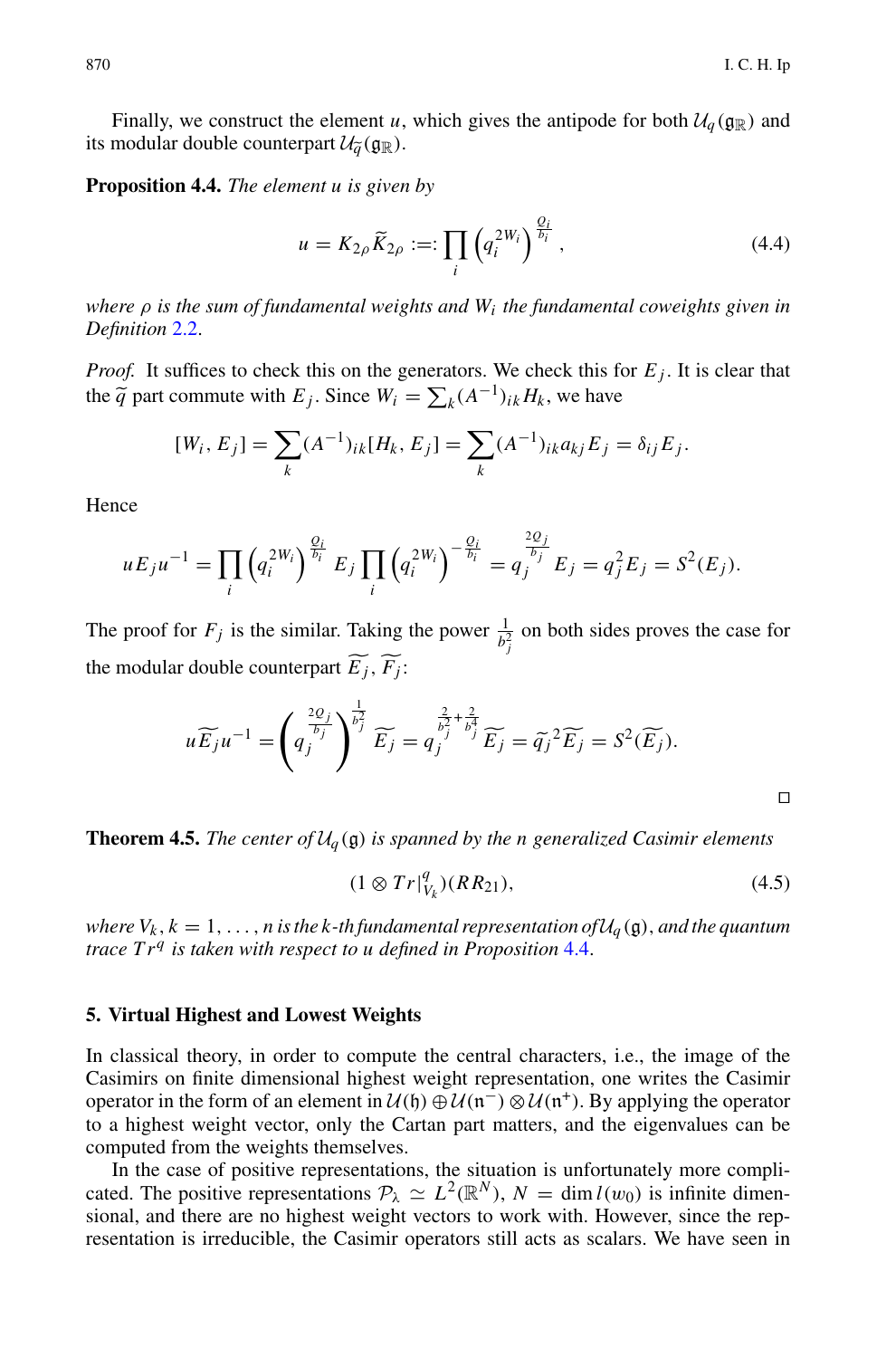Positive Casimir and Central Characters of Split Real Quantum Groups 871<br>
Sect. [3](#page-10-0) that **C** acts as a positive scalar in the case of  $U_{q\tilde{q}}(\mathfrak{sl}(2,\mathbb{R}))$  by computing its<br>
action directly. action directly.

In this section, we introduce the notion of *virtual highest/lowest weight vectors* and the corresponding *virtual highest/lowest weights*. From Theorem [2.14,](#page-8-5) we see that *Ki* acts as multiplication operators on  $P_\lambda$ . Hence formally its "eigenvectors" are of the form of generalized functions fighest/lowest weight<br>ighest/lowest weight<br>ors on  $\mathcal{P}_\lambda$ . Hence for<br> $\delta(\vec{x} - \vec{c}) := \prod^N$ 

$$
\delta(\overrightarrow{x} - \overrightarrow{c}) := \prod_{i=1}^{N} \delta(x_i - c_i).
$$
 (5.1)

One may think of these as distributions on certain subsets  $W \subset \mathcal{P}_\lambda$  of the representation space. One particular choice of  $W$  is the standard core of our unbounded operators, which is given by the completion of *N* copies of  $W \subset L^2(\mathbb{R})$  where

$$
W = span\{e^{-\alpha x^2 - \beta x} P(x) | \alpha > 0, \beta \in \mathbb{C}, P(x) = \text{polynomials in } x\}. \tag{5.2}
$$

Now if we write the actions from Theorem [2.14](#page-8-5) in a normal ordering, i.e. in terms of Laurent polynomials in  $U_i$  and  $V_i$  where the position operators  $U_i = e^{\pi bv_i}$  appears to the right of the momentum (shifting) operators  $V_i = e^{\pi b p_i}$ , then the (transpose) action on  $\delta(\vec{x} - \vec{c})$  means substituting  $U_i$  by the corresponding numbers. Laurent polynomials in  $U_i$  and  $V_i$  where the position operators  $U_i = e^{\pi t}$  the right of the momentum (shifting) operators  $V_i = e^{\pi b p_i}$ , then the (tran on  $\delta(\vec{x} - \vec{c})$  means substituting  $U_i$  by the corresponding num

**Definition 5.1.** We call  $\vec{c}$  the *point of virtual highest* (*resp. lowest*) *weight* if both the actions of  $e_i$  (resp.  $f_i$ ) and its modular double counterpart  $\tilde{e}_i$  (resp.  $\tilde{f}_i$ ) vanishes on  $\delta(\vec{x} - \vec{c})$  for every  $i \in I$ .

Let  $K_i$  acts as the scalar  $e^{2\pi i b_i \Lambda_i}$  on  $\delta(\vec{x} - \vec{c})$ . Then  $\widetilde{K_i}$  acts as  $e^{2\pi i b_i^{-1} \Lambda_i}$ . We call Let  $K_i$  acts as the scalar  $e^{2\pi i b_i \Lambda_i}$  on  $\delta(\vec{x} - \vec{c})$ . Then  $\widetilde{K}_i$  acts as  $e^{2\pi i b_i^{-1} \Lambda_i}$ . We call  $\overrightarrow{\Lambda} := (\Lambda_1, \ldots, \Lambda_n)$  the *virtual highest* (*resp. lowest*) *weight* of the positive represen-Let  $K_i$  acts as the scalar  $e^{2\pi i b_i \Delta_i}$ <br>  $\overrightarrow{\Lambda} := (\Lambda_1, ..., \Lambda_n)$  the *virtual high*<br>
tation  $\mathcal{P}_\lambda$  of the modular double  $\mathcal{U}_{q\tilde{q}}$ tation  $\mathcal{P}_{\lambda}$  of the modular double  $\mathcal{U}_{a\tilde{a}}(\mathfrak{g}_{\mathbb{R}})$ .

We will see that each positive representation  $P_\lambda$  has a unique virtual highest/lowest weight. Since we have an explicit formula for the action of  $f_i$ , in this section we will focus on calculating the virtual *lowest* weight vectors.

<span id="page-14-0"></span>**Lemma 5.2.** *Let*  $Q_i := b_i + b_i^{-1}$ . *Recall the notations from Definition* [2.13.](#page-7-0) *Assume*  $[u_s + u_l, p_i] = \frac{1}{2\pi i}$ *. Both* 

$$
[-u_s - u_l]e(2p_i) := e^{\pi(b_s u_s + b_l u_l + 2b_i p_i)} + e^{\pi(-b_s u_s - b_l u_l + 2b_i p_i)}
$$

*and its modular double counterpart* (*cf.* [\[13](#page-30-6),[14\]](#page-30-7))

$$
\begin{aligned} \left(e^{\pi(b_s u_s + b_l u_l + 2b_i p_i)}\right)^{\frac{1}{b_i^2}} + \left(e^{\pi(-b_s u_s - b_l u_l + 2b_i p_i)}\right)^{\frac{1}{b_i^2}} \\ &= e^{\pi(b_s b_i^{-2} u_s + b_l b_i^{-2} u_l + 2b_i^{-1} p_i)} + e^{\pi(-b_s b_i^{-2} u_s - b_l b_i^{-2} u_l + 2b_i^{-1} p_i)} \end{aligned}
$$

acts as zero on  $\delta(b_s u_s + b_l u_l + \frac{i Q_i b_i}{2})$ , and this is a unique solution up to scalar multiples.

*Proof.* Rewrite the multiplication operator to the right, we have 

$$
[-u_s - u_l]e(2p_i) := e^{\pi(b_s u_s + b_l u_l + 2b_i p_i)} + e^{\pi(-b_s u_s - b_l u_l + 2b_i p_i)}
$$
  
=  $q_i^{\frac{1}{2}} e^{2\pi b_i p_i} e^{\pi b_s u_s + \pi b_l u_l} + q_i^{-\frac{1}{2}} e^{2\pi b_i p_i} e^{-\pi b_s u_s - \pi b_l u_l}$   
=  $e^{2\pi b_i p_i} \left( q_i^{\frac{1}{2}} e^{\pi b_s u_s + \pi b_l u_l} + q_i^{-\frac{1}{2}} e^{-\pi b_s u_s - \pi b_l u_l} \right).$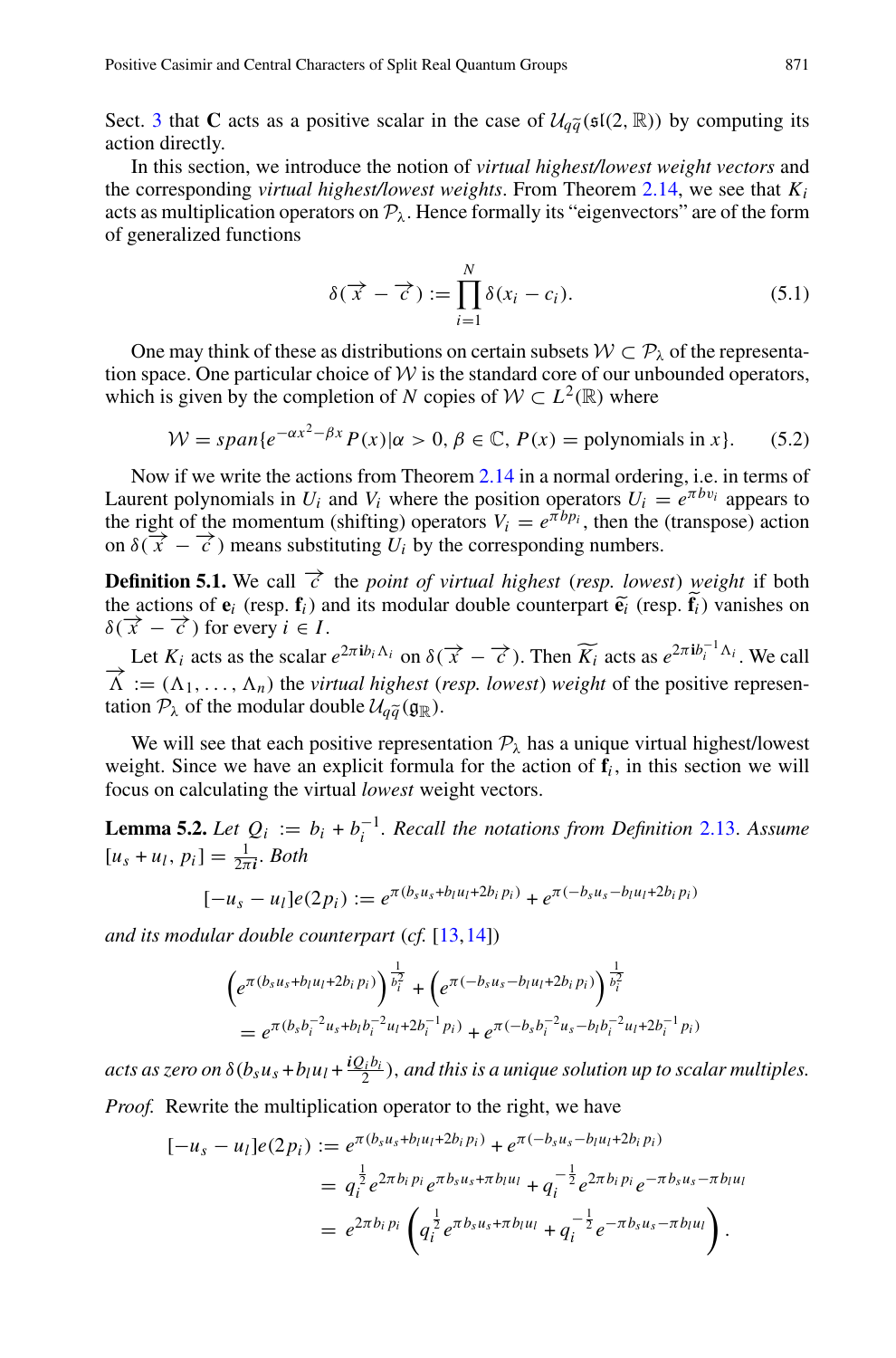Hence the action is zero if and only if

$$
0 = q_i^{\frac{1}{2}} e^{\pi b_s u_s + \pi b_l u_l} + q_i^{-\frac{1}{2}} e^{-\pi b_s u_s - \pi b_l u_l}
$$
  
\n
$$
\iff q_i e^{2\pi b_s u_s + 2\pi b_l u_l} = -1
$$
  
\n
$$
\iff e^{2\pi b_s u_s + 2\pi b_l u_l + \pi i b_i^2} = -1
$$
  
\n
$$
\iff 2\pi b_s u_s + 2\pi b_l u_l + \pi i b_i^2 = -\pi \mathbf{i} + 2k\pi \mathbf{i}, \quad k \in \mathbb{Z}
$$
  
\n
$$
\iff b_s u_s + b_l u_l = -\frac{\mathbf{i} Q_i b_l}{2} + k \mathbf{i}, \quad k \in \mathbb{Z}.
$$

Similarly, the action of the modular double counterpart is zero if and only if

$$
b_s u_s + b_l u_l = -\frac{\mathbf{i} Q_i b_i}{2} + k \mathbf{i} b_i^2, \quad k \in \mathbb{Z}.
$$

Hence the only solution that works for both case is when  $k = 0$ , hence  $\delta(b_s u_s + b_l u_l +$  $\frac{\mathbf{i} Q_i b_i}{2}$  is the unique solution.  $\Box$ 

**Corollary 5.3.** *In the simply-laced case*, [−*u*]*e*(2*p*) *and its modular double counterpart act as zero on*  $\delta(u + \frac{iQ}{2})$ *.* 

Next, we need the following result, which describes a general combinatorics of the positive roots. Let  $(i_1, ..., i_t)$  be any sequence of the root index, and  $s_i$  the corresponding reflections.<br>**Proposition 5.4.** We have<br> $s_{i_1}s_{i_2} \cdots s_{i_t}(\alpha_k) = \alpha_j - \sum_{i=1}^t a_{i_jk}s_{i_1}s_{i_2} \cdots s_{i_{j-1}}(\alpha_{i_j}),$  (5.3) reflections.

<span id="page-15-0"></span>**Proposition 5.4.** *We have*

$$
s_{i_1}s_{i_2}\cdots s_{i_t}(\alpha_k) = \alpha_j - \sum_{j=1}^t a_{i_jk}s_{i_1}s_{i_2}\cdots s_{i_{j-1}}(\alpha_{i_j}),
$$
\n(5.3)

*where*  $\alpha_k$  *is a positive simple root, and*  $a_{ij}$  *the Cartan matrix elements.*<br> *Proof.* We use induction on *t*. The case for  $t = 0$  is trivial. Assume it Then we have<br>  $\alpha_k - \sum_{i=1}^{t} a_{ijk} s_{i1} s_{i2} \cdots s_{i_{j-1}} (\alpha_{i_j})$ *Proof.* We use induction on *t*. The case for  $t = 0$  is trivial. Assume it holds for  $t - 1$ . Then we have

$$
\alpha_k - \sum_{j=1}^t a_{i_j k} s_{i_1} s_{i_2} \cdots s_{i_{j-1}}(\alpha_{i_j})
$$
  
\n
$$
= \alpha_k - \sum_{j=1}^{t-1} a_{i_j k} s_{i_1} s_{i_2} \cdots s_{i_{j-1}}(\alpha_{i_j}) - a_{i_t k} s_{i_1} \cdots s_{i_{t-1}}(\alpha_{i_t})
$$
  
\n
$$
= s_{i_1} s_{i_2} \cdots s_{i_{t-1}}(\alpha_k) - a_{i_t k} s_{i_1} s_{i_2} \cdots s_{i_{t-1}}(\alpha_{i_t})
$$
  
\n
$$
= s_{i_1} s_{i_2} \cdots s_{i_{t-1}}(\alpha_k - a_{i_t k} \alpha_{i_t})
$$
  
\n
$$
= s_{i_1} s_{i_2} \cdots s_{i_t}(\alpha_k).
$$

Recall from [\(2.5\)](#page-4-1)

$$
\overrightarrow{(\alpha_k)} \cdot \overrightarrow{h_{i_1k} \cdot h_{i_1j}} \quad (a_k).
$$
\n
$$
\overrightarrow{\lambda_b} = \sum \lambda_i b_i W_i \in \mathfrak{h}_{\mathbb{R}},
$$

where  $\lambda = (\lambda_1, \ldots, \lambda_n)$  are the parameters of  $P_{\lambda}$ , and  $W_i$  are the fundamental coweights dual to the positive simple roots (cf. Definition  $2.2$ ). We use the variables  $v_i$  of the space  $P_{\lambda}$  (cf. Definition [2.10\)](#page-7-1).

 $\Box$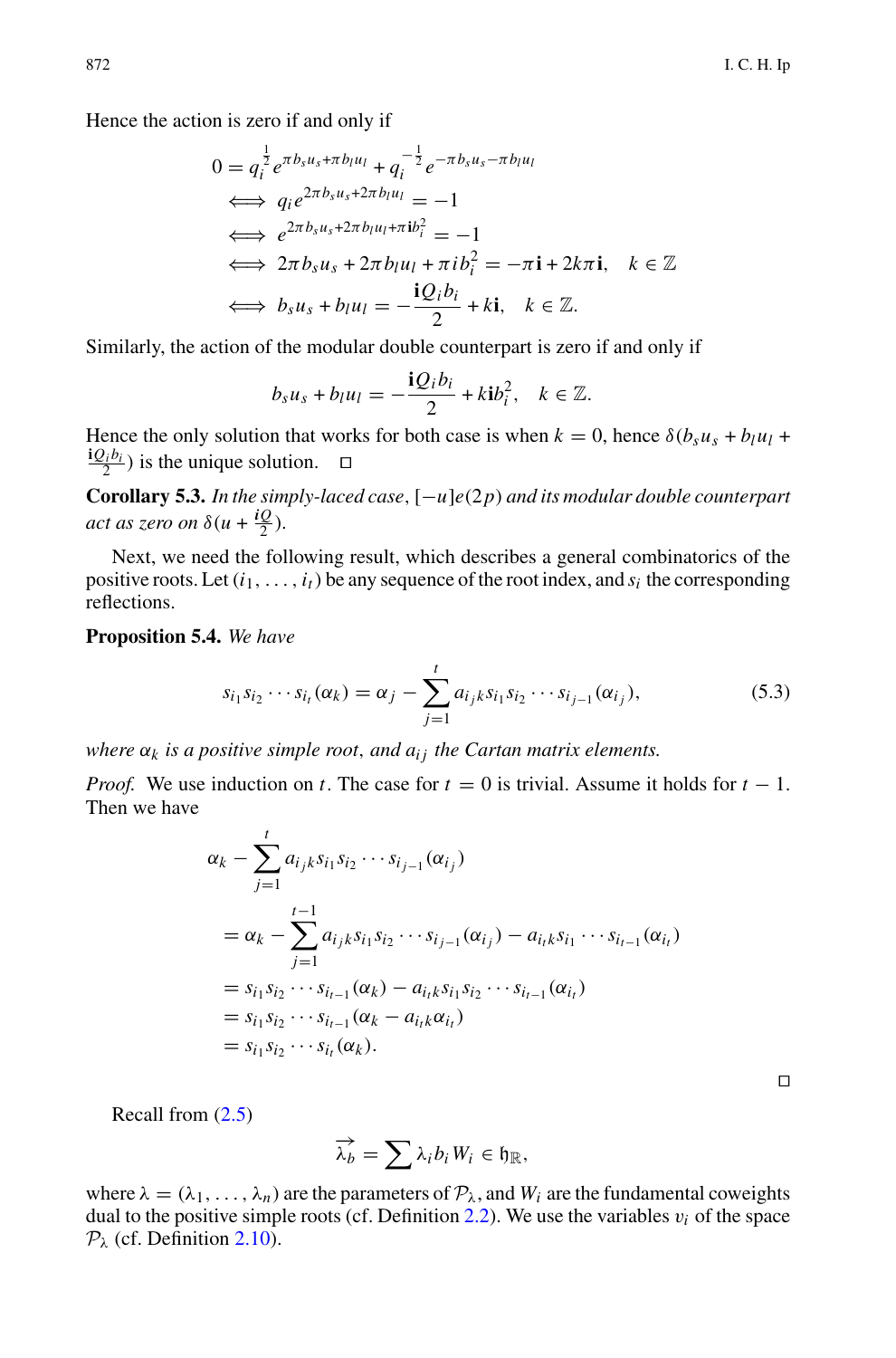**Theorem 5.5.** Fix the positive representation  $P_\lambda$  corresponding to the longest element  $w_0 = s_{i_1} \cdots s_{i_N}$  of the Weyl group. Under the action of Theorem [2.14,](#page-8-5) the point of virtual *lowest weight is given by*

$$
v_j = \frac{1}{b_{i_j}} \left( -\frac{\vec{i} \vec{Q}}{2} - 2\overrightarrow{\lambda_b}, s_{i_1} \cdots s_{i_{j-1}}(\alpha_{i_j}) \right), \tag{5.4}
$$

<span id="page-16-0"></span>*where*

$$
-\frac{iQ}{2} - 2\overline{\lambda}_b, s_{i_1} \cdots s
$$

$$
\frac{i\overrightarrow{Q}}{2} = \sum_i \frac{iQ_i b_i}{2} W_i.
$$

*Proof.* Recall that the action of **f***<sup>i</sup>* is given by

$$
\frac{1}{2} = \sum_{i} \frac{1}{2} w_i.
$$
  
the action of  $\mathbf{f}_i$  is given by  

$$
\mathbf{f}_i = \sum_{k=1}^{m} \left[ -\sum_{j=1}^{v(i,k)-1} a_{i_j,i} v_j - u_i^k - 2\lambda_i \right] e(2p_i^k),
$$

where  $u_i^k$  and  $p_i^k$  are the (*k*-th) variables corresponding to the root *i*,  $v(i, k)$  is the index of v such that  $v_{v(i,k)} = u_i^k$ , and *k* runs over all variables  $p_i^k$  corresponding to the root *i*. For simplicity, let us write  $v(i, k) = t$ . By Lemma [5.2,](#page-14-0) it suffices to solve

$$
\sum_{j=1}^{t-1} a_{i_j i_t} b_{i_j} v_j + b_{i_t} v_t + 2b_{i_t} \lambda_{i_t} = -\frac{\mathbf{i} Q_{i_t} b_{i_t}}{2}
$$

for all *t*. We will do this by induction on the variables  $v_i$ .

The case of  $v_1$  is easy, since there is only one term:

$$
b_{i_1}v_1 + 2b_{i_1}\lambda_{i_1} = -\frac{\mathbf{i}Q_{i_1}b_{i_1}}{2}
$$

$$
\iff v_1 = -\frac{\mathbf{i}Q_{i_1}}{2} - 2\lambda_{i_1}.
$$

From Proposition [5.4](#page-15-0) substituting  $k = i_t$  we have

$$
\iff v_1 = -\frac{iQ_{i_1}}{2} - 2\lambda_{i_1}.
$$
  
on 5.4 substituting  $k = i_t$  we have  

$$
\alpha_{i_t} - \sum_{j=1}^{t-1} a_{i_j i_t} s_{i_1} s_{i_2} \cdots s_{i_{j-1}} (\alpha_{i_j}) = s_{i_1} s_{i_2} \cdots s_{i_{t-1}} (\alpha_{i_t}).
$$

Assume [\(5.4\)](#page-16-0) that the variables  $v_j$  have been solved for  $j < t$ . Now take the pairing on the left hand side we get

$$
j=1
$$
  
the variables  $v_j$  have been solved for  $j < t$ . Now ta  
we get  

$$
\left(-\frac{\overrightarrow{iQ}}{2} - 2\overrightarrow{\lambda}_b, \quad \alpha_{i_t} - \sum_{j=1}^{t-1} a_{i_j i_t} s_{i_1} s_{i_2} \cdots s_{i_{j-1}}(\alpha_{i_j})\right)
$$

$$
= -\frac{Q_{i_t} b_{i_t}}{2} - 2\lambda_{i_t} b_{i_t} - \sum_{j=1}^{t-1} a_{i_j i_t} b_{i_j} v_j
$$

$$
= b_{i_t} v_t,
$$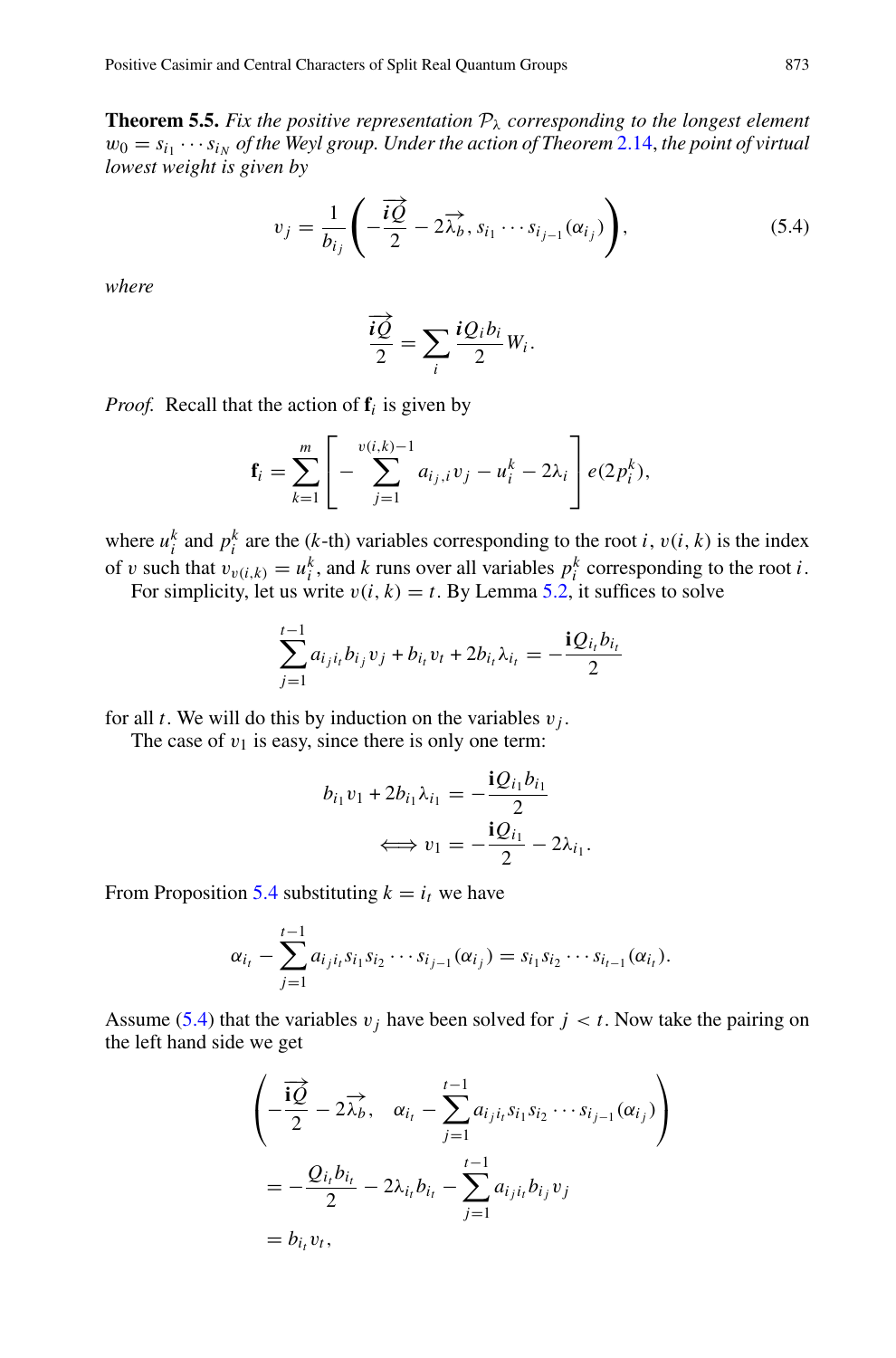hence

$$
v_t = \frac{1}{b_{i_t}} \left( -\frac{\overrightarrow{\mathbf{iQ}}}{2} - 2\overrightarrow{\lambda_b}, s_{i_1} s_{i_2} \cdots s_{i_{t-1}}(\alpha_{i_t}) \right)
$$

as required.  $\square$ 

**Corollary 5.6.** *Ki acts on the point of virtual lowest weight by multiplication by*

$$
-q_i e^{2\pi b_i \lambda_{\sigma(i)}}, \tag{5.5}
$$

*where* σ *is the unique involution on the Dynkin diagram corresponding to the action of the longest element*  $w_0$ *. Hence the virtual lowest weight*  $\overrightarrow{\Lambda} = (\Lambda_1, \ldots, \Lambda_n)$  *such that*  $K_i = e^{2\pi i b_i \Lambda_i}$  *is given by* 

$$
\Lambda_i = \frac{Q_i}{2} - i\lambda_{\sigma(i)}.
$$
\n(5.6)

*Proof.* Again from Proposition 2.14, the action of 
$$
K_i
$$
 is given by\n
$$
K_i = e\left(-\sum_{k=1}^N a_{i_k,i}v_k - 2\lambda_i\right)
$$
\n
$$
:= exp\left(-\pi \sum_{k=1}^N a_{i_k,i}b_{i_k}v_k - 2\pi b_i\lambda_i\right).
$$

By Proposition [5.4,](#page-15-0) substituting  $k = i$  and take  $t = N$ , we have

$$
:= exp\left(-\pi \sum_{k=1} a_{i_k, i} b_{i_k} v_k - 2\pi b_i \lambda_i\right).
$$
  
ion 5.4, substituting  $k = i$  and take  $t = N$ , we have  

$$
\alpha_i - \sum_{k=1}^N a_{i_k i} s_{i_1} s_{i_2} \cdots s_{i_{k-1}} (\alpha_{i_k}) = s_{i_1} s_{i_2} \cdots s_{i_N} (\alpha_i) = -\alpha_{\sigma(i)}.
$$

Now take the pairing with  $-\frac{\overrightarrow{iQ}}{2} - 2\overrightarrow{\lambda}_b$ , we get

$$
\alpha_i - \sum_{k=1} a_{i_k i} s_{i_1} s_{i_2} \cdots s_{i_{k-1}} (\alpha_{i_k}) = s_{i_1} s_{i_2} \cdots s_{i_N} (\alpha_i) = -\alpha_{\sigma(i)}.
$$
  
we pairing with  $-\frac{\overrightarrow{i\phi}}{2} - 2\overrightarrow{\lambda_b}$ , we get  

$$
-\frac{\mathbf{i} Q_i b_i}{2} - 2b_i \lambda_i - \sum_{k=1}^N a_{i_k, i} b_{i_k} v_k = \frac{\mathbf{i} Q_{\sigma(i)} b_{\sigma(i)}}{2} + 2b_{\sigma(i)} \lambda_{\sigma(i)}.
$$

Also note that  $Q_i = Q_{\sigma(i)}$  and  $b_i = b_{\sigma(i)}$ . Hence the action of  $K_i$  is given by

$$
K_i = \exp(2\pi b_i \lambda_{\sigma(i)} + \pi i Q_i b_i) = -q_i e^{2\pi b_i \lambda_{\sigma(i)}},
$$

and the virtual lowest weight  $\Lambda_i$  is given by

$$
\Lambda_i = \frac{Q_i}{2} - i\lambda_{\sigma(i)}.
$$

*Remark 5.7.* Although there is no universal formula for the action of  $e_i$ , one can still solve for the point of virtual highest weights case by case from the explicit formula given in [\[11](#page-30-15),[14](#page-30-7)]. In particular the point of virtual highest weight are linear combinations of  $\frac{Q_i}{2}$  only. The virtual highest weight is then simply given by

$$
\Lambda_i = -\frac{Q_i}{2} + i\lambda_i. \tag{5.7}
$$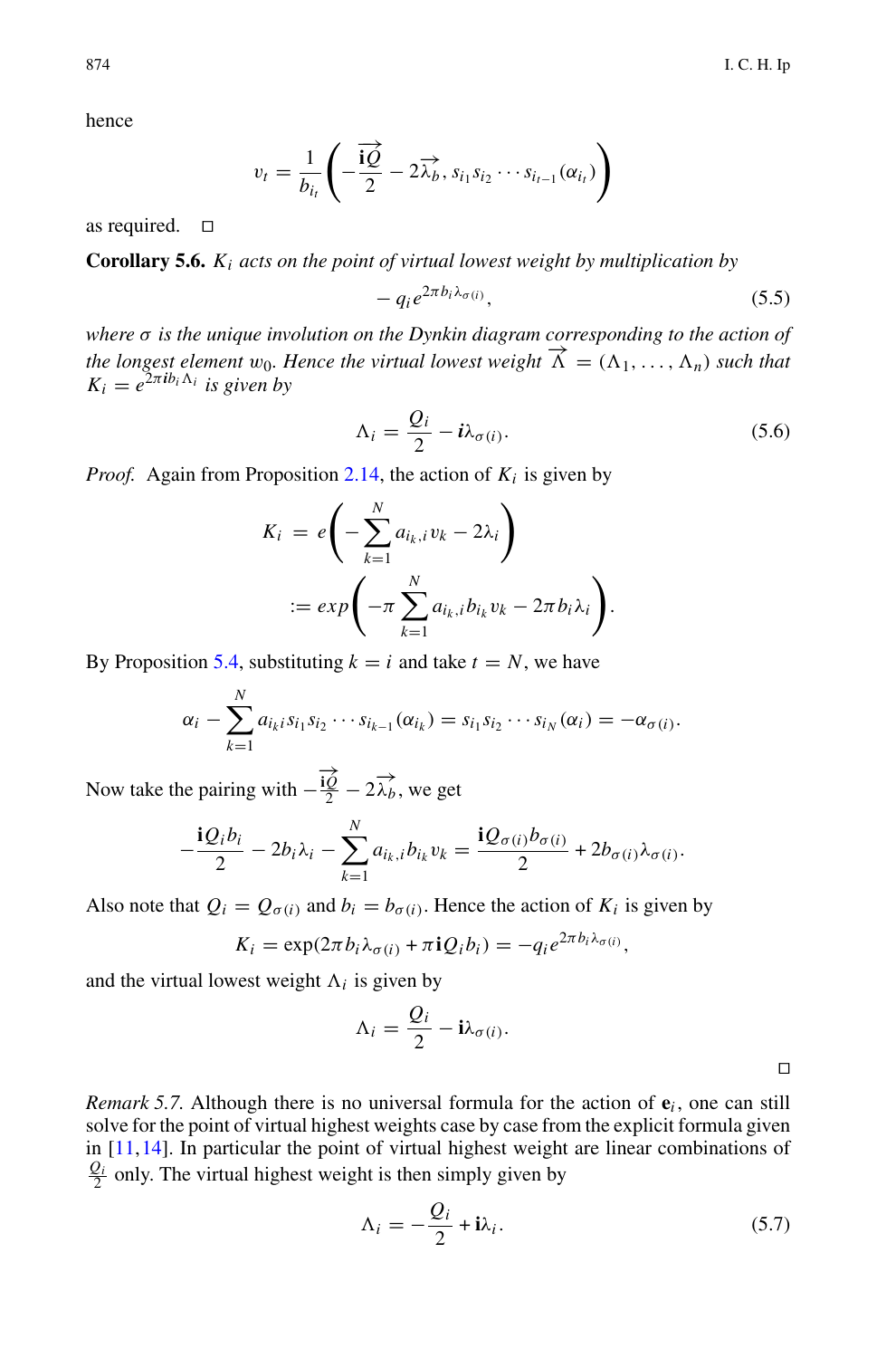#### <span id="page-18-0"></span>**6. Central Characters**

With the notion of virtual lowest weight, it is now easy to calculate the central characters. Let  $V_k$  be the *k*-th fundamental representation of  $\mathcal{U}_q(\mathfrak{g})$ . By Theorem [4.2,](#page-12-0) the generalized Casimir operator is given by

$$
\mathbf{C}_k = (1 \otimes Tr|_{V_k}^q)(RR_{21}) := (1 \otimes Tr|_{V_k})(RR_{21}(1 \otimes u^{-1})),
$$

with *u* given by Proposition [4.4](#page-13-1)

$$
\begin{aligned} & \int Tr \, \big|_{V_k}^q \big( (R_2 \mathbf{R}_1) \big) := (1 \otimes Tr \, \big|_{V_k} \big) (R_2 \mathbf{R}_2) \big( \\ & \text{ation 4.4} \\ & u = \prod_i \big( q_i^{2W_i} \big)^{\frac{Q_i}{b_i}} = \prod_i q_i^{2W_i} \prod_i q_i^{\frac{2W_i}{b_i^2}}. \end{aligned}
$$

From the explicit expression of the universal *R* matrix [\(2.47\)](#page-9-0), it is clear that  $C_i$  can be written in the form

$$
\mathbf{C}_k = C_K + C_{EKF},\tag{6.1}
$$

where  $C_K$  ∈  $U_q$ (h) only depends on  $K_i$ , and  $C_{EKF}$  ∈  $U_q(\mathfrak{n}^+) \otimes U_q(\mathfrak{h}) \otimes U_q(\mathfrak{n}^-)$  is linear combinations of terms with *F* acting on the right. Since the positive representation  $P_{\lambda}$  is irreducible,  $C_k$  acts as multiplication by a scalar. In particular, the action can be extended to the virtual lowest weight vector. Therefore the terms  $C_{EKF}$  do not matter, and all we need to do is to calculate the action of the Cartan part:

**Lemma 6.1.** *The eigenvalue*  $C_k(\lambda)$  *of*  $C_k$  *on*  $\mathcal{P}_\lambda$  *is given by*  $(1 \otimes Tr|_{V_k})(Q^2(1 \otimes u^{-1}))$ *specialized to the actions of Ki on the virtual lowest vector*

$$
K_i = e^{\pi i} q_i e^{2\pi b_i \lambda_{\sigma(i)}}.
$$

*Recall*

$$
K_i = e^{\pi i} q_i e^{2\pi b_i \lambda_{\sigma(i)}}.
$$
  

$$
Q = \prod_{i=1}^n q_i^{H_i \otimes W_i}, \quad W_i = \sum_{j=1}^n (A^{-1})_{ij} H_j.
$$

Since  $\mathbf{Q}^2(1\otimes u^{-1})$  is diagonal, the trace is simply given by the sum of the eigenvalues over the weight spaces of  $V_k$ . In particular the action on the second component is simply substituting its eigenvalues into *Wi* .

Fix a fundamental representation  $V_k$ , and fix a weight space  $V$  such that  $W_i$  acts as the scalar  $\omega_i$ . Then **Q** acts on the second component as

iicular the action

\nin 
$$
V_k
$$
, and fix a

\ncond component

\n $Q = \prod_{i=1}^{n} K_i^{\omega_i}$ 

while *u* acts as

$$
\mathbf{Q} = \prod_{i=1}^{n} K_i^{\omega_i},
$$

$$
u = \prod_i q_i^{2\omega_i} \prod_i e^{2\pi i \omega_i},
$$

hence the corresponding term in the trace is given by

$$
u = \prod_i q_i^{2\omega_i} \prod_i e^{2\pi i \omega_i},
$$
  
ding term in the trace is given by  

$$
Tr|_{V_k}(\mathbf{Q}^2(1 \otimes u^{-1})) = \prod_{i=1}^n (e^{-\pi i} q_i^{-1} K_i)^{2\omega_i},
$$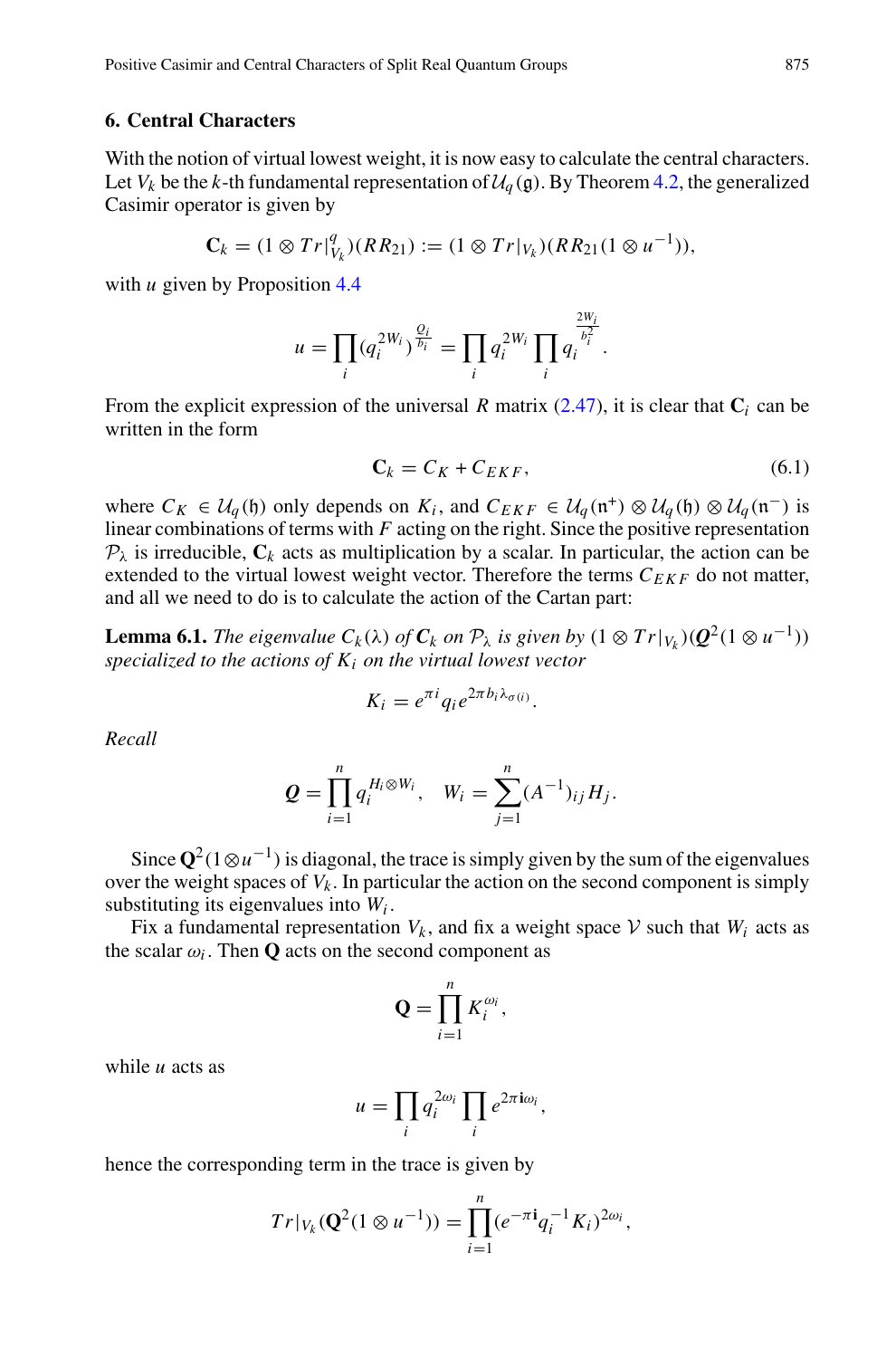and the action on the virtual lowest weight vector  $\delta(\vec{x} - \vec{c})$  is given by the scalar

al lowest weight vector 
$$
\delta(\overrightarrow{x} - \overrightarrow{\prod}_{i=1}^{n} e^{4\pi b_i \lambda_{\sigma(i)} \omega_i} = e^{4\pi \sum b_i \lambda_{\sigma(i)} \omega_i}.
$$

It is important to note that this is a *positive scalar*, where the dependence on−*qi* vanished. Hence combining all the weight spaces, and using the fact that the image is invariant under the Weyl group action on  $\lambda_i$ , we can replace  $\lambda_{\sigma(i)}$  by  $-\lambda_i$  and obtain the main result of the paper:

<span id="page-19-0"></span>**Theorem 6.2.** Let  $\mu$ <sub>V</sub> denote the weight of the weight space  $V \subset V_k$ . The generalized *Casimir operators C<sup>k</sup> acts by the scalar Ck* (*Ck*) =  $\sum_{k=1}^{\infty} \exp\left(-\frac{1}{k}\right)$  =  $\sum_{k=1}^{\infty} \exp\left(-\frac{1}{k}\right)$  =  $\sum_{k=1}^{\infty} \exp\left(-\frac{1}{k}\right)$  =  $\sum_{k=1}^{\infty} \exp\left(-\frac{1}{k}\right)$  =  $\sum_{k=1}^{\infty} \exp\left(-\frac{1}{k}\right)$  =  $\sum_{k=1}^{\infty} \exp\left(-\frac{1}{k}\right)$  =  $\sum_{k=1}^{\infty} \exp\left(-\frac{$ 

$$
C_k(\lambda) = \sum_{\mathcal{V} \subset V_k} \exp\left(-4\pi \mu_{\mathcal{V}}(\overrightarrow{\lambda_b})\right),
$$
\nfor all the weight spaces of  $V_k$ , and (cf. (2.5))

\n
$$
\overrightarrow{\lambda_b} = \sum_{k=1}^n \lambda_i b_i W_i \in \mathfrak{h}_{\mathbb{R}}.
$$
\n(6.2)

*where the sum is taken over all the weight spaces of Vk* , *and* (*cf.* [\(2.5\)](#page-4-1))

$$
\overrightarrow{\lambda}_b = \sum_{i=1}^n \lambda_i b_i W_i \in \mathfrak{h}_{\mathbb{R}}.
$$

**Corollary 6.3.**  $C_k(\lambda)$  *is positive, and bounded below by* dim  $V_k$ .

*Proof.* Since the arguments in the exponents sum to zero by symmetry, by the AM-GM **Corollary 6.3.**  $C_k(\lambda)$  is positive, and bounded below by dim  $V_k$ .<br>*Proof.* Since the arguments in the exponents sum to zero by symmetry, by the AM-GM<br>inequality,  $C_k(\lambda) \ge \sum_{V \subset V_k} 1 = \dim V_k$  and equality holds if and only The dimension dim  $V_k$  of the fundamental representations for each simple Lie type can be found in the appendix.  $\Box$ 

We note that if one rescales the parameters  $\lambda_i \mapsto b_i^{-1} \lambda_i$ , then the eigenvalues  $C_k(\lambda)$ is *independent* on *q*. This is different from the situation in the compact quantum group case, where the Casimirs act as polynomials in *q*.

Finally, we observe that the formula is simply the character of  $e^{-4\pi\vec{\lambda}_b}$  over the fundamental representation  $V_k$ . Hence the result can be rewritten in terms of the Weyl character formula.

**Corollary 6.4.** *We have*

$$
C_k(\lambda) = \frac{\sum_{w \in W} sgn(w)e^{-4\pi(w_k + \rho)(w \cdot \overrightarrow{\lambda_b})}}{\prod_{\alpha \in \Delta^+} (e^{-2\pi \alpha(\overrightarrow{\lambda_b})} - e^{2\pi \alpha(\overrightarrow{\lambda_b})})},
$$
(6.3)

*where*  $w_k$  *is the k-th fundamental weight, which is also the highest weight of*  $V_k$ *. In particular,*  $C_k$  *is invariant under the Weyl group action* [\(2.9\)](#page-4-2) *of*  $\overrightarrow{\lambda_b}$ *.* 

*Remark 6.5.* Actually it follows from the proof that for *any* finite dimensional representation *V*, the central element

$$
\mathbf{C}_V = (1 \otimes Tr|_V^q)(RR_{21})
$$
\n(6.4)

acts by *positive* scalar, which is bounded below by dim *V*. We will call these operators the *positive* (*generalized*) *Casimir operators*.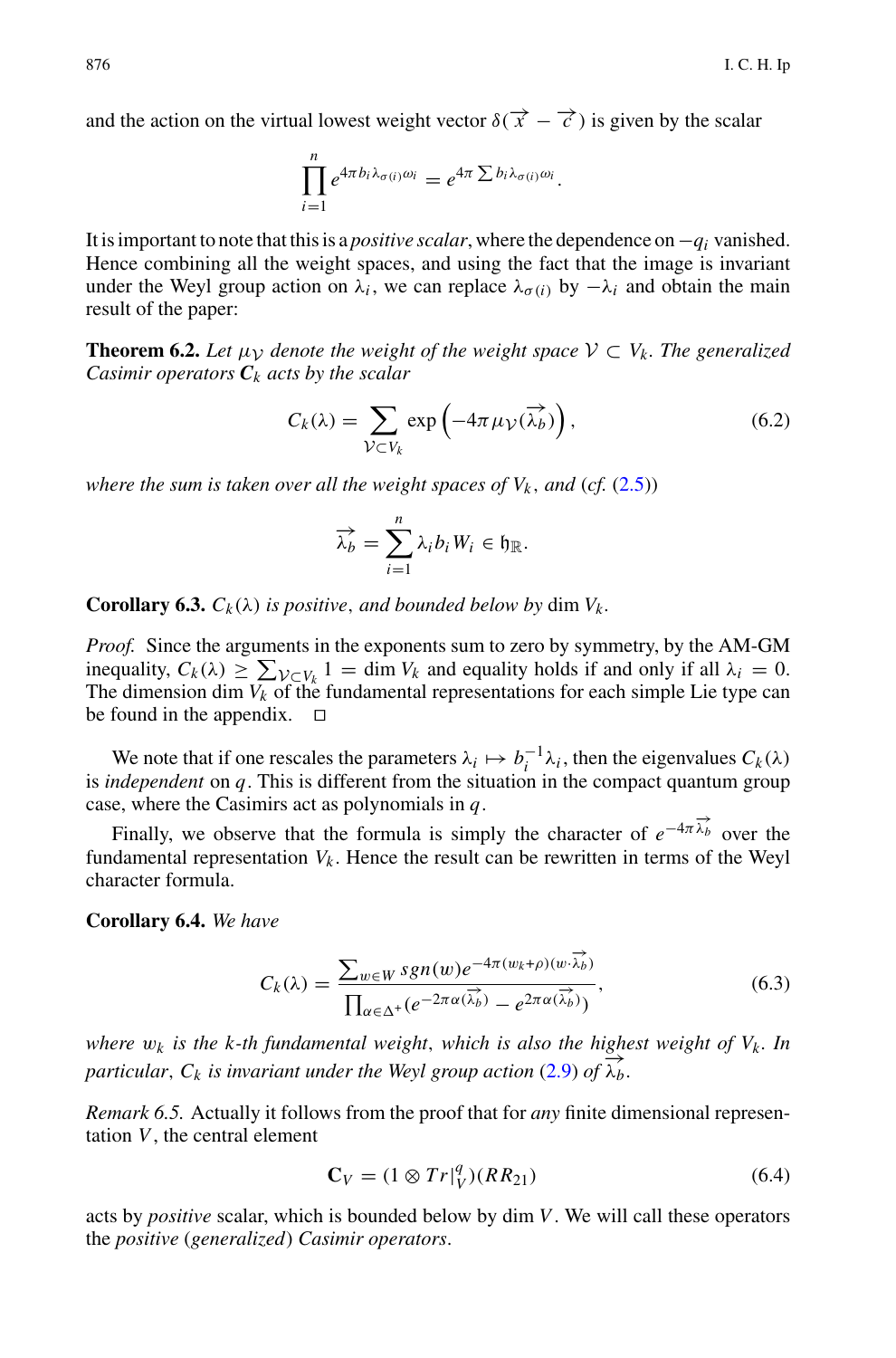The conjecture [\[16\]](#page-31-7) that the positive representations  $\mathcal{P}_{\lambda}$  are closed under taking tensor product then implies

**Conjecture 6.6.** The coproduct  $\Delta(C_k)$  of the generalized Casimir operators  $C_k$  acting *on*  $P_{\lambda} \otimes P_{\mu}$  *is a positive operator, with spectrum bounded below by dim*  $V_k$  *for all*  $k = 1, \ldots, n$ , and they can be simultaneously diagonalized.

For example, in the case of Type  $A_2$ , one computes  $\Delta(C_1)$  and  $\Delta(C_2)$  to have 196 terms each with all coefficients positive, hence they are positive operators acting on  $P_{\lambda} \otimes P_{\mu}$ . However to diagonalize them seems to be a very difficult task.

#### <span id="page-20-0"></span>**7. Discriminant Variety**

By the quantum Harish-Chandra homomorphism [\[21](#page-31-6)], the central characters  $C_k(\lambda)$  on the generalized Casimir operators  $C_k$  is invariant under the Weyl group action  $(2.9)$  on  $\lambda$ , and they take on the same value if and only if  $\lambda$  lies in the same Weyl group orbits.

Furthermore, any Laurent polynomials  $D(\lambda)$  spanned by the action of  $K_i^{\frac{1}{c}}$  in  $U_q(\mathfrak{h})$  (cf.<br>Definition 2.8) that is invariant under the action of W, is given by polynomials in  $C_k(\lambda)$ . Definition [2.8\)](#page-5-2) that is invariant under the action of *W*, is given by polynomials in  $C_k(\lambda)$ .

We have seen that the generalized Casimir operators  $C_k$  acts as a positive scalar on the positive representations  $P_{\lambda}$  with parameter  $(\lambda_1, \ldots, \lambda_n)$  where  $\lambda_i \geq 0$ . In particular, we have a map

$$
\Phi: \mathbb{R}_{\geq 0}^n \longrightarrow \mathbb{R}_{>0}^n
$$
  
\n
$$
(\lambda_1, \dots, \lambda_n) \mapsto (C_1(\lambda), \dots, C_n(\lambda)),
$$
\n(7.1)

which maps the positive quadrant  $\mathbb{R}^n_{\geq 0}$  (isomorphic to the positive Weyl chamber) into<br>examply connected region  $\mathbb{R}$ . The positive  $\mathbb{R}$  is elevisymboly hounded by the hypergyrogeness a simply-connected region  $R$ . The region  $R$  is obviously bounded by the hypersurfaces given by the image of  $S_i := \Phi|_{\lambda_i=0}, i = 1, \ldots, n$ . Furthermore, these hypersurfaces  $S_i$ are actually part of a real algebraic variety known as the *discriminant variety* (or *divisor*) defined by polynomials in the space  $\mathbb{R}^n$ , hence the region  $\mathcal R$  is actually a semi-algebraic set [\[31\]](#page-31-9). Finally, it appears that the region  $R$  develops what is called an ADE-type singularity [\[30\]](#page-31-8) at the point of  $\Phi(0,\ldots, 0)$ , though this requires further clarification from other experts.

The calculations below and the next section are similar in part to  $[10]$ , which described the discriminant variety in a completely different point of view. Let us consider the following expression *D*( $\lambda$ ) =  $\prod$ 

$$
D(\lambda) = \prod_{\alpha \in \Delta} (1 - e^{-4\pi \alpha(\overrightarrow{\lambda_b})}), \tag{7.2}
$$

where the product is over all roots  $\alpha$  of the root system of g. Then this expression is invariant under the Weyl group action on  $\overline{\lambda_b}$  given by [\(2.9\)](#page-4-2). Hence in particular  $D(\lambda)$ can be expressed in terms of polynomials given by the generalized Casimir  $C_k(\lambda)$ . Furthermore, by rescaling  $\lambda_i \longrightarrow b_i^{-1} \lambda_i$ , we see that these polynomials are independent on *q*. Finally note that by setting any  $\lambda_i = 0$ , we have  $D(\lambda) = 0$ . Hence

**Proposition 7.1.**  $D(\lambda)$  *is a polynomial in*  $C_k(\lambda)$ *. In particular the boundary hypersurfaces of the image*  $\mathcal R$  *of*  $\Phi$  *is part of the algebraic variety defined by*  $D(\lambda) = 0$  *on*  $\mathbb R^n$ , *and the region R is independent on q.*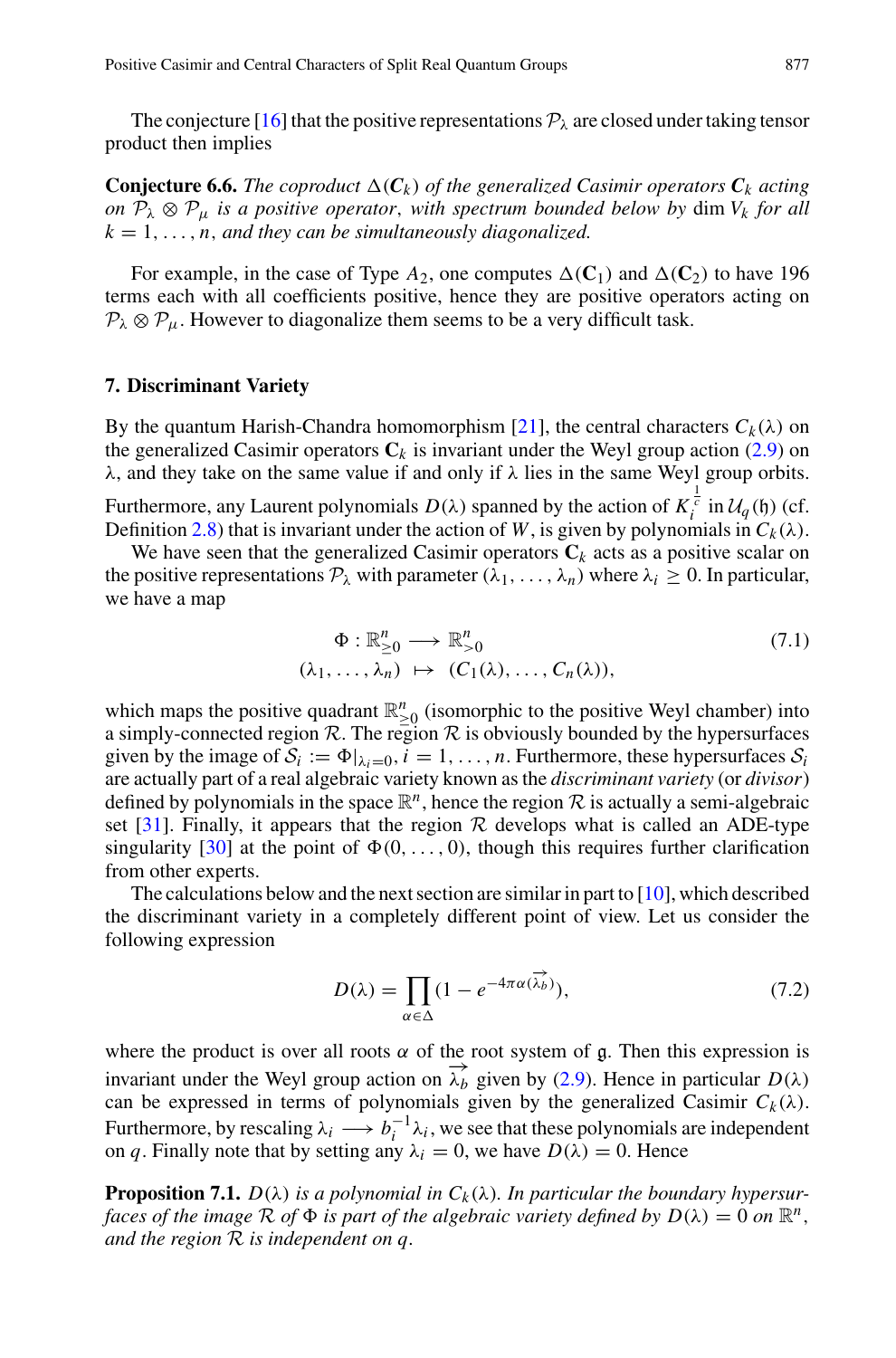In the non-simply-laced case, the product can be split over long roots and short roots:

non-simply-laced case, the product can be split over long roots and  
\n
$$
D(\lambda) = \prod_{\alpha \in \Delta_{short}} (1 - e^{-4\pi \alpha(\overrightarrow{\lambda_b})}) \prod_{\alpha \in \Delta_{long}} (1 - e^{-4\pi \alpha(\overrightarrow{\lambda_b})}) := D_s D_l.
$$

In particular,  $D(\lambda)$  is reducible, and the boundary is composed of two separate hypersurfaces.

We will consider the examples of the region  $R$  in type  $A_n$  as well as other lower rank case. In all situation, the polynomial  $D(\lambda)$  equals the discriminant of certain polynomials, hence  $D(\lambda) = 0$  is also known as the discriminant variety. In geometrical terms, this is the variety describing the critical points of the covering  $T \rightarrow T/W$  of the split torus.

<span id="page-21-0"></span>*7.1. Type*  $A_n$ *. In Type*  $A_n$ *, the first fundamental representation has weight spaces*  $V_i$ with weight

$$
\mu_{\mathcal{V}_i}(H_j) = \begin{cases} 1 & i = j, \\ -1 & i = j + 1, \\ 0 & \text{otherwise,} \end{cases}
$$

and one can find explicitly:

$$
\mu_{\mathcal{V}_i}(H_j) = \begin{cases}\n-1 & i = j + 1, \\
0 & \text{otherwise,} \n\end{cases}
$$
\nand explicitly:

\n
$$
C_1(\lambda) = \sum_{i=1}^n e^{4\pi b (\frac{n-1}{n}\lambda_1 + \frac{n-2}{n}\lambda_2 + \dots + \frac{1}{n}\lambda_n) - 4\pi b \sum_{k=1}^{i-1} \lambda_k} := \sum_{i=1}^n e^{L_i}.
$$

Now we take the polynomial

$$
P(x) := \prod_{i=1}^{n} \left( x + e^{L_i} \right).
$$

Then it is easy to see that two  $L_i$  will coincides if we set any  $\lambda_k = 0$ . In particular, this means the polynomial  $P(x)$  has a double root, hence the discriminant  $\Delta(P(x)) = 0$ gives the boundary hypersurface for our region  $R$ , and it coincides (up to multiples) with  $D(\lambda)$ .

*Remark 7.2. P*(*x*) can also be written as

$$
P(x) = x^{n+1} + C_1(\lambda)x^n + \cdots + C_n(\lambda)x + 1,
$$

hence the discriminant gives an explicit expression for  $D(\lambda) = 0$  in terms of  $C_k(\lambda)$ .

#### <span id="page-21-1"></span>**8. Examples in Low Ranks**

In this section, we will construct explicitly some generalized Casimir operator, and describe the region  $R$  of the image of  $\Phi$ . Recall that the generalized Casimir operator is computed using

$$
\mathbf{C}_k = (1 \otimes Tr|_{V_k}^q)(RR_{21}).
$$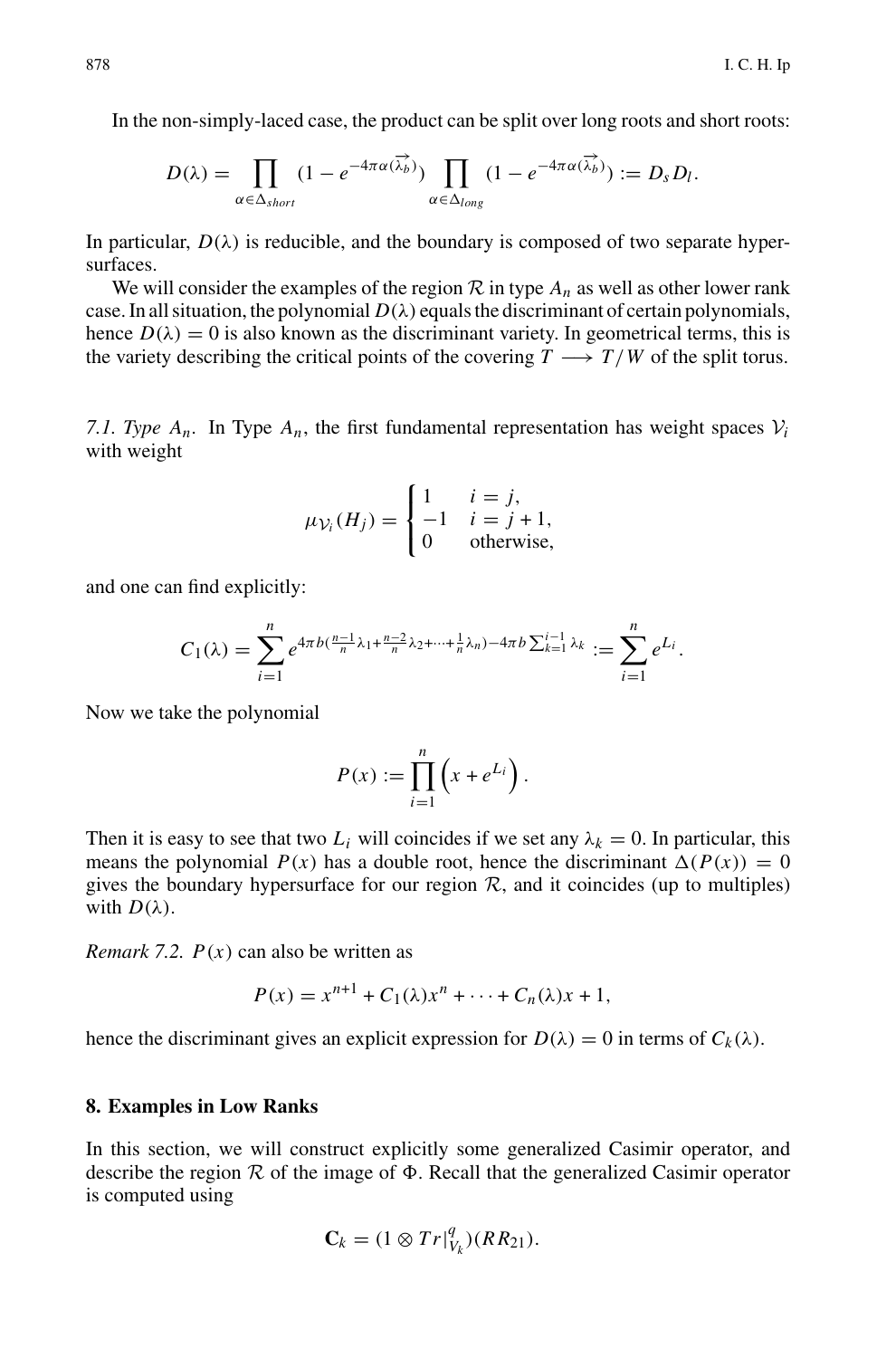In particular, we know from the discussion in Sect. [6](#page-18-0) that it is of the form  $C_K + C_{EKF}$ . Recall our rescaled notation [\(2.29\)](#page-6-1)

d Central Characteristics of Split Real Quantum Groups  
\nthe known from the discussion in Sect. 6 that it is of the f  
\n
$$
\mathbf{e}_i := \left(\frac{\mathbf{i}}{q_i - q_i^{-1}}\right)^{-1} E_i, \quad \mathbf{f}_i := \left(\frac{\mathbf{i}}{q_i - q_i^{-1}}\right)^{-1} F_i.
$$

For simplicity, throughout the calculations let us denote by

$$
k_i := e^{2\pi b_i \lambda_i},\tag{8.1}
$$

i.e. the action of  $-q_i^{-1}K_i$  on the virtual lowest weight vector. Also we will write *X*, *Y* and *Z* as the coordinates taken up by  $C_1(\lambda)$ ,  $C_2(\lambda)$  and  $C_3(\lambda)$  respectively.

<span id="page-22-0"></span>*8.1. Type A*1*.* We have already seen the calculations in Type *A*<sup>1</sup> in Sect. [3.](#page-10-0) The Casimir is given by

$$
\mathbf{C} = \mathbf{f} \mathbf{e} - qK - q^{-1}K^{-1},\tag{8.2}
$$

and the eigenvalue is on  $P_{\lambda}$  is given by

$$
C(\lambda) = e^{2\pi b\lambda} + e^{-2\pi b\lambda}.
$$
 (8.3)

We have

$$
D(\lambda) = (1 - e^{-4\pi b\lambda})(1 - e^{4\pi b\lambda}) = 2 - e^{-4\pi b\lambda} - e^{4\pi b\lambda} = 4 - C(\lambda)^2, \quad (8.4)
$$

which gives the obvious boundary  $C(\lambda) = 2$ . Note that  $-D(\lambda)$  is the discriminant of the polynomial

$$
P(x) = (x + e^{2\pi b\lambda})(x + e^{-2\pi b\lambda}) = x^2 + C(\lambda)x + 1.
$$
 (8.5)

<span id="page-22-1"></span>*8.2. Type A*2*.* The generalized Casimir operator is given by

$$
\mathbf{C}_{1} = K(q^{-2}K_{1}K_{2} + K_{1}^{-1}K_{2} + q^{2}K_{1}^{-1}K_{2}^{-1} - q^{-1}K_{2}\mathbf{e}_{1}\mathbf{f}_{1} - qK_{1}^{-1}\mathbf{e}_{2}\mathbf{f}_{2} + \mathbf{e}_{21}\mathbf{f}_{12}),
$$
\n(8.6)  
\n
$$
\mathbf{C}_{2} = K^{-1}(q^{2}K_{1}^{-1}K_{2}^{-1} + K_{1}K_{2}^{-1} + q^{-2}K_{1}K_{2} - qK_{2}^{-1}\mathbf{e}_{1}\mathbf{f}_{1} - q^{-1}K_{1}\mathbf{e}_{2}\mathbf{f}_{2} + \mathbf{e}_{12}\mathbf{f}_{21}),
$$
\n(8.7)

where  $K = K_1^{\frac{1}{3}} K_2^{-\frac{1}{3}}$ , and

$$
\mathbf{e}_{ij} := \frac{q^{\frac{1}{2}} \mathbf{e}_j \mathbf{e}_i - q^{-\frac{1}{2}} \mathbf{e}_i \mathbf{e}_j}{q - q^{-1}}, \quad \mathbf{f}_{ij} := \frac{q^{\frac{1}{2}} \mathbf{f}_j \mathbf{f}_i - q^{-\frac{1}{2}} \mathbf{f}_i \mathbf{f}_j}{q - q^{-1}}
$$
(8.8)

are the images of the Lusztig's isomorphism extended to positive generators [\[15\]](#page-30-8). These expressions of the Casimir operators coincide with the explicit formula given in [\[29\]](#page-31-16).

The central characters are computed to be

$$
C_1(\lambda) = e^{\frac{8}{3}\pi b\lambda_1 + \frac{4}{3}\pi b\lambda_2} + e^{-\frac{4}{3}\pi b\lambda_1 + \frac{4}{3}\pi b\lambda_2} + e^{-\frac{4}{3}\pi b\lambda_1 - \frac{8}{3}\pi b\lambda_2},
$$
(8.9)

$$
C_2(\lambda) = e^{\frac{4}{3}\pi b\lambda_1 + \frac{8}{3}\pi b\lambda_2} + e^{\frac{4}{3}\pi b\lambda_1 - \frac{4}{3}\pi b\lambda_2} + e^{-\frac{8}{3}\pi b\lambda_1 - \frac{4}{3}\pi b\lambda_2}.
$$
 (8.10)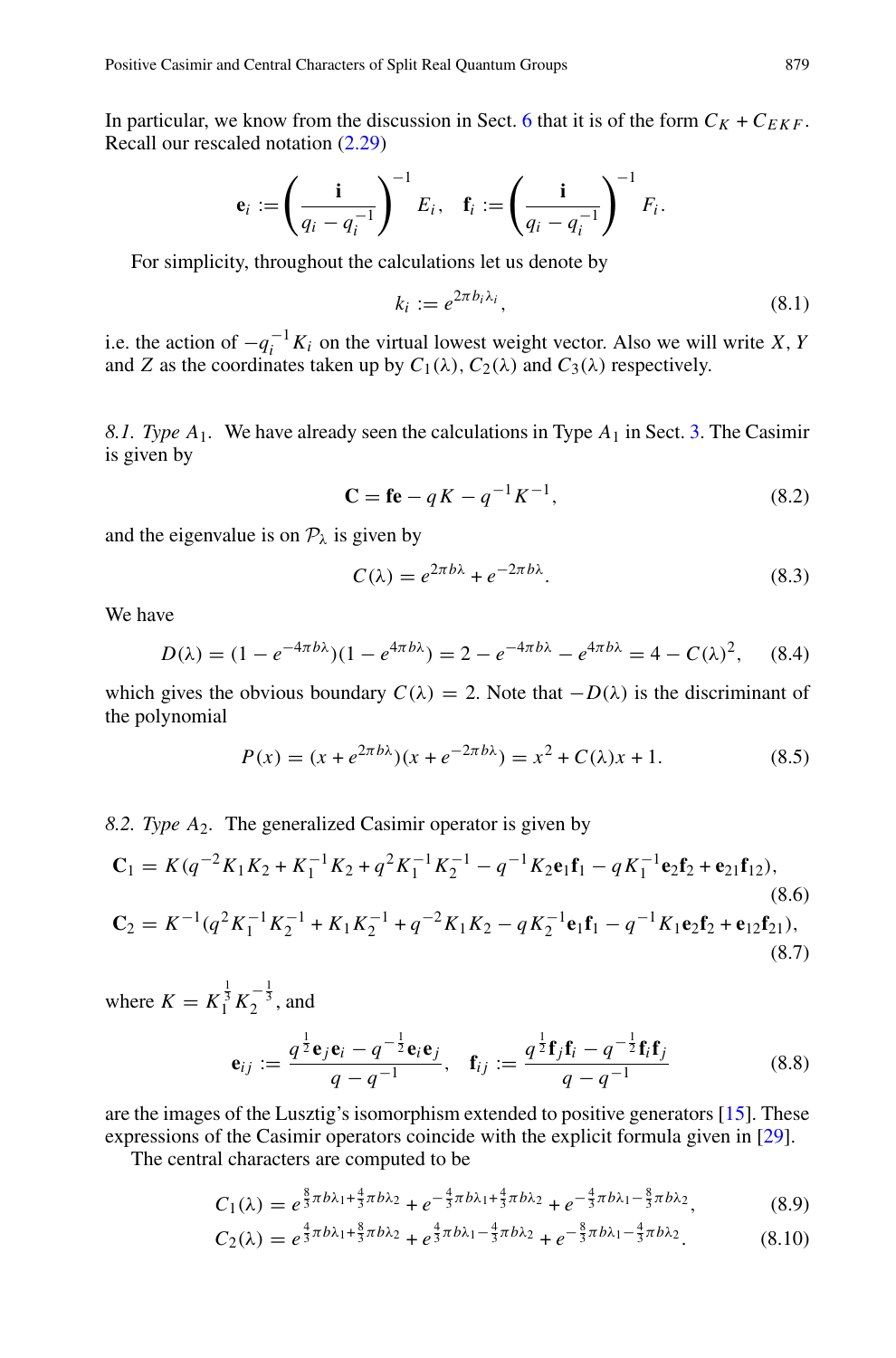Taking the discriminant of

$$
P(x) = (x + e^{\frac{8}{3}\pi b\lambda_1 + \frac{4}{3}\pi b\lambda_2})(x + e^{-\frac{4}{3}\pi b\lambda_1 + \frac{4}{3}\pi b\lambda_2})(x + e^{-\frac{4}{3}\pi b\lambda_1 - \frac{8}{3}\pi b\lambda_2})
$$
  
=  $x^3 + C_1(\lambda)x^2 + C_2(\lambda)x + 1,$  (8.11)

we found the boundary curves to be given by the algebraic equation

$$
(XY+9)2 = 4(X3 + Y3 + 27)
$$
 (8.12)

with a cusp at  $(3, 3)$  corresponding to the image of  $\Phi(0, 0)$ .

<span id="page-23-0"></span>*8.3. Type A*3*.* The full expression of the generalized Casimir operator is too complicated to be listed here. However the central characters are easily computed using the information of the weight spaces of the fundamental representations. We have

$$
C_1 = k_1^{\frac{3}{2}} k_2 k_3^{\frac{1}{2}} + k_1^{-\frac{1}{2}} k_2 k_3^{\frac{1}{2}} + k_1^{-\frac{1}{2}} k_2^{-1} k_3^{\frac{1}{2}} + k_1^{-\frac{1}{2}} k_2^{-1} k_3^{-\frac{3}{2}},
$$
\n(8.13)

$$
C_2 = k_1 k_2^2 k_3 + k_1 k_3 + k_1^{-1} k_3 + k_1 k_3^{-1} + k_1^{-1} k_3^{-1} + k_1^{-1} k_2^{-2} k_3^{-1},
$$
 (8.14)

$$
C_3 = k_1^{\frac{1}{2}} k_2 k_3^{\frac{3}{2}} + k_1^{\frac{1}{2}} k_2 k_3^{-\frac{1}{2}} + k_1^{\frac{1}{2}} k_2^{-1} k_3^{-\frac{1}{2}} + k_1^{-\frac{3}{2}} k_2^{-1} k_3^{-\frac{1}{2}}.
$$
 (8.15)

The region is bounded by the discriminant of the polynomial

$$
P(x) = x4 + C1(\lambda)x3 + C2(\lambda)x2 + C3(\lambda)x + 1,
$$
 (8.16)

which is given by

$$
256 - 27X^4 + 144X^2Y - 128Y^2 - 4X^2Y^3 + 16Y^4 - 192XZ + 18X^3YZ - 80XY^2Z - 6X^2Z^2 + 144YZ^2 + X^2Y^2Z^2 - 4Y^3Z^2 - 4X^3Z^3 + 18XYZ^3 - 27Z^4 = 0
$$
 (8.17)

and develops a cusp at (4, 6, 4).

<span id="page-23-1"></span>8.4. Type  $B_2$ . The fundamental representations  $V_1$ ,  $V_2$  of  $B_2$  has dimension 4 and 5 respectively. In order to calculate the generalized Casimir, we choose the following representations. Let  $e_{ij}$  be the elementary matrix with 1 at the  $(i, j)$ -th position, and 0 otherwise.

$$
\pi_{V_1}(E_1) = e_{12} + e_{34}, \quad \pi_{V_1}(E_2) = e_{23},
$$
  
\n
$$
\pi_{V_1}(F_1) = e_{21} + e_{43}, \quad \pi_{V_1}(F_2) = e_{32},
$$
  
\n
$$
\pi_{V_1}(H_1) = e_{11} - e_{22} + e_{33} - e_{44}, \quad \pi_{V_1}(H_2) = e_{22} - e_{33},
$$
  
\n
$$
\pi_{V_2}(E_1) = e_{23} + e_{34}, \quad \pi_{V_2}(E_2) = e_{12} + e_{45},
$$
  
\n
$$
\pi_{V_2}(F_1) = [2]_{q^{\frac{1}{2}}}(e_{32} + e_{43}), \quad \pi_{V_2}(F_2) = e_{21} + e_{54},
$$
  
\n
$$
\pi_{V_2}(H_1) = 2e_{22} - 2e_{44}, \quad \pi_{V_2}(H_2) = e_{11} - e_{22} + e_{44} - e_{55},
$$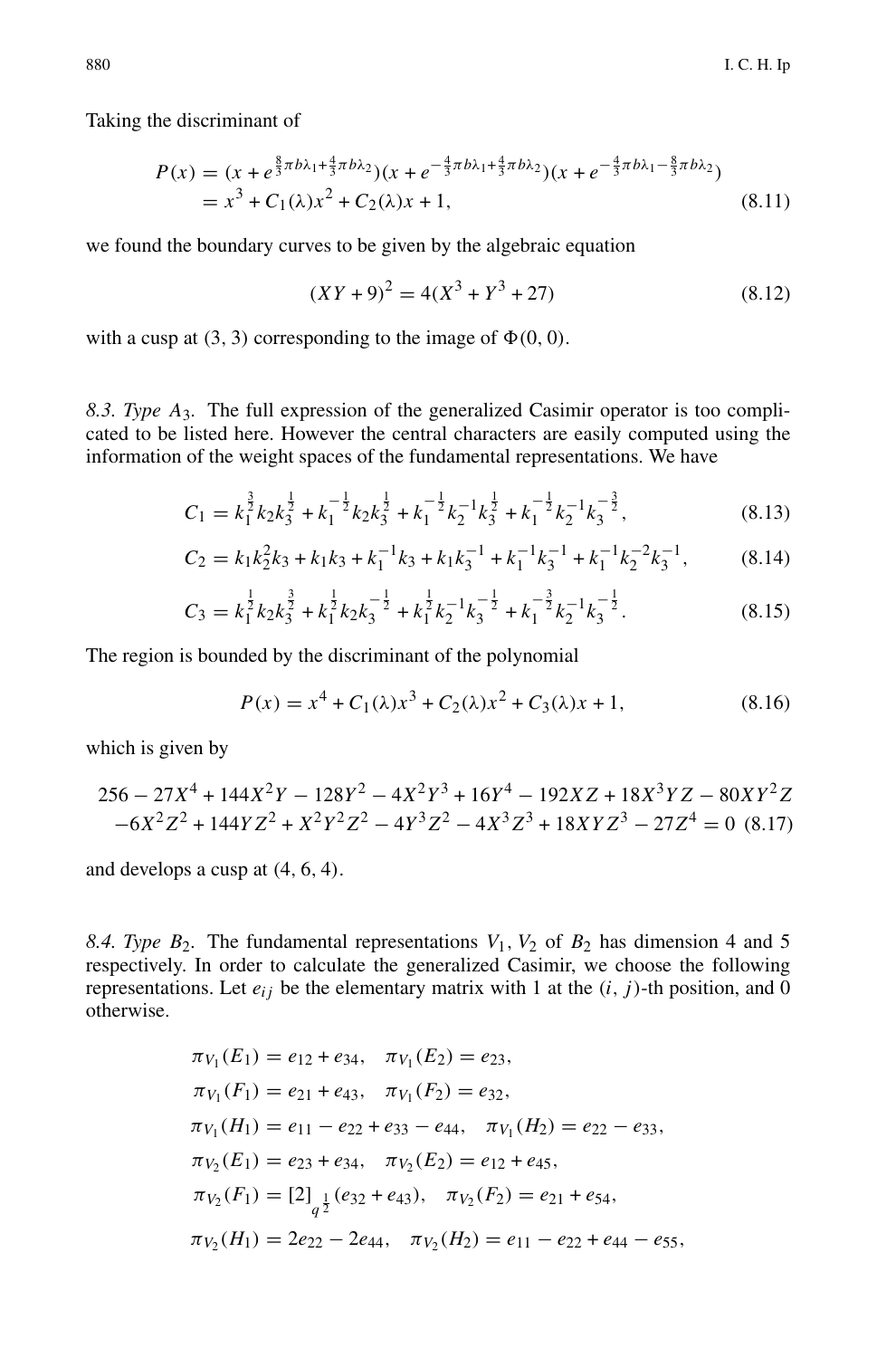where  $[2]_{q^{\frac{1}{2}}} := q^{\frac{1}{2}} + q^{-\frac{1}{2}}$ . Recall  $q_1 = e^{\pi i b_x^2} = q^{\frac{1}{2}}$ ,  $q_2 = e^{\pi i b_i^2} = q$ . We denote the following rescaled variables for the non-simple root vector, which are all positive self-adjoint operators on  $P_{\lambda}$  [\[15\]](#page-30-8).

$$
\mathbf{e}_{21} := \frac{q^{\frac{1}{2}} \mathbf{e}_1 \mathbf{e}_2 - q^{-\frac{1}{2}} \mathbf{e}_2 \mathbf{e}_1}{q - q^{-1}}, \quad \mathbf{e}_{121} := \frac{q^{\frac{1}{2}} \mathbf{e}_2 \mathbf{e}_1 - q^{-\frac{1}{2}} \mathbf{e}_1 \mathbf{e}_2}{q - q^{-1}},
$$
\n
$$
\mathbf{e}_{12} := \frac{\mathbf{e}_{21} \mathbf{e}_1 - \mathbf{e}_1 \mathbf{e}_{21}}{q^{\frac{1}{2}} - q^{-\frac{1}{2}}}, \quad \mathbf{e}_{212} := \frac{\mathbf{e}_{121} \mathbf{e}_1 - \mathbf{e}_1 \mathbf{e}_{121}}{q^{\frac{1}{2}} - q^{-\frac{1}{2}}},
$$
\n
$$
\mathbf{e}_X := \frac{q^{\frac{1}{2}} \mathbf{e}_{21} \mathbf{e}_1 - q^{-\frac{1}{2}} \mathbf{e}_1 \mathbf{e}_{21}}{q^{\frac{1}{2}} - q^{-\frac{1}{2}}}, \quad \mathbf{e}_Y := \frac{q^{\frac{1}{2}} \mathbf{e}_{121} \mathbf{e}_{21} - q^{-\frac{1}{2}} \mathbf{e}_{21} \mathbf{e}_{121}}{q^{\frac{1}{2}} - q^{-\frac{1}{2}}},
$$

and similarly for **f**'s. Then we have

$$
C_{1} = -q^{-2}K_{1}^{2}K_{2} - q^{-1}K_{2} + qK_{2}^{-1} - q^{2}K_{1}^{-2}K_{2}^{-1}
$$
  
+  $(q^{-3/2}K_{1}K_{2} + q^{3/2}K_{1}^{-1}K_{2}^{-1})\mathbf{e}_{1}\mathbf{f}_{1} + \mathbf{e}_{2}\mathbf{f}_{2} - q^{-1/2}K_{1}\mathbf{e}_{21}\mathbf{f}_{121}$   
-  $q^{1/2}K_{1}^{-1}\mathbf{e}_{121}\mathbf{f}_{21} + \mathbf{e}_{X}\mathbf{f}_{X},$   

$$
C_{2} = q^{-3}K_{1}^{2}K_{2}^{2} + q^{-1}K_{1}^{2} + 1 + qK_{1}^{-2} + q^{3}K_{1}^{-2}K_{2}^{-2}
$$
  
-  $[2]_{q^{\frac{1}{2}}}(q^{-1}K_{1} + qK_{1}^{-1})\mathbf{e}_{1}\mathbf{f}_{1} - (q^{-2}K_{1}^{2}K_{2}^{2} + q^{2}K_{1}^{-2}K_{2}^{-1})\mathbf{e}_{2}\mathbf{f}_{2} + \mathbf{e}_{1}^{2}\mathbf{f}_{1}^{2}$   
+  $q^{-2}[2]_{q^{\frac{1}{2}}}K_{1}K_{2}\mathbf{e}_{121}\mathbf{f}_{21} + q^{2}[2]_{q^{\frac{1}{2}}}K_{1}^{-1}K_{2}^{-1}\mathbf{e}_{21}\mathbf{f}_{121} - qK_{2}^{-1}\mathbf{e}_{212}\mathbf{f}_{12}$   
-  $q^{-1}K_{2}\mathbf{e}_{12}\mathbf{f}_{212} + \mathbf{e}_{Y}\mathbf{f}_{Y},$  (8.19)

with the central characters given by

$$
C_1(\lambda) = k_2^2 k_2 + k_2 + k_2^{-1} + k_1^{-2} k_2^{-1},
$$
\n(8.20)

$$
C_2(\lambda) = k_1^2 k_2^2 + k_1^2 + k_1^{-2} + k_1^{-2} k_2^{-2} + 1.
$$
 (8.21)

The function  $D(\lambda)$  is reducible as  $D(\lambda) = D_s(\lambda)D_l(\lambda)$  where

$$
D_s(\lambda) = C_1(\lambda)^2 - 4C_2(\lambda) + 4,\tag{8.22}
$$

$$
D_l(\lambda) = (C_2(\lambda) + 3)^2 - 4C_2(\lambda)^2.
$$
 (8.23)

In particular the region  $R$  (which lies in the positive quadrant) is bounded by two curves (cf. Fig. [1c](#page-25-0)) given by

$$
2X = Y + 3, \quad X^2 = 4(Y - 1). \tag{8.24}
$$

It also develops a cusp-like singularity at the intersection of the two curves at (4, 5).

<span id="page-24-0"></span>*8.5. Type B*3*.* The fundamental representations has dimension 8, 21, 7 respectively, where the second fundamental representation is the 21-dimensional adjoint representation.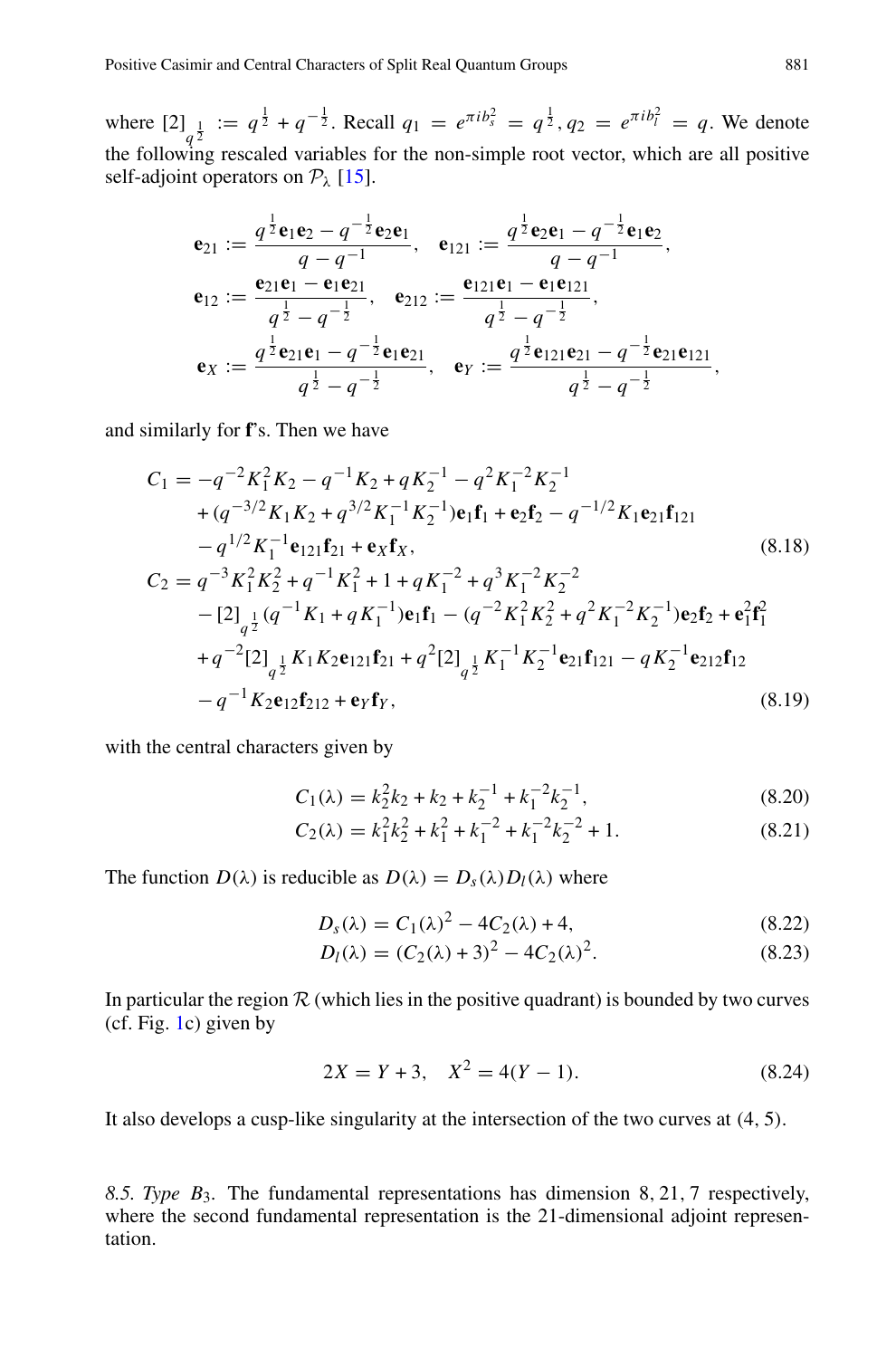

<span id="page-25-0"></span>**Fig. 1.** The boundary region  $\mathcal{R} := \Phi(\mathbb{R}^n_{\geq 0})$  in rank 2 and 3. **a** Type *A*<sub>2</sub>; **b** Type *A*<sub>3</sub>; **c** Type *B*<sub>2</sub>; **d** Type *B*<sub>3</sub>; **e** Type *G*2; **f** Type *C*3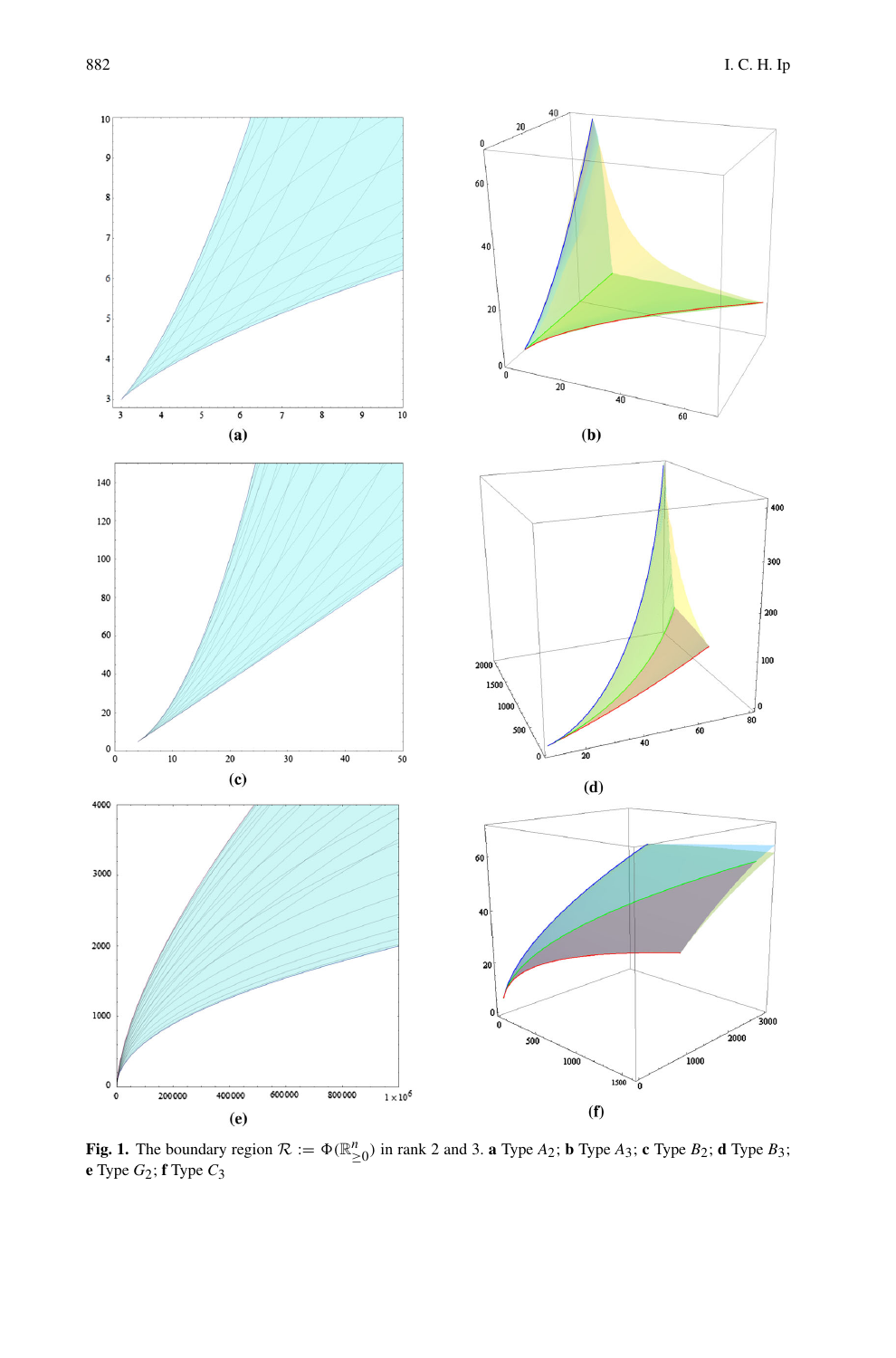The central characters are given by

Positive Casimir and Central Characteristics of Split Real Quantum Groups  
\nThe central characters are given by  
\n
$$
C_1(\lambda) = \sum_{\epsilon=\pm} (k_1^3 k_2^2 k_3)^{\epsilon} + \sum_{\epsilon=\pm} (k_1 k_2^2 k_3)^{\epsilon} + \sum_{\epsilon_1, \epsilon_2 = \pm} k_1^{\epsilon_1} k_3^{\epsilon_2},
$$
\n(8.25)  
\n
$$
C_2(\lambda) = 3 + \sum_{\alpha \in \Delta} k_{\alpha}^2
$$
\n
$$
= 3 + k_1^2 + k_2^2 + k_3^2 + k_1^4 k_2^2 + k_1^2 k_2^2 + k_2^2 k_3^2 + k_1^4 k_2^2 k_3^2 + k_1^2 k_2^2 k_3^2 + k_1^4 k_2^4 k_3^2 + \text{inverse},
$$
\n(8.26)  
\n
$$
C_3(\lambda) = 1 + \sum_{\alpha \in \Delta} k_1^{2\epsilon} + \sum_{\alpha \in \Delta} (k_1 k_2)^{2\epsilon} + \sum_{\alpha \in \Delta} (k_1 k_2 k_3)^{2\epsilon}.
$$

$$
C_3(\lambda) = 1 + \sum_{\epsilon = \pm} k_1^{2\epsilon} + \sum_{\epsilon = \pm} (k_1 k_2)^{2\epsilon} + \sum_{\epsilon = \pm} (k_1 k_2 k_3)^{2\epsilon}.
$$
 (8.27)

Consider the characteristic polynomial for the third fundamental representation:

$$
P(x) = (x - k_1^2)(x - k_1^{-2})(x - k_1^2 k_2^2)(x - k_1^{-2} k_2^{-2})(x - k_1^2 k_2^2 k_3^2)(x - k_1^{-2} k_2^{-2} k_3^{-2})
$$
  
= 1 + x<sup>6</sup> + (C<sub>3</sub>(\lambda) - 1)(x + x<sup>5</sup>) + (C<sub>2</sub>(\lambda) - C<sub>3</sub>(\lambda) + 1)(x<sup>2</sup> + x<sup>4</sup>)  
+ (C<sub>1</sub>(\lambda)<sup>2</sup> - 2C<sub>2</sub>(\lambda) - 2)x<sup>3</sup>. (8.28)

Then it has multiple roots whenever  $\lambda_i = 0$ , hence the boundary hypersurfaces are given by the zero level set of the discriminant

$$
\Delta(P(x)) = X^2 D_s D_l^2 = 0,
$$

where

$$
D_s = X^2 - 4Y + 4Z - 8,
$$
\n
$$
D_l = 36 + 40X^2 - 27X^4 - 132Y + 90X^2Y - 47Y^2 - 4Y^3 - 36Z
$$
\n
$$
+ 78X^2Z - 162YZ + 18X^2YZ - 26Y^2Z - 27Z^2 - 6X^2Z^2
$$
\n
$$
- 36YZ^2 + Y^2Z^2 + 18Z^3 - 4X^2Z^3 + 6YZ^3 + 9Z^4.
$$
\n(8.30)

<span id="page-26-0"></span>8.6. Type  $C_3$ . The results for type  $C_3$  are very similar to type  $B_3$ . The fundamental representations has dimension 8, 21, 6 respectively, where the second fundamental rep-8.6. *Type C*<sub>3</sub>. The results for type *C*<sub>3</sub> are very representations has dimension 8, 21, 6 respectives resentation is the 21-dimensional adjoint representation is the 21-dimensional adjoint representation is the 21-dim

The central characters are given by

resentation is the 21-dimensional adjoint representation.

\nThe central characters are given by

\n
$$
C_{1}(\lambda) = \sum_{\epsilon=\pm} (k_{1}^{3}k_{2}^{4}k_{1}^{2})^{\epsilon} + \sum_{\epsilon=\pm} (k_{1}k_{2}^{4}k_{3}^{2})^{\epsilon} + \sum_{\epsilon_{1},\epsilon_{2}=\pm} k_{1}^{\epsilon_{1}}k_{3}^{2\epsilon_{2}},
$$
\n(8.31)

\n
$$
C_{2}(\lambda) = 3 + \sum_{\alpha \in \Delta} k_{\alpha}^{2}
$$
\n
$$
= 3 + k_{1}^{2} + k_{2}^{2} + k_{3}^{2} + k_{1}^{2}k_{2}^{2} + k_{1}^{2}k_{2}^{4} + k_{1}^{2}k_{2}^{2}k_{3}^{2} + k_{1}^{2}k_{2}^{4}k_{3}^{2} + k_{1}^{2}k_{2}^{4}k_{3}^{4} + k_{2}^{2}k_{3}^{2} + \text{inverse},
$$
\n(8.32)

\n
$$
C_{3}(\lambda) = \sum_{\alpha \in \Delta} k_{1}^{\epsilon} + \sum_{\alpha \in \Delta} (k_{1}k_{2}^{\lambda})^{\epsilon} + \sum_{\alpha \in \Delta} (k_{1}k_{2}^{2}k_{3}^{\lambda})^{\epsilon}.
$$

$$
C_3(\lambda) = \sum_{\epsilon = \pm} k_1^{\epsilon} + \sum_{\epsilon = \pm} (k_1 k_2^2)^{\epsilon} + \sum_{\epsilon = \pm} (k_1 k_2^2 k_3^2)^{\epsilon}.
$$
 (8.33)

Consider the characteristic polynomials for the third fundamental representation:  $P(x) = (x - k_1^2)(x - k_1^{-2})(x - k_1k_2^2)(x - k_1^{-1}k_2^{-2})(x - k_1k_2^2k_3^2)(x - k_1^{-1}k_2^{-2}k_3^{-2})$  $= 1 + x^6 + C_3(\lambda)(x + x^5) + (C_3(\lambda)^2 - C_2(\lambda))(x^2 + x^4) + (C_1(\lambda) + 2C_3(\lambda))x^3.$ (8.34)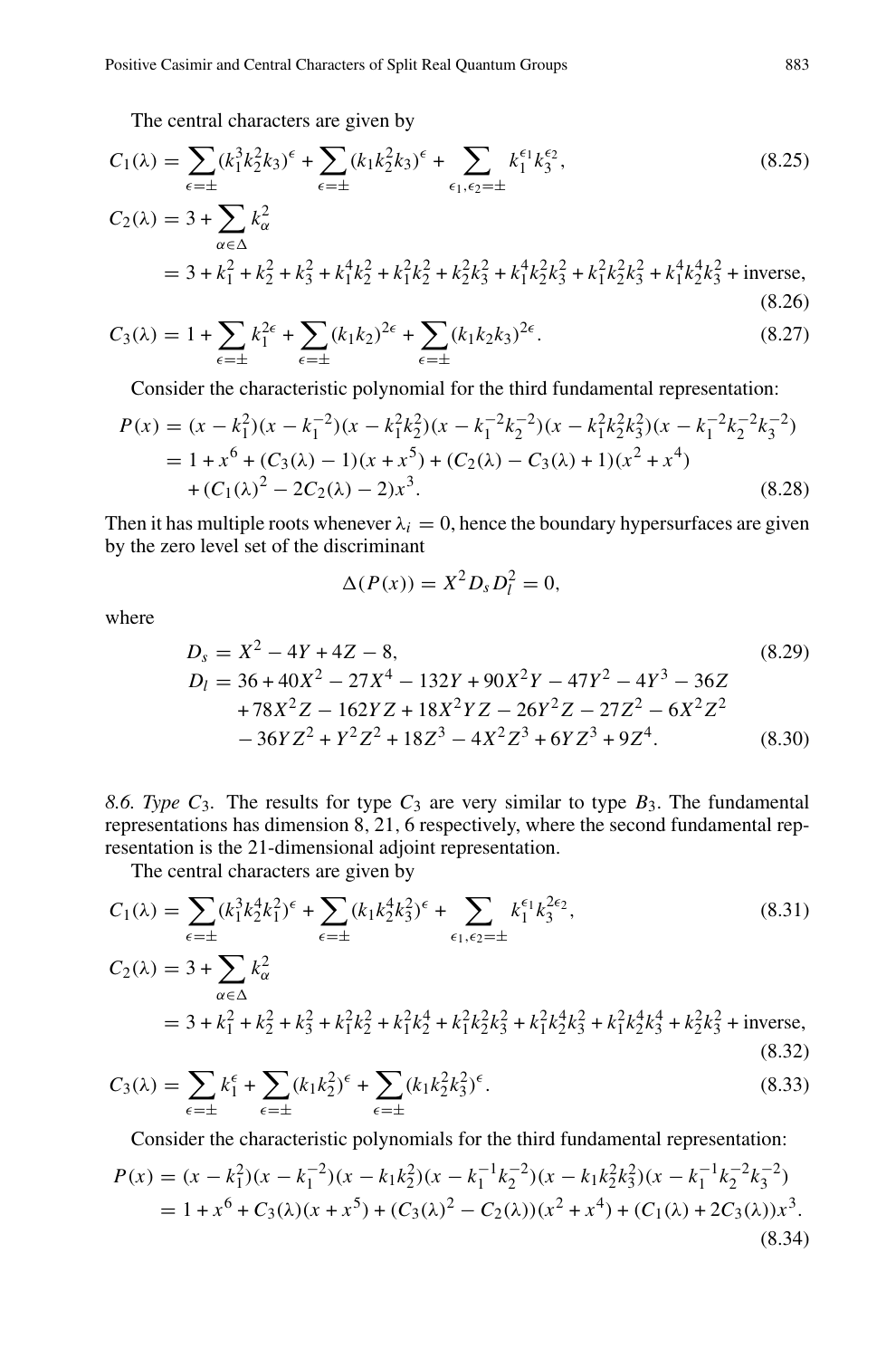The boundary hypersurface is then given by the zero level set of the discriminant

$$
\Delta(P(x)) = D_l D_s^2 = 0,
$$

where

$$
D_l = X^2 - (2(Z - 1)^2 - 2Y)^2,
$$
\n
$$
D_s = 108 - 27X^2 + 108Y + 36Y^2 + 4Y^3 - 54XZ - 18XYZ - 99Z^2 - 66YZ^2 - 11Y^2Z^2 + 14XZ^3 + 30Z^4 + 10YZ^4 - 3Z^6.
$$
\n(8.36)

We note that the region  $R$  in this case is extremely narrow compared with the one of type  $B_3$  (cf. Fig. [1d](#page-25-0), f).

<span id="page-27-0"></span>*8.7. Type D*4*.* The fundamental representations of type *D*<sup>4</sup> is special due to the triality symmetries. In particular the central characters for  $C_0$ ,  $C_1$  and  $C_3$  (using our labeling, cf. Appendix A) are just permutation of index of each other, while the second fundamental representation corresponding to the center node is the 28-dimensional adjoint representation.



$$
C_0(\lambda) = k_0^2 k_1 k_3 k_2^2 + k_1 k_3 k_2^2 + k_1 k_3 + k_1^{-1} k_3 + \text{inverse},\tag{8.37}
$$

$$
C_1(\lambda) = k_0 k_1^2 k_3 k_2^2 + k_0 k_3 k_2^2 + k_0 k_3 + k_0^{-1} k_3 + \text{inverse},\tag{8.38}
$$

$$
C_0(\lambda) = k_0^2 k_1 k_3 k_2^2 + k_1 k_3 k_2^2 + k_1 k_3 + k_1^{-1} k_3 + \text{inverse},
$$
\n(8.37)  
\n
$$
C_1(\lambda) = k_0 k_1^2 k_3 k_2^2 + k_0 k_3 k_2^2 + k_0 k_3 + k_0^{-1} k_3 + \text{inverse},
$$
\n(8.38)  
\n
$$
C_3(\lambda) = k_0 k_1 k_3^2 k_2^2 + k_0 k_1 k_2^2 + k_0 k_1 + k_0^{-1} k_1 + \text{inverse},
$$
\n(8.39)  
\n
$$
C_2(\lambda) = 4 + \sum_k k_\alpha^2
$$

$$
2(\lambda) = 4 + \sum_{\alpha \in \Delta} k_{\alpha}^{2}
$$
  
= 4 + k\_{0}^{2} + k\_{1}^{2} + k\_{2}^{2} + k\_{3}^{2} + (k\_{0}k\_{2})^{2} + (k\_{1}k\_{2})^{2} + (k\_{3}k\_{2})^{2} + (k\_{0}k\_{1}k\_{2})^{2}  
+ (k\_{0}k\_{3}k\_{2})^{2} + (k\_{1}k\_{3}k\_{2})^{2} + (k\_{0}k\_{1}k\_{3}k\_{2})^{2} + (k\_{0}k\_{1}k\_{3}k\_{2}^{2})^{2} + \text{inverse.} (8.40)

Taking the symmetrized characteristic polynomial of the first (0th node) fundamental representation we get

$$
P(x) = (x + k_0^2 k_1 k_3 k_2^2 + k_0^{-2} k_1^{-1} k_3^{-1} k_2^{-2}) (x + k_1 k_3 k_2^2 + k_1^{-1} k_3^{-1} k_2^{-2})
$$
  
\n
$$
\cdot (x + k_1 k_3 + k_1^{-1} k_3^{-1}) (x + k_1^{-1} k_3 + k_1 k_3^{-1})
$$
  
\n
$$
= x^4 + C_0(\lambda) x^3 + (C_2(\lambda) - 4) x^2 + (C_1(\lambda) C_3(\lambda) - 4C_0(\lambda)) x
$$
  
\n
$$
+ (C_1(\lambda)^2 + C_3(\lambda)^2 - 4C_2(\lambda)).
$$
\n(8.41)

Obviously  $P(x)$  has double root whenever  $\lambda_i = 0$  (i.e.  $k_i = 1$ ). Hence the boundary of the region  $R$  is given by the zero level set of its discriminant  $\Delta(P(x))$ , which in this case is precisely  $D(\lambda)$ , a polynomial in  $C_i(\lambda)$  consisting of 88 terms.

<span id="page-27-1"></span>*8.8. Type G*2*.* The fundamental representations has dimension 14 and 7 respectively. The explicit expression for the Casimir operators are very complicated in the Chevalley basis so we will omit it here. Using Theorem [6.2,](#page-19-0) we compute the central characters: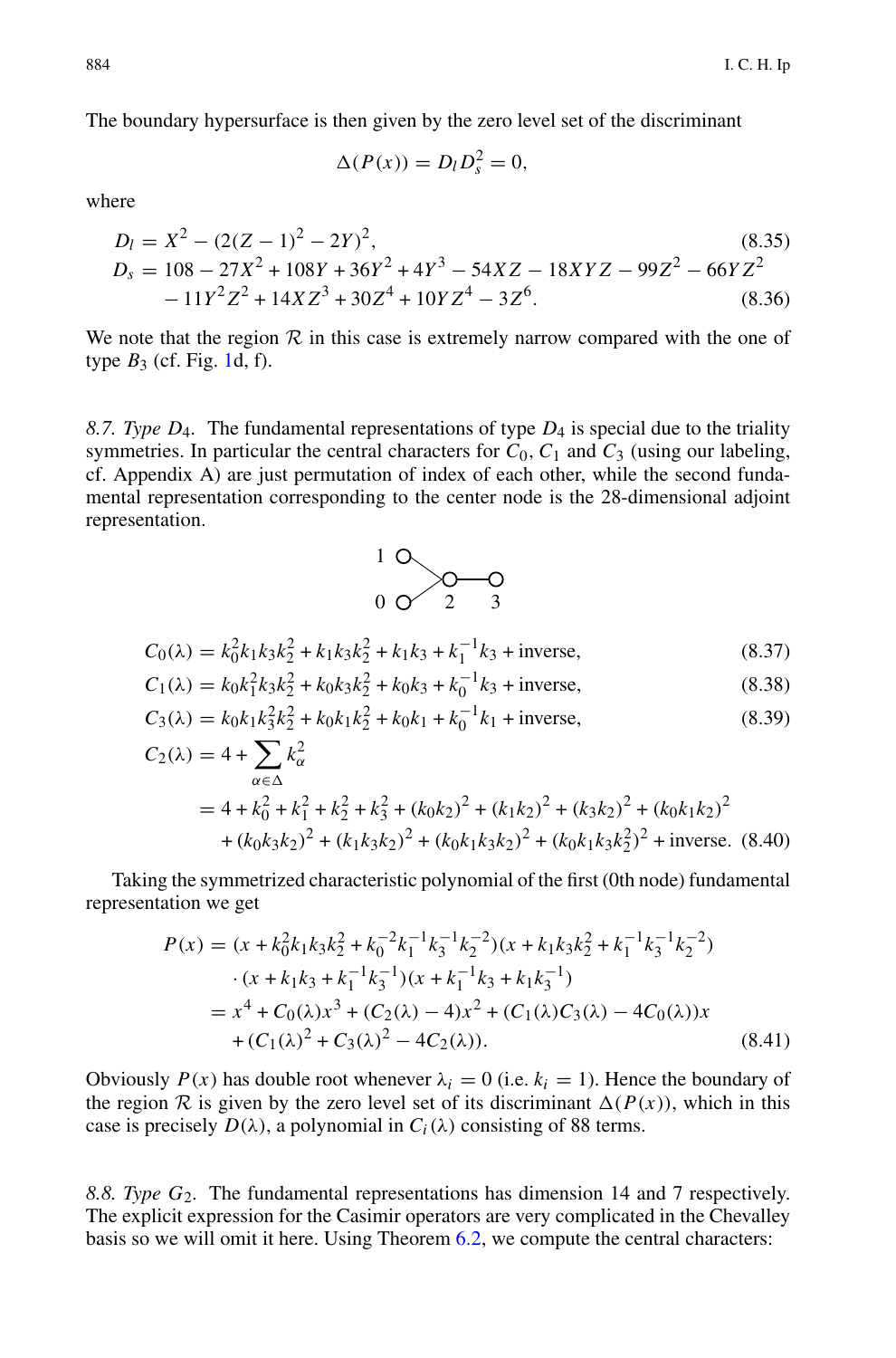Positive Casimir and Central Characters of Split Real Quantum Groups 885

and Central Characteristics of Split Real Quantum Groups  
\n
$$
C_1(\lambda) = 1 + \sum_{\epsilon=\pm} (k_1^3 k_2^2)^{\epsilon} + \sum_{\epsilon=\pm} (k_1^3 k_2)^{\epsilon} + \sum_{\epsilon=\pm} k_2^{\epsilon} + C_2(\lambda),
$$
\n(8.42)  
\n
$$
C_2(\lambda) = 1 + \sum_{\epsilon=1} (k_1^2 k_2)^{\epsilon} + \sum_{\epsilon=1} (k_1 k_2)^{\epsilon} + \sum_{\epsilon=1} k_1^{\epsilon}.
$$

$$
C_2(\lambda) = 1 + \sum_{\epsilon=\pm} (k_1^2 k_2)^{\epsilon} + \sum_{\epsilon=\pm} (k_1 k_2)^{\epsilon} + \sum_{\epsilon=\pm} k_1^{\epsilon}.
$$
 (8.43)

Note that the first fundamental representation contains a copy of weight spaces equal to that of the second fundamental representations.

We use the symmetrized characteristic polynomial from the second fundamental representations:

$$
P(x) = (x + k_1 + k_1^{-1})(x + k_1k_2 + k_1^{-1}k_2^{-1})(x + k_1^2k_2 + k_1^{-2}k_2^{-1})
$$
  
=  $x^3 + (C_2(\lambda) - 1)x^2 + (C_1(\lambda) - 2)x + (C_2(\lambda) - 1)^2 - 2C_1(\lambda)$ , (8.44)

which has double roots whenever  $\lambda_i=0$ , hence the boundary curves is given by the zero level set of its discriminant:

$$
\Delta(P(x))=D_sD_l=0,
$$

where

$$
D_l = (4X^3 - X^2 - Y^2 - 10XY - 2X - 10Y + 7),
$$
\n(8.45)

$$
D_s = 4(Y+2) - (X+1)^2.
$$
\n(8.46)

The boundary of the region  $R$  develops a cusp-like singularity at the intersection (14, 7) of the two curves (cf. Fig. [1e](#page-25-0)).

*Acknowledgements.* I would like to thank Kyoji Saito and Todor Milanov for stimulating discussions about the discriminant varieties and Weyl invariant polynomials. This work was supported by World Premier International Research Center Initiative (WPI Initiative), MEXT, Japan.

# <span id="page-28-0"></span>**A. Dimensions of Fundamental Representations**

The detailed calculations of the dimensions below can be found in [\[2,](#page-30-16) Chapter 13]. Let  $d_k = \dim V_k$  be the dimension of the *k*-th fundamental representations. We denote the short roots by black nodes.

• Type  $A_n$ :

1234 5 *n n dk* = . *k* 

Type  $B_n$ :

$$
\begin{array}{cccc}\n0 & 0 & 0 & 0 & \dots & 0 \\
1 & 2 & 3 & 4 & 5 & n \\
d_k = \begin{cases}\n2^n & k = 1, \\
\binom{2n+1}{n+k} & k \neq 1.\n\end{cases}\n\end{array}
$$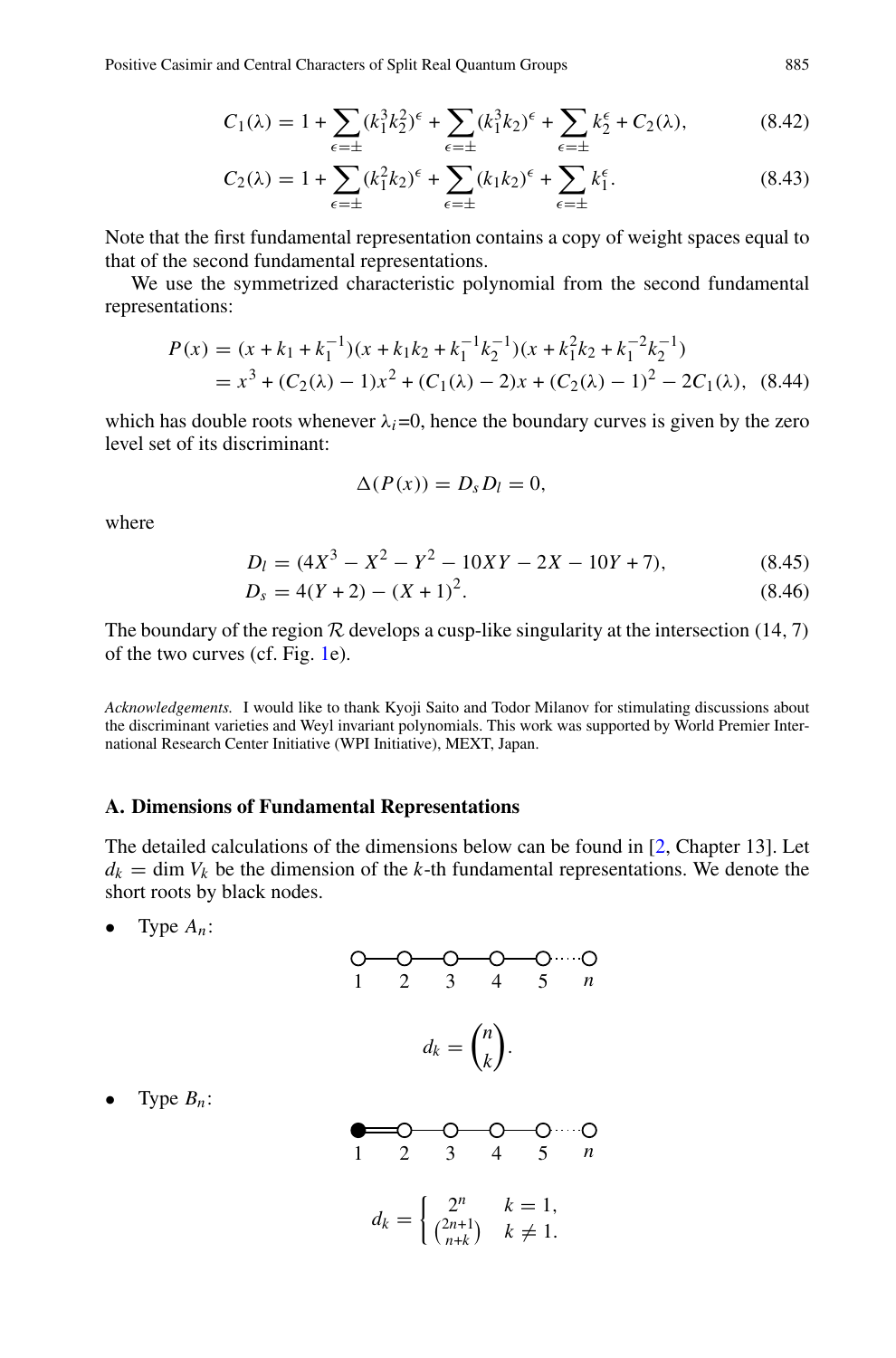Type  $C_n$ :



• Type *Dn*:

Type  $E_6$ :



$$
d_k = \begin{cases} 2^{n-1} & k = 0, 1, \\ \binom{2n}{n+1+k} & i \neq 0, 1. \end{cases}
$$



$$
(d_0, \ldots, d_5) = (78, 27, 351, 2925, 351, 27).
$$

• Type *E*7:



 $(d_0, \ldots, d_6) = (912, 133, 8645, 365750, 27664, 1539, 56).$ 

• Type  $E_8$ :



 $(d_0, \ldots, d_7) = (147250, 3875, 6696000, 6899079264, 146325270, 2450240,$ 30380, 248).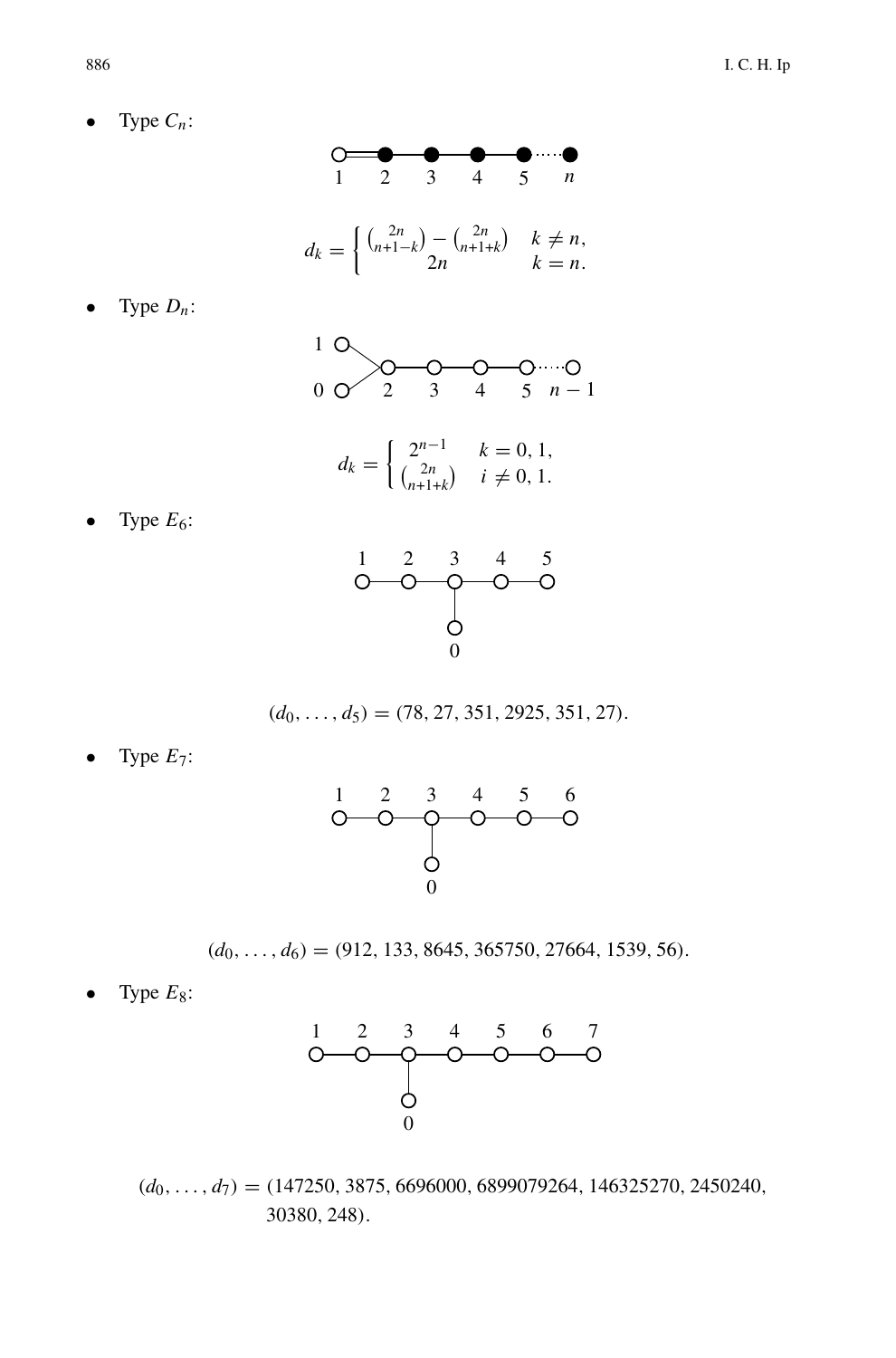• Type *F*4:



 $(d_1, d_2, d_3, d_4) = (52, 1274, 273, 26).$ 

Type  $G_2$ :



$$
(d_1, d_2) = (14, 7).
$$

# <span id="page-30-0"></span>**B. Boundary Regions of Central Characters**

We list here the graphs of the boundary region  $\mathcal R$  of the image of  $\Phi$  of the central characters in the rank 2 and 3 cases. In all cases we note that the region develops a cusp like singularity at the point

$$
\Phi(0,\ldots,0)=(d_1,\ldots,d_n),
$$

where  $d_k$  is the dimension of the fundamental representations. The grid lines in the graphs correspond to the parameters  $\lambda_i \in [0, \infty)$ .

# <span id="page-30-5"></span><span id="page-30-1"></span>**References**

- 1. Bytsko, A.G., Teschner, K.: R-operator, co-product and Haar-measure for the modular double of  $U_q$  ( $\mathfrak{sl}(2,\mathbb{R})$ ). Commun. Math. Phys. **240**, 171–196 (2003)
- <span id="page-30-16"></span>2. Carter, R.: Lie Algebras of Finite and Affine Type, vol. 96. Cambridge University Press, Cambridge (2005)
- <span id="page-30-13"></span>3. Drinfeld, V.G.: Hopf algebras and the quantum Yang–Baxter equation. Doklady Akademii Nauk SSSR **283**(5), 1060–1064 (1985)
- <span id="page-30-11"></span>4. Etingof, P.: Central elements for quantum affine algebras and affine Macdonald's operators. Math. Res. Lett. **2**, 611–628 (1995)
- <span id="page-30-3"></span>5. Faddeev, L.D.: Discrete Heisenberg–Weyl group and modular group. Lett. Math. Phys. **34**, 249– 254 (1995)
- <span id="page-30-4"></span>6. Faddeev, L.D.: Modular double of quantum group. Math. Phys. Stud. **21**, 149–156 (2000). [arXiv:math/9912078v1](http://arxiv.org/abs/math/9912078v1) [math.QA]
- <span id="page-30-9"></span>7. Fock, V.V., Goncharov, A.B.: Moduli spaces of local systems and higher Teichmüller theory. Publications Mathmatiques de l'Institut Des Hautes Tudes Scientifiques **103**(1), 1–211 (2006)
- <span id="page-30-10"></span>8. Fock, V.V., Goncharov, A.B.: The quantum dilogarithm and representations of the quantum cluster varieties. Invent. Math. **175**, 223–286 (2009)
- <span id="page-30-2"></span>9. Frenkel, I., Ip, I.: Positive representations of split real quantum groups and future perspectives. Int. Math. Res. Not. **2014**(8), 2126–2164 (2014)
- <span id="page-30-12"></span>10. Gross, B.: On the centralizer of a regular, semi-simple, stable conjugacy class. Represent. Theory **9**, 287– 296 (2005)
- <span id="page-30-15"></span>11. Ip, I.: Positive representations and harmonic analysis of split real quantum groups. Ph.D. Thesis, Yale University (2012)
- <span id="page-30-14"></span>12. Ip, I.: Representation of the quantum plane, its quantum double and harmonic analysis on *GL*<sup>+</sup>  $^+_0(2, R)$ . Selecta Mathematica New Series 19(4), 987–1082 (2013)
- <span id="page-30-6"></span>13. Ip, I.: Positive representations of split real simply-laced quantum groups (2012, preprint). [arXiv:1203.2018](http://arxiv.org/abs/1203.2018)
- <span id="page-30-7"></span>14. Ip, I.: Positive representations of split real non-simply-laced quantum groups. J. Algebra **425**, 245– 276 (2015)
- <span id="page-30-8"></span>15. Ip, I.: Positive representations of split real quantum groups: the universal *R* operator. Int. Math. Res. Not. **2014**(20), 5648–5666 (2014)